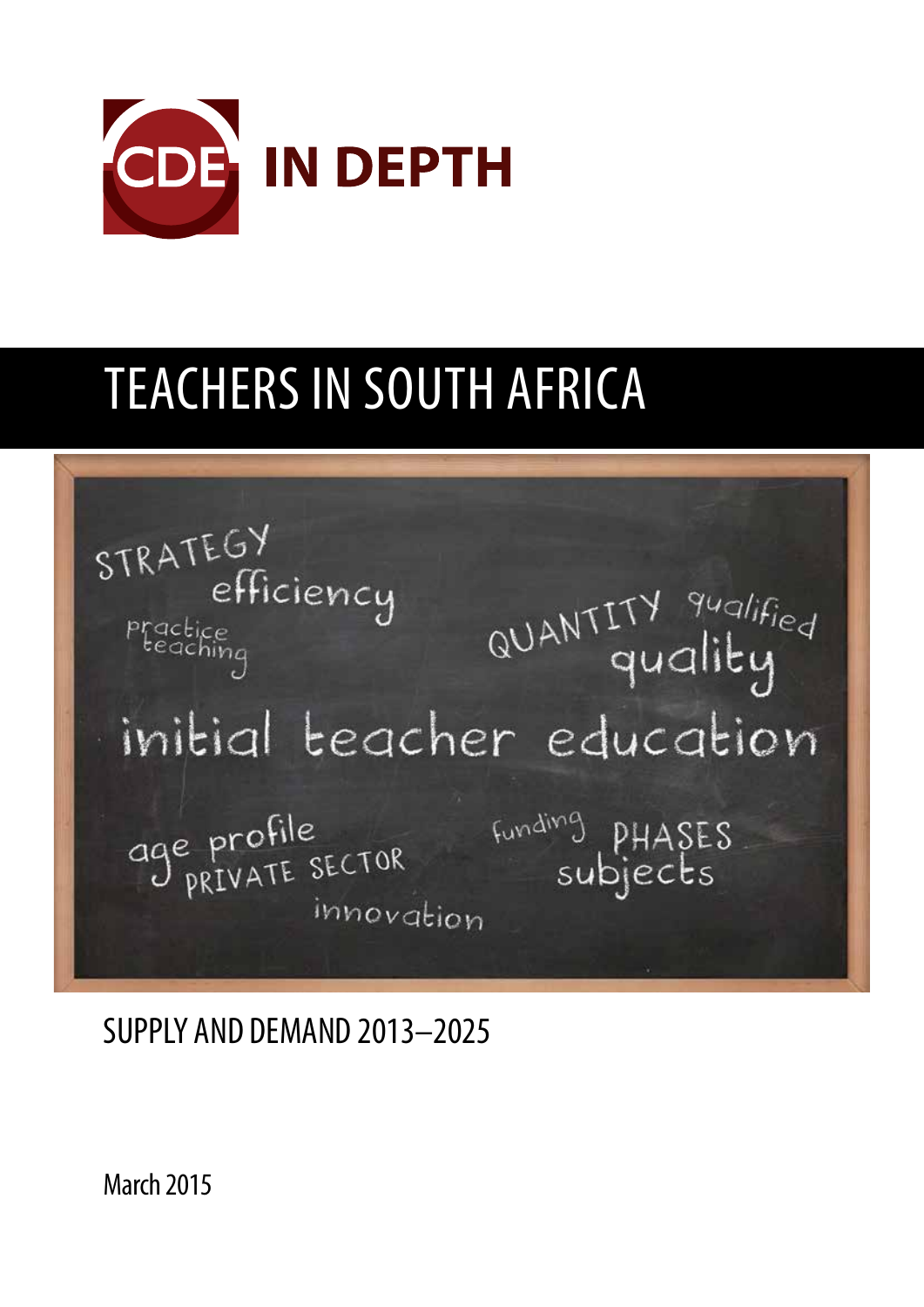The Centre for Development and Enterprise, South Africa's leading development think tank, focuses on vital national development issues and their relationship to economic growth and democratic consolidation. Through examining South African realities and international experience, CDE formulates practical policy proposals for addressing major social and economic challenges. It has a special interest in the role of business and markets in development.

#### Series editor: Ann Bernstein

This report is based on three background research papers written for CDE by Dr Charles Simkins, Dr Roger Deacon and Dr Peter Robinson. The report was written by Dr Jane Hofmeyr (CDE's Education Policy and Advocacy Director) and Dr Kim Draper (CDE's Education Research Manager).

The research was funded by the Sasol Inzalo Foundation. The funders do not necessarily agree with the views expressed in the report.

The full report, as well as the CDE Technical Report: Teacher supply and demand 2013-2025, are available on the website www.cde.org.za.

Published in March 2015 by The Centre for Development and Enterprise

5 Eton Road, Parktown, Johannesburg 2193, South Africa

P O Box 1936, Johannesburg 2000, South Africa

Tel +27 11 482 5140 • Fax +27 11 482 5089 • info@cde.org.za • www.cde.org.za

© The Centre for Development and Enterprise

All rights reserved. This publication may not be reproduced, stored, or transmitted without the express permission of the publisher. It may be quoted, and short extracts used, provided the source is fully acknowledged.

ISBN: 978-1-920653-18-7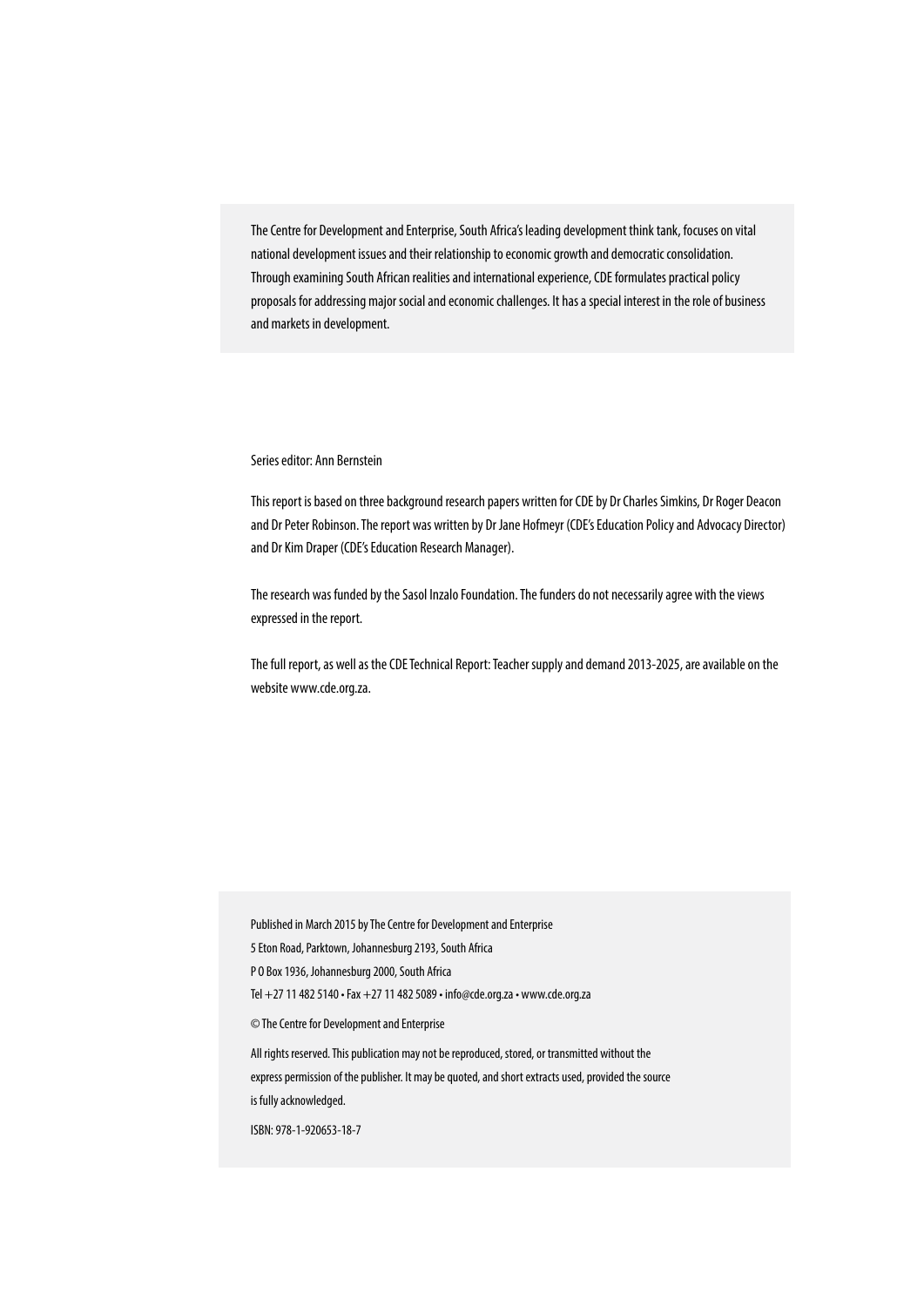**Contents** 

| Acronyms                                   | $\overline{2}$  |
|--------------------------------------------|-----------------|
| Introduction                               | 3               |
| <b>Government Strategy and Initiatives</b> | 4               |
| <b>Teacher Supply and Demand</b>           | 8               |
| Matching Teacher Supply and Demand         | 21              |
| <b>Summary of Main Findings</b>            | 24              |
| <b>CDE Recommendations</b>                 | 27              |
| <b>Concluding Remarks</b>                  | 33 <sup>2</sup> |
| <b>Endnotes</b>                            | 34              |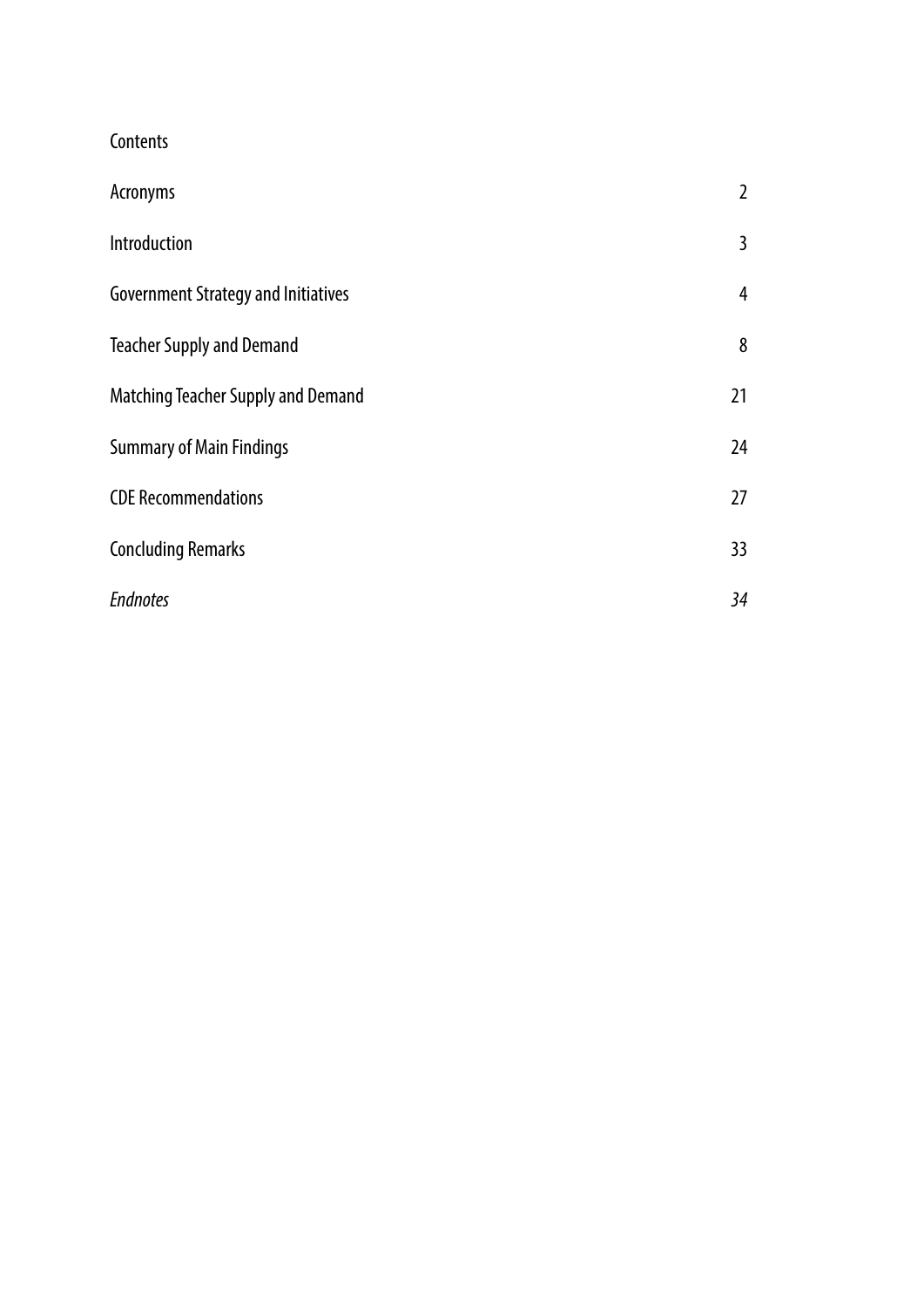## ACRONYMS

| ANAs           | <b>Annual National Assessments</b>                                            |  |  |  |  |
|----------------|-------------------------------------------------------------------------------|--|--|--|--|
| ASS            | <b>Annual Schools Survey</b>                                                  |  |  |  |  |
| <b>B</b> Ed    | <b>Bachelor</b> of Education                                                  |  |  |  |  |
| CDE            | Centre for Development and Enterprise                                         |  |  |  |  |
| <b>CESM</b>    | <b>Classification of Educational Subject Matter</b>                           |  |  |  |  |
| <b>CHE</b>     | Council on Higher Education                                                   |  |  |  |  |
| <b>CPTD</b>    | <b>Continuing Professional Teacher Development</b>                            |  |  |  |  |
| DBE            | Department of Basic Education                                                 |  |  |  |  |
| DHET           | Department of Higher Education and Training                                   |  |  |  |  |
| ECD            | Early Childhood Development                                                   |  |  |  |  |
| FL             | Funza Lushaka                                                                 |  |  |  |  |
| FET            | Further Education and Training (Grades 10-12)                                 |  |  |  |  |
| FP             | <b>Foundation Phase (Grades R-3)</b>                                          |  |  |  |  |
| HEI            | <b>Higher Education Institution</b>                                           |  |  |  |  |
| <b>HEQC</b>    | <b>Higher Education Quality Committee</b>                                     |  |  |  |  |
| $_{\rm{HoD}}$  | Head of Department                                                            |  |  |  |  |
| IP             | Intermediate Phase (Grades 4-6)                                               |  |  |  |  |
| <b>ISASA</b>   | Independent Schools Association of Southern Africa                            |  |  |  |  |
| <b>ISPFTED</b> | Integrated Strategic Planning Framework for Teacher Education and Development |  |  |  |  |
| <b>ITE</b>     | <b>Initial Teacher Education</b>                                              |  |  |  |  |
| KZN            | KwaZulu-Natal                                                                 |  |  |  |  |
| LER            | <b>Learner to Educator Ratio</b>                                              |  |  |  |  |
| LSEN           | Learners with Special Education Needs                                         |  |  |  |  |
| <b>MRTEQ</b>   | Minimum Requirements for Teacher Education Qualifications                     |  |  |  |  |
| NGO            | Non-Governmental Organisation                                                 |  |  |  |  |
| <b>NSC</b>     | <b>National Senior Certificate</b>                                            |  |  |  |  |
| NTG            | New Teacher Graduate                                                          |  |  |  |  |
| <b>NWU</b>     | North-West University                                                         |  |  |  |  |
| PED            | <b>Provincial Education Department</b>                                        |  |  |  |  |
| PERSAL         | <b>Personnel Salary System</b>                                                |  |  |  |  |
| PGCE           | Postgraduate Certificate in Education                                         |  |  |  |  |
| <b>REQV</b>    | Relative Education Qualification Value                                        |  |  |  |  |
| SACE           | South African Council for Educators                                           |  |  |  |  |
| SP             | Senior Phase (Grades 7-9)                                                     |  |  |  |  |
| UKZN           | University of KwaZulu-Natal                                                   |  |  |  |  |
| UNISA          | University of South Africa                                                    |  |  |  |  |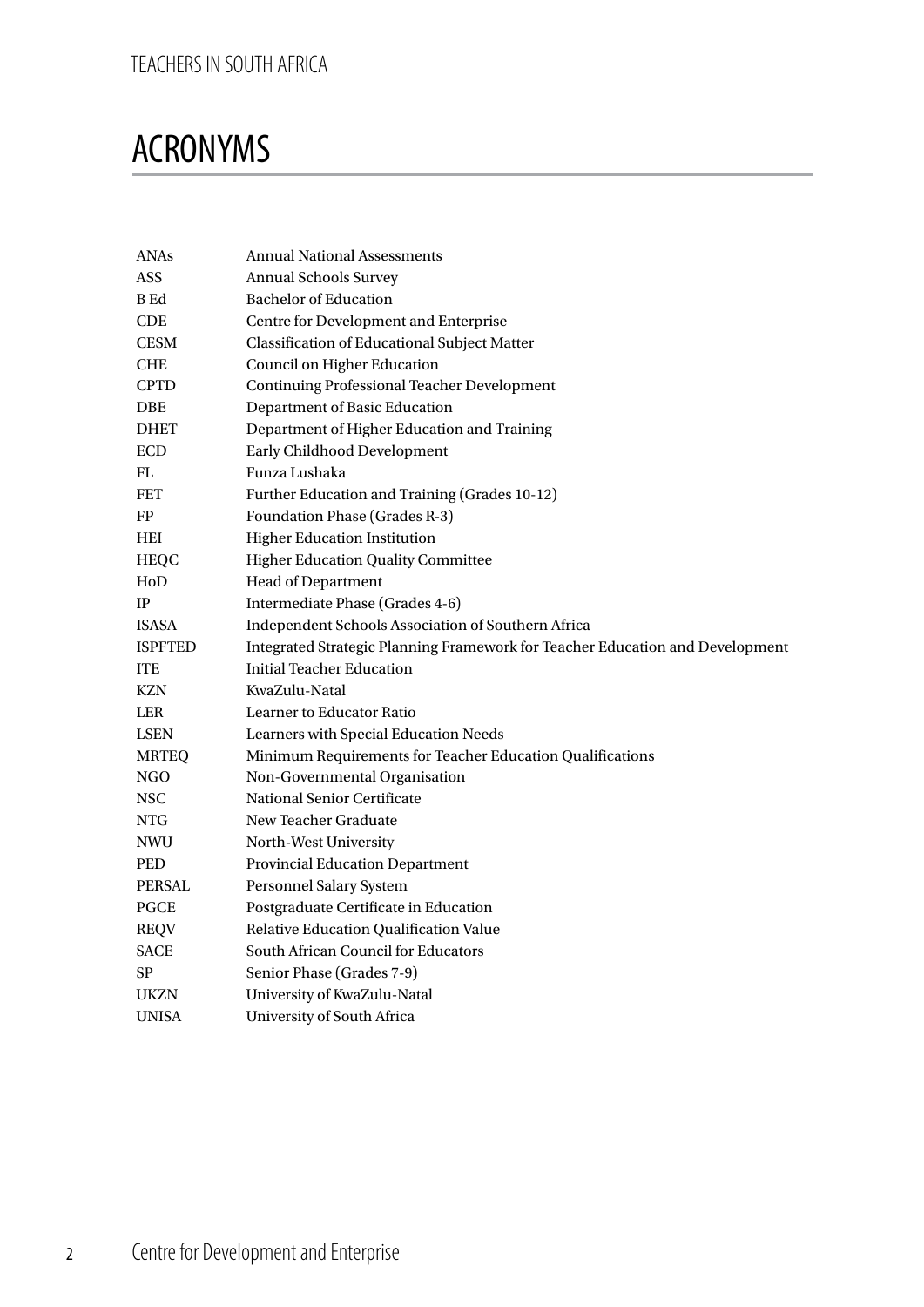## INTRODUCTION

One of the greatest challenges facing the South African education system is the production of sufficient competent teachers, who can provide quality teaching for all school subjects and phases.

Whether South Africa is able to meet this critical challenge is a question that has motivated the Centre for Development and Enterprise (CDE) to undertake research on teacher supply and demand. A 2011 CDE report<sup>1</sup> indicated that South Africa was producing only a third of the country's requirement of some 25,000 new teachers a year, and particularly too few in key subjects such as mathematics, science, commerce and technology.

The seriousness of these findings led CDE to revisit teacher supply and demand to determine if the situation had improved. Accordingly, it commissioned three experts to update the 2011 research with the latest information. Dr Roger Deacon and Dr Peter Robinson, respectively, investigated the public and private provision of initial teacher education (ITE)<sup>2</sup>, and Dr Charles Simkins modelled teacher supply and demand from 2013 to 2025, using 2012 and 2013 data on public and independent ordinary schools. The model is presented in detail in the *CDE Technical Report: Teacher Supply and Demand 2013-2025*, 3 which is available on the CDE website.

This report is based on their research findings and seeks to address the key question: "Will South Africa be able to produce enough qualified competent teachers for all school phases and subjects over the next ten years?"

To answer this question, this report covers the following areas:

- Government strategy for improving the quantity and quality of ITE provision;
- The demand for teachers in the schooling system;
- The supply of new qualified teachers;
- The size and profile of the current teaching corps;
- The movement of teachers in and out of the schooling system; and
- Matching teacher supply and demand.

The report concludes with a summary of the main findings and recommendations. How the model was constructed is presented in detail in the CDE Technical Report referred to above.

Although the research for this report was predominantly quantitative, it also revealed that the quality of ITE programmes and teachers is of prime importance. Researchers and government agree that the subject content knowledge and pedagogical knowledge of most South African teachers is poor and that this is a major cause of inadequate learner achievement.<sup>4</sup> That teachers lack essential knowledge and skills points to inadequate preservice teacher training, which is provided through ITE programmes at higher education institutions (HEIs) in South Africa.

The quality of ITE programmes and teachers is of prime importance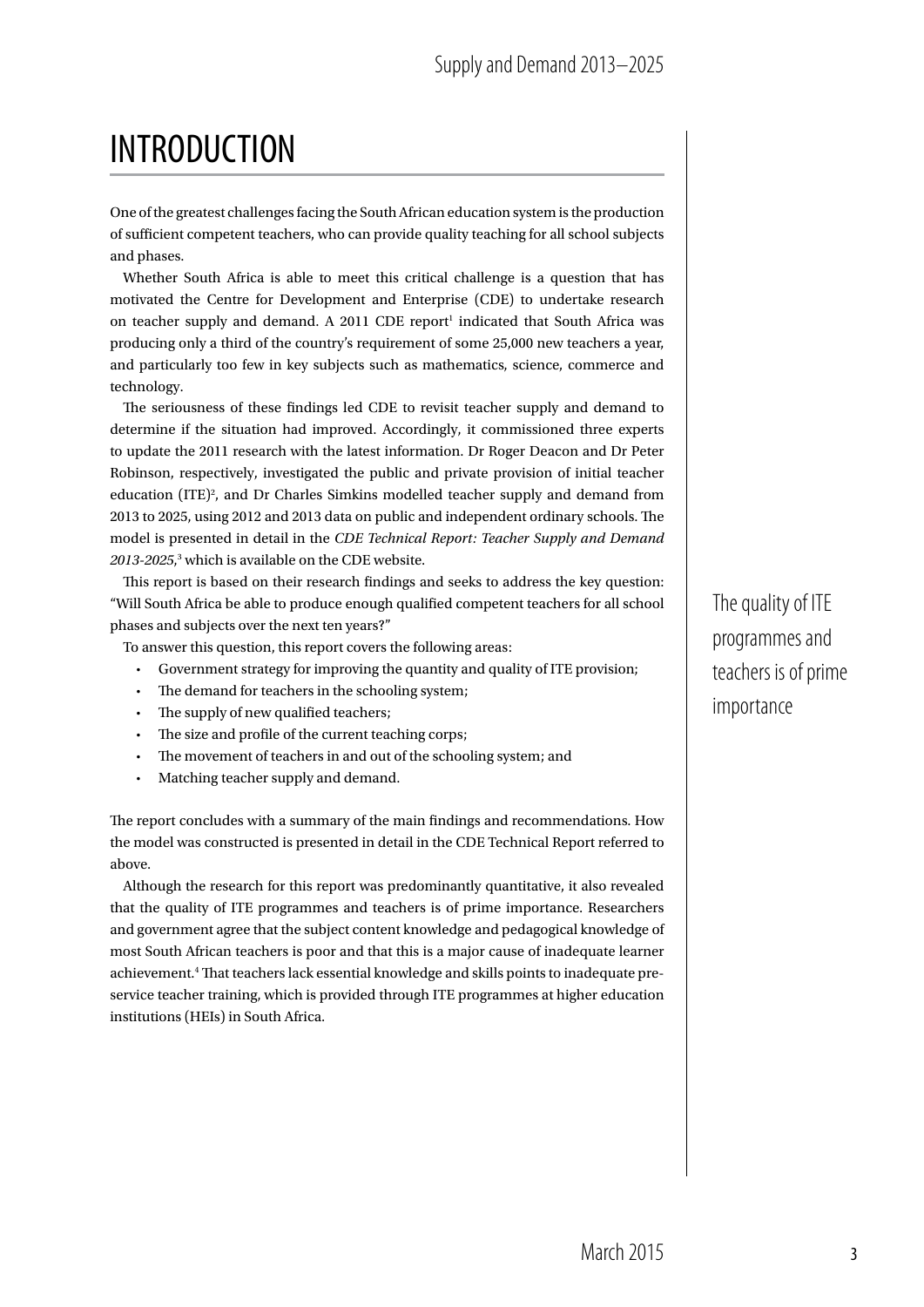## GOVERNMENT STRATEGY AND INITIATIVES

In the late 1990s, provision of ITE programmes plummeted owing to the misperception that there were too many teachers. This misperception was based on a superficial understanding of the findings of the 1995 National Teacher Education Audit<sup>5</sup> and was compounded by the subsequent closure of the colleges of education, many of which were absorbed into universities. Decreased geographical accessibility to teacher education programmes, coupled with the perceived low status of teaching and improved career opportunities in other fields, resulted in a significant drop in teacher education enrolments by black Africans in particular.

The reduction in the number of institutions providing ITE was accompanied by a marked decline in bursary funding which traditionally had been administered by the provincial education departments (PEDs).

While the concentration of teacher education in the universities may in general have enhanced its quality, not all institutions, especially those which themselves were historically disadvantaged, could offer the same levels of training, engagement or support to either lecturers or students. This was particularly the case with universities that inherited a teacher education programme from a poor quality former college rather than developing the programme themselves. At the same time, the merging and/or restructuring of certain universities reduced the attention and resources available to assure programme quality.6

In 2009, in response to increasing concern about the poor supply of new teachers and the quality of ITE programmes, the Department of Basic Education (DBE) and the Department of Higher Education and Training (DHET) called a multi-stakeholder Teacher Development Summit to examine all the challenges relating to teacher development and propose strategies to address them. This resulted in a co-ordinated plan for the sector in 2011, the *Integrated Strategic Planning Framework for Teacher Education and Development in South Africa 2011-2025*, also known as ISPFTED or the Plan.7

## THE INTEGRATED STRATEGIC PLANNING FRAME WORK FOR TEACHER EDUCATION AND DEVELOPMENT

The Plan is a high-level strategy that frames the quantitative and qualitative challenges for teacher education and development, and outlines a 15-year plan for improved and expanded teacher education and development opportunities with the primary outcome as "to improve the quality of teacher education and development in order to improve the quality of teachers and teaching".<sup>8</sup>

The Plan covers schooling from Grades R to 12 and includes all the professionals involved in the teacher development system – from those in education departments at all levels, HEIs and statutory bodies, to classroom teachers – and addresses all phases of a teacher's career through recruitment, ITE, induction and Continuing Professional Teacher Development (CPTD). The Plan is also a sectoral one which is aligned with the strategic plans of both the DBE and DHET. This is most important because teacher education and development is split across these two departments.<sup>9</sup>

Four strategic outputs are identified: addressing the individual and systemic needs of teacher development, attracting increasing numbers of high-achieving school-leavers

Researchers and government agree that the subject content knowledge and pedagogical content knowledge of most South African teachers is poor and that this is a major cause of inadequate learner achievement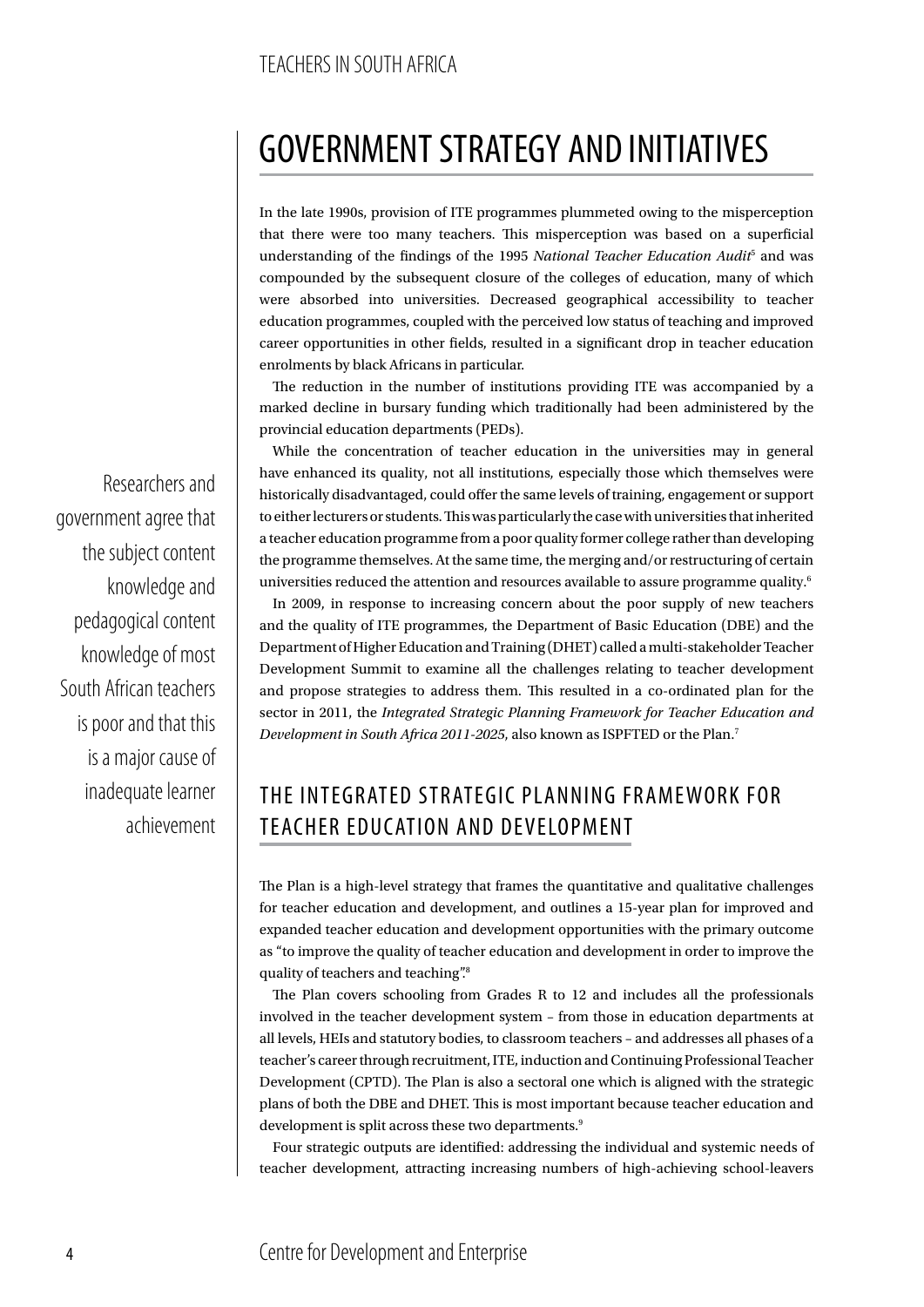into teaching, enhancing teacher support at the district level, and expanding and making more accessible the formal teacher education system. The Plan sets out activities to achieve short-term (2011-2014), medium-term (2011-2017) and long-term (2011-2025) goals, and details who will be responsible for undertaking the tasks.

CDE regards the Plan as highly significant. A strategic plan of this nature and scope was well overdue and it signalled government's determination to tackle teacher education and development issues. It was also the result of an inclusive process involving all key stakeholders, not least the teacher unions.

Despite these strengths, the Plan stops short of identifying measurable deliverables with specific annual targets for every level of the system (national, provincial, district) to achieve. This makes it difficult to measure progress. Government has recognised this and in 2014 launched *Operation Phakisa*, using the World Bank methodology of 'Big Fast Results Now' to develop a detailed implementation plan for every level of the teacher development system in order to speed up the achievement of specified deliverables. It is a whole sector initiative with participation from teacher unions, higher education, basic education, the private sector and key institutions such as the Council on Higher Education (CHE), the South African Council for Educators (SACE) and Umalusi. For achieving system improvement, the commitment of all stakeholders in education is critical.

A key weakness of the Plan is the model of expansion used in the light of the poor quality of ITE programmes. The Plan is based on increasing the provision of ITE programmes at all public HEIs for all phases of schooling through expanded enrolments in two existing ITE qualifications, the Bachelor of Education (B Ed) and the Postgraduate Certificate in Education (PGCE).

ITE institutional arrangements and approaches in a wide range of other countries were researched to inform the Plan. The research found that

*… multiple and innovative pathways to becoming a teacher have been established, including the involvement of school consortia in the development of teachers. In some countries, a nested, integrated, holistic network of delivery institutions have been established at different levels of the system – national, provincial, regional and district – to ensure accessibility and wider reach.*<sup>10</sup>

However, none of these were proposed for the country although 'more flexible and accessible modes of delivering high-quality teacher education'11 is one of the Plan's strategic goals. This was a missed opportunity because internationally the trend is towards opening up multiple pathways, especially school-based ones, and using different modes of delivering ITE. These provide the flexibility that meets the needs of different pools of potential teachers. For example, second-career professionals and later entrants into the profession require routes into teaching which combine full-time, school-based training and a qualification through distance education with a monthly allowance or remuneration. South Africa should seek to introduce a wider range of ITE models instead of relying on "more of the same" - even if it is of better quality.

Research into private ITE provision was conducted for the ISPFTED and found that there it was limited, but the Plan did not investigate what role the private sector could play in future to meet the needs of the country.

The professional development needs of teacher educators at HEIs are another gap in the Plan, although it does examine CPTD for school teachers in great detail and identifies the many steps that must be taken to meet their needs and those of the country effectively. If the overriding goals of the ISPFTED are to expand and improve the quality of ITE, then

A strategic plan of this nature and scope was well overdue and it signalled government's determination to tackle teacher education and development issues.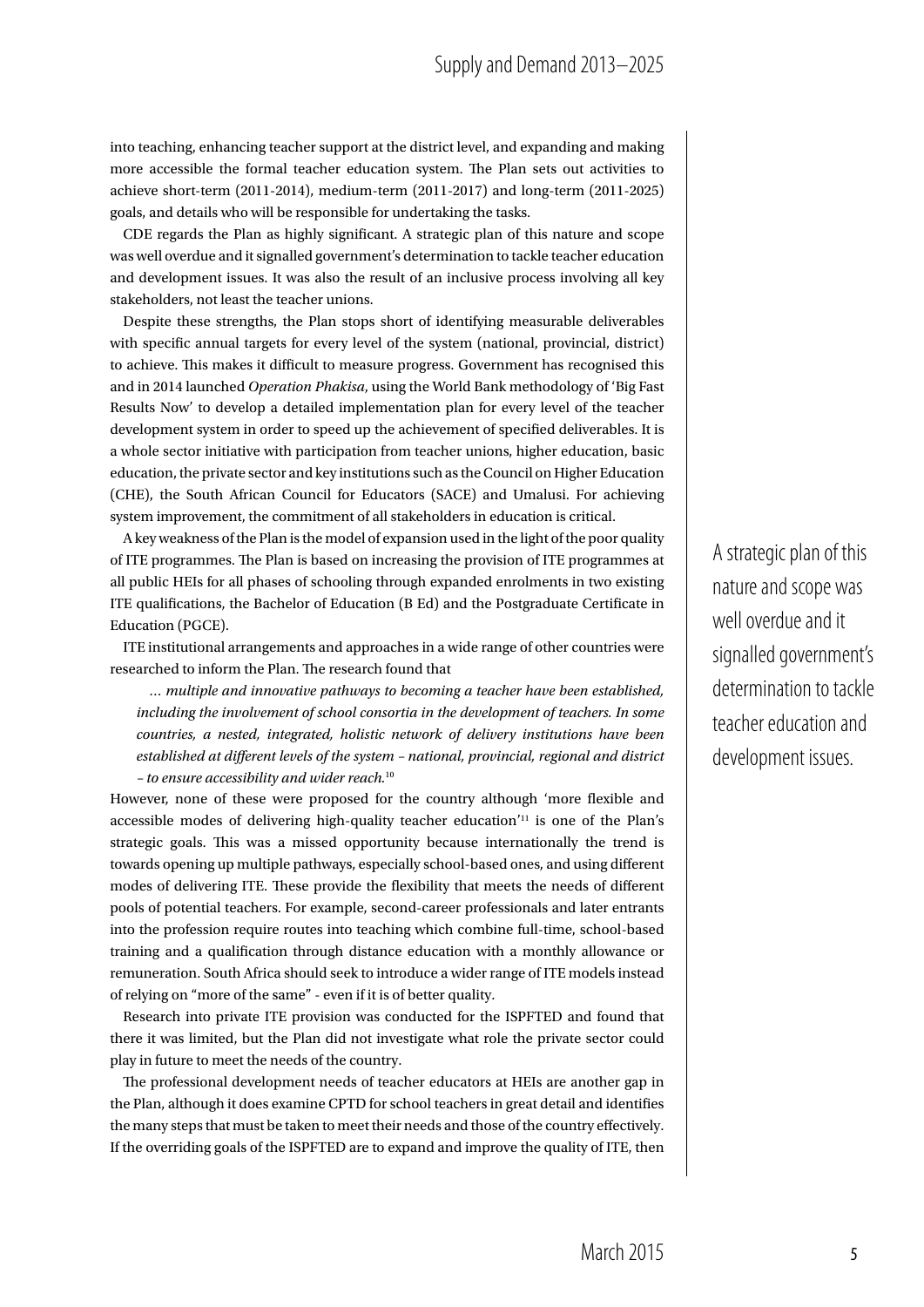many more teacher educators will be needed and their quality and ability to teach new ITE curricula effectively is another important consideration.

## IMPLEMENTATION OF THE PLAN

In line with the ISPFTED the two national education departments have made impressive progress in achieving its short and medium-term quantitative goals, and have begun to address the qualitative ones.

### Expansion of ITE

Since 2007 government has successfully launched a number of initiatives to increase the supply of new teacher graduates: establishing the Funza Lushaka (FL) Bursary Scheme for teaching students in 2007, expanding university capacity to deliver ITE programmes, allocating additional funding to ITE provision, improving enrolment planning at provincial and institutional levels, and increasing the number of universities offering Foundation Phase (FP) programmes.

Between 2008 and 2010, additional funding of R570 million was provided to HEIs to improve their infrastructure and efficiency, and thus strengthen their teacher education provision. The allocation to FL has increased dramatically: from R109 million in 2007 to just over R940 million in 2014. Between 2009 and 2012 more than 39,000 FL bursaries were awarded and approximately 9,600 bursars graduated during that time. In 2013, 14,500 bursaries were awarded and more than 3,000 bursary recipients graduated as teachers.

Since 2009, ITE provision has expanded significantly. This is partly as a result of the financial support of the European Union Sector Policy Support Programme launched in 2011. In 2014, 23 universities offered ITE programmes, including the two new universities, the Sol Plaatje University in the Northern Cape and the University of Mpumalanga. New teacher education college campuses are being established in provinces where they are needed. For instance, in 2013 the former Ndebele College of Education was re-opened and in 2014 incorporated into the University of Mpumalanga as the Siyabuswa Teacher Education Campus to offer ITE for the FP and Intermediate Phase (IP), as well as CPTD programmes.

A focus of government's efforts has been the expanding and strengthening of the provision of FP teacher education because of the dearth of FP graduates. Since 2009 the number of universities committed to offer FP teacher education has increased from 13 to 22 in 2014, 16 of which already have their FP programmes in place and another 3 are awaiting evaluation of their programmes. Government also allocated R141 million in a new earmarked grant to research, programme development and materials development activities focused on FP.

#### Quality Improvement

The poor quality of ITE programmes became startlingly evident in a review undertaken by the Higher Education Quality Committee (HEQC) between 2005 and 2007 of four ITE programmes – the Masters in Education, Advanced Certificate in Education, B Ed, and PGCE.12 This review found that the majority of teacher education programmes were not worthy of full accreditation because they did not meet the minimum standards as set by

This review found that the majority of teacher education programmes were not worthy of full accreditation because they did not meet the minimum standards as set by the review process. Of the 22 PGCE and 15 B Ed programmes, only 7 of the former and 6 of the latter were awarded full accreditation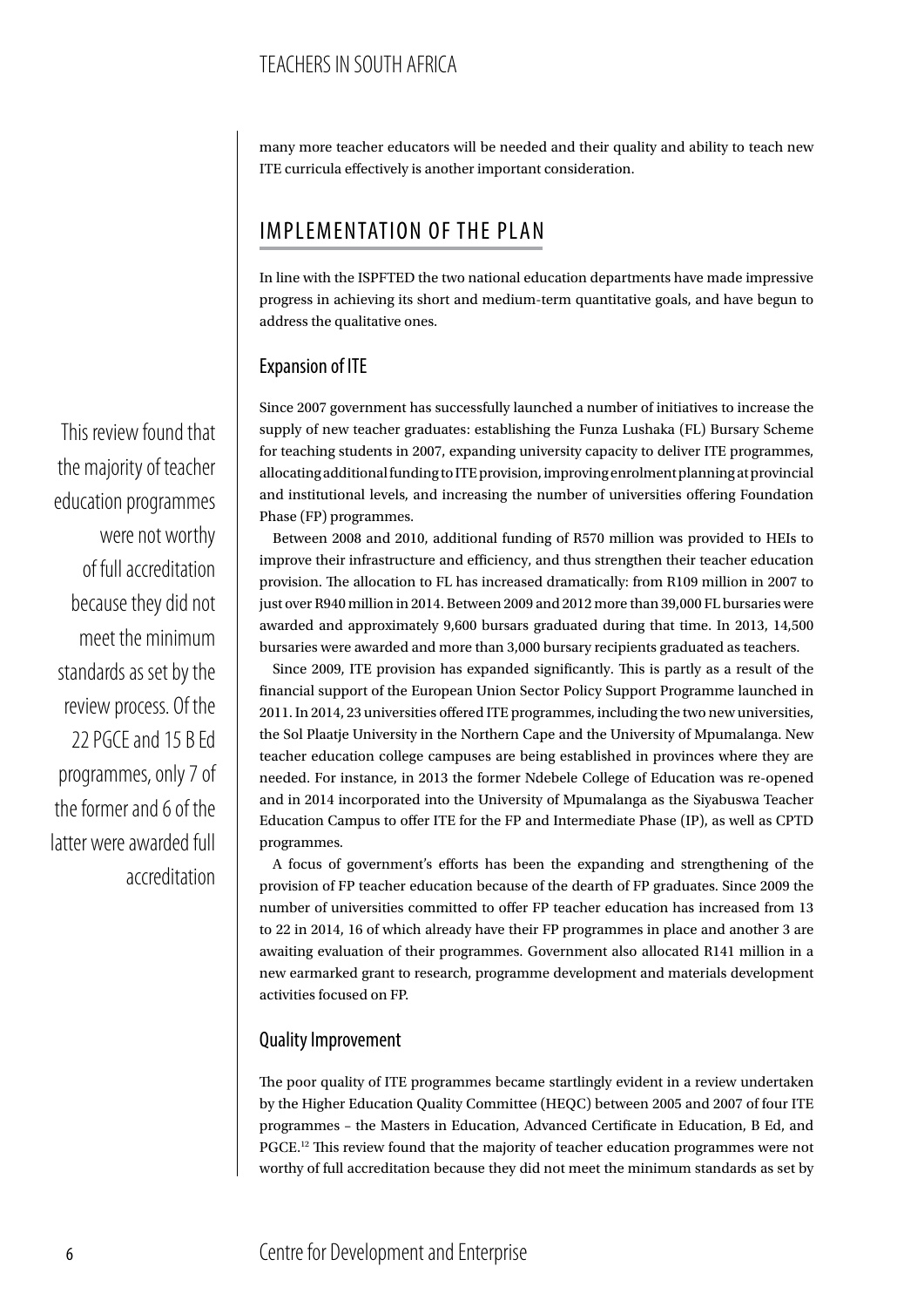the review process. Of the 22 PGCE and 15 B Ed programmes, only seven of the former and six of the latter were awarded full accreditation. A particular weakness was the practice teaching component of the programmes.

The 2010 HEQC review had a direct and immediate impact on government planning regarding the quality of teacher education. In part it influenced the development of the policy on *The Minimum Requirements for Teacher Education Qualifications* (MRTEQ)13 in 2011. DHET gave notice that by July 2014, all teacher education programmes had to be re-designed, so as to give particular emphasis to what is taught (subject or disciplinary content knowledge), and how it is taught (pedagogical content knowledge), as well as a strong practice teaching component. Only re-designed ITE programmes that conformed to the MRTEQ policy would be approved and recognised as sufficient for graduates' employment in education. By February 2015, 124 of the 169 submitted programmes had been approved (73 per cent) and others are in the pipeline. DHET expects that in 2016 all new student registrations will be for MRTEQ-aligned qualifications.

For a considerable time the national departments have been worried about teacher utilisation because there is evidence that in schools teachers are placed in posts that do not correspond with their teaching qualifications or subject specialisations.14 Consequently, improving teacher utilisation is one of the objectives of the ISPFTED and the DBE's latest Medium-Term Expenditure Framework.15 In order to understand the extent of the problem so that it can be addressed, the DBE has instructed the PEDs to enter into the Personnel Salary System (PERSAL) database a minimum of three subjects that the teachers are qualified to teach, and what they were actually teaching. By August 2014 only a minority of PEDs had completed this task and it was clear that some of the data was inaccurate and had not been checked.<sup>16</sup>

More recently, DHET has co-funded a multi-year study investigating the quality of the English and mathematics curricula offered to B Ed students specialising in the IP of schooling at five HEIs across South Africa. JET Education Services is conducting the research and has released the first report.17 This study found that the content of modules and hence of the B Ed programmes varied widely among institutions, with the greatest variation in the amount of time devoted to and the quality in teaching practice. Most programmes also seemed to lack a strong underlying logic and coherence.

The study also pointed to the fact that ITE programmes have low entrance requirements in comparison with most other disciplines and students are accepted without any reference to what motivates them to become teachers. The issue of low admission criteria is an important factor: in most universities the B Ed programme has lower entrance requirements than other undergraduate degree programmes, which means that weaker students are attracted to the B Ed programme. By contrast in a country like Finland, the best students are accepted for ITE qualifications.<sup>18</sup>

The report concluded that

*…while there are some excellent practices, it is clear that, as a whole, none of the five institutions studied is rising fully to the challenge posed by the country's low quality school system …* <sup>19</sup>

DHET has also launched two research projects to investigate the establishment of Teaching Schools or 'teaching laboratories' where student teachers could engage in learning-frompractice on a regular basis, and a possible network of Professional Practice Schools where student teachers can be placed for extended periods of teaching practice.

ITE programmes have low entrance requirements in comparison with most other disciplines and students are accepted without any reference to what motivates them to become teachers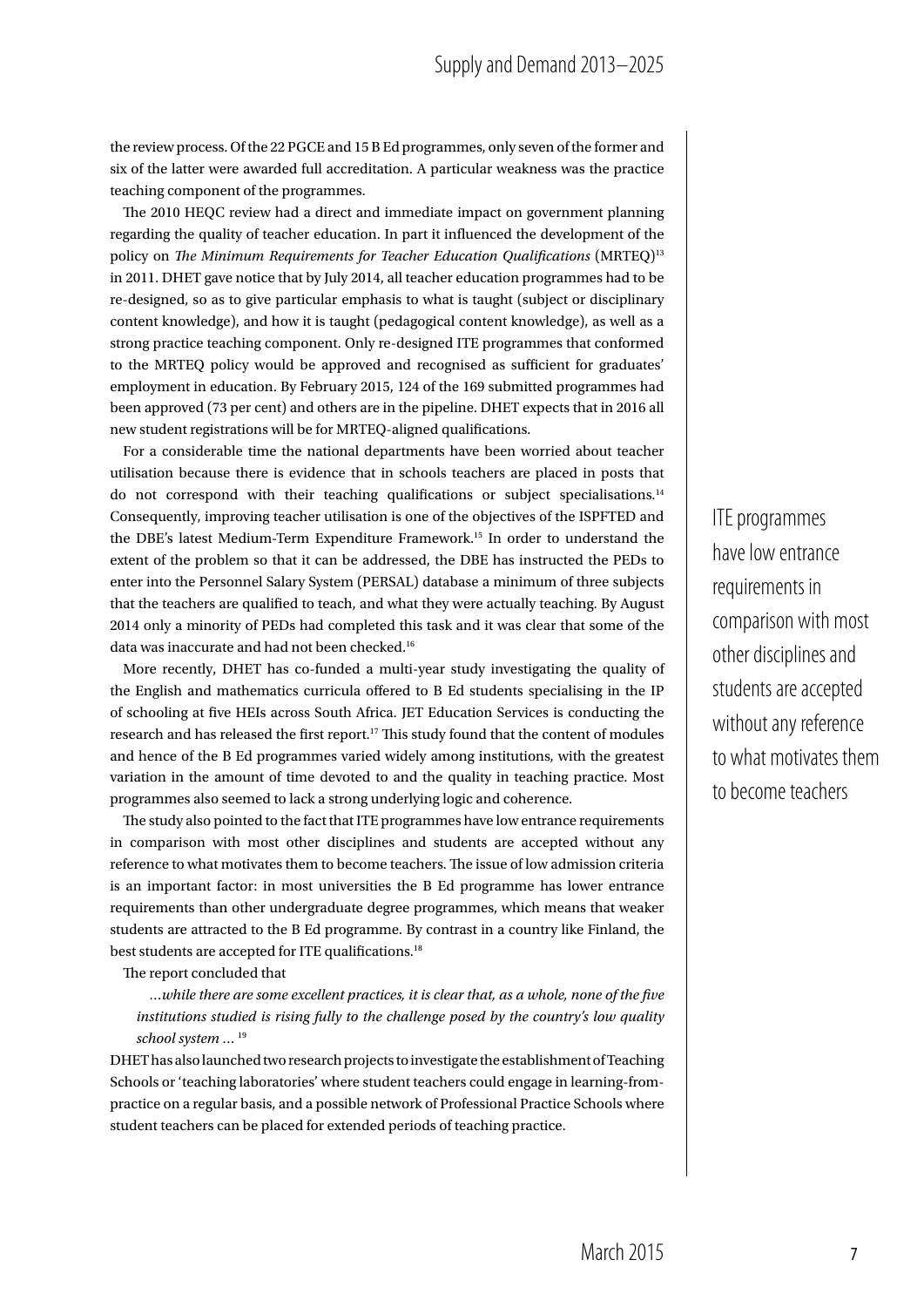## TEACHER SUPPLY AND DEMAND

Given the development of the Plan in 2011 and the education departments' initiatives in recent years, the key question is whether teacher supply and demand has changed since CDE's previous model which projected a severe shortage of teachers based on the low production of new graduates in 2009. It is this question that the new CDE model seeks to answer.

To construct this new CDE model, a number of datasets were used:

- The population statistics from the Spectrum database used by Statistics South Africa to project the growth in the learner population over the next 10 years;
- The supply of teachers to the system from audited figures in DHET internal reports, *Trends in Teacher Supply*, for four consecutive years, 2009 to 2012;
- The number of teachers in the system for five consecutive years, 2009 to 2013, obtained from the DBE's *Education Statistics and School Realities*;
- The movement of teachers in the system from two sources of teacher information: PERSAL based on a secondary analysis of two internal DBE reports<sup>20</sup>, and two consecutive years (2012 and 2013) of the DBE's Annual Schools Survey (ASS) data. The ASS data contain information on educators by characteristics relevant to the analysis, notably gender, age, citizenship, qualification level, years of experience, identity of employer (whether government or a school governing board); and
- The General Household Survey (2013) to investigate Grade R enrolments.

In the course of CDE's research it was found that the various data sources were inaccurate, incomplete or inconsistent in what they include. In the case of the available data for PERSAL and the ASS database, the main sources used to construct the model, the analyses lead to substantially different conclusions. These are discussed in detail in the CDE Technical Report, which also explains how the model dealt with the data problems.

This means that although the CDE model presented in this report is the most up-todate, comprehensive and publicly available one, it cannot resolve the differences between PERSAL and the ASS. In principle, these differences could be resolved in the future. Even so, a revised model is a projection rather than a prediction and there will always be some uncertainty about the information fed into it. For these reasons, even an improved model should not be regarded as an infallible guide to the future. Rather modelling should be seen as a way of bringing together the influences bearing on the system in a coherent and appropriately weighted way to inform decision-makers about patterns and trends in teacher supply and demand.

Because CDE had primary data from the ASS and it allowed us to analyse data by age, which the available PERSAL data did not, the findings reported here will come from the ASS analysis unless otherwise stated.

## TEACHER DEMAND

The future demand for teachers is influenced by various factors: demographic trends, learner enrolment and learner progression rates. All of these were used to construct the model.

Modelling should be seen as a way of bringing together the influences bearing on the system in a coherent and appropriately weighted way to inform decisionmakers about patterns and trends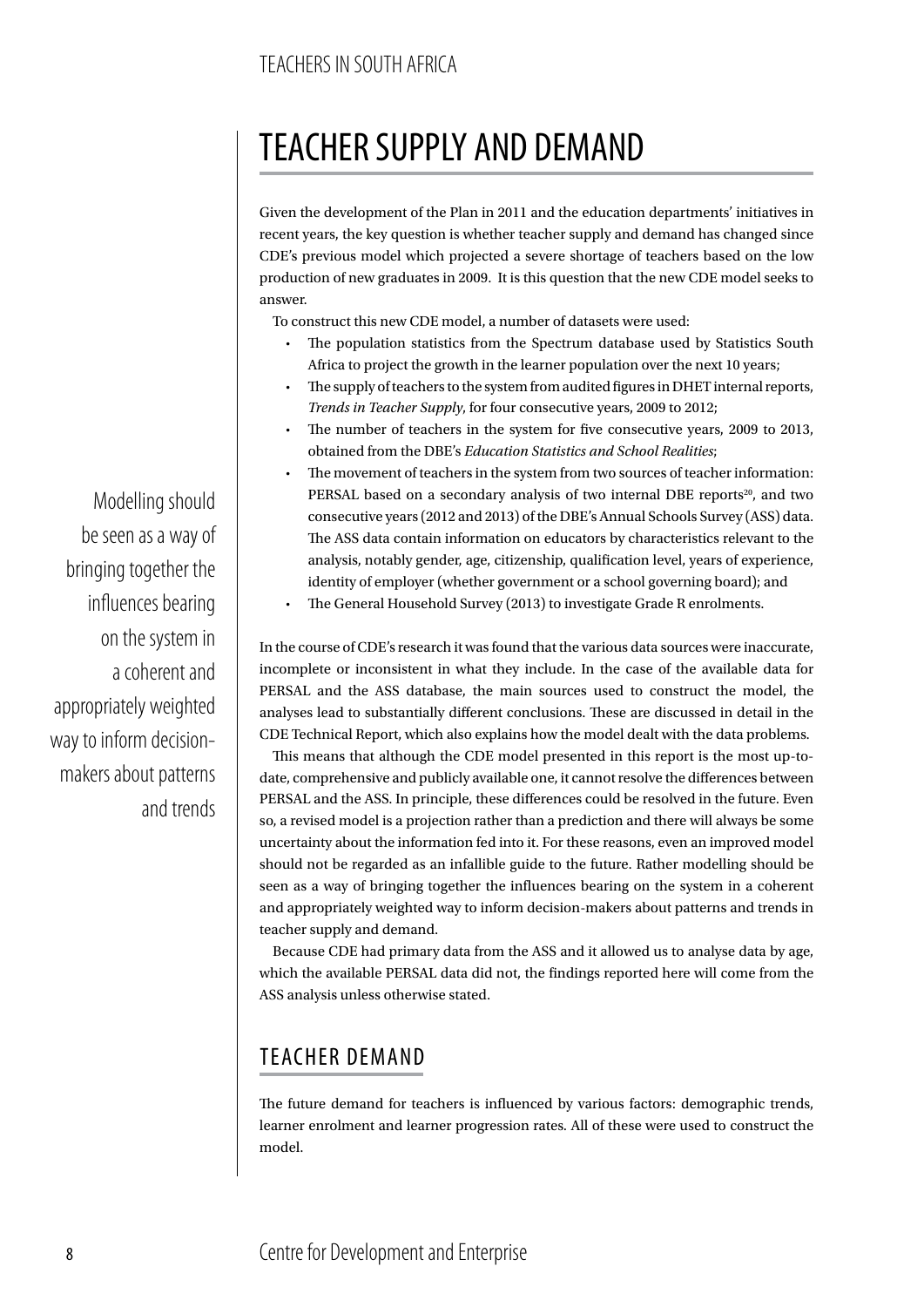## Demography

Population changes influence the numbers of learners who will need to be taught in the next decade. The previous teacher demand and supply model published by  $CDE^{21}$  was based on the best information at that time about demographic trends, and projected a flattening and then decreasing of learner enrolments over the next decade.

However, the latest population data shows that despite a declining fertility rate, $^{22}$ women of child-bearing age are living longer, the number of births is increasing<sup>23</sup> and consequently there will be more learners in the next decade than were projected in 2011.

## Projected Learner Enrolments 2013-2025

To project learner enrolments to 2025 the following were used:

- Registered birth rates seven years earlier to project new arrivals in Grade 1 where these were available and thereafter model estimates of births;
- Total learner enrolments in Grades 1 to 4 between 2008 and 2013;
- The 2011/12 learner promotion, repetition and dropout rates; and
- Grade R enrolments at 64 per cent of Grade 1 enrolments.24

In the process of constructing the model, we found that both the number of registered births and total learner enrolments in Grades 1 to 4 from 2008 to 2010 revealed dips and spikes which will result in uneven learner enrolment as the various age cohorts move through the schooling system in the next decade. Similarly learner progression through school, as learners are promoted, drop out or repeat grades, is not smooth, with a significant bulge of learners in Grades 1 and 10.<sup>25</sup>

Drawing on all the datasets outlined above, the CDE model projects that learner enrolments will increase from some 12.4 million in 2013 to in 13.4 million in 2023, after which they will decrease to 13.3 million in 2025. This projection is shown in Figure 1.



**Figure 1: Projected learner enrolments (Grades R-12)**

Source: CDE (2015)

The latest population data shows that despite a declining fertility rate, women of childbearing age are living longer, the number of births is increasing and consequently there will be more learners in the next decade than were projected in 2011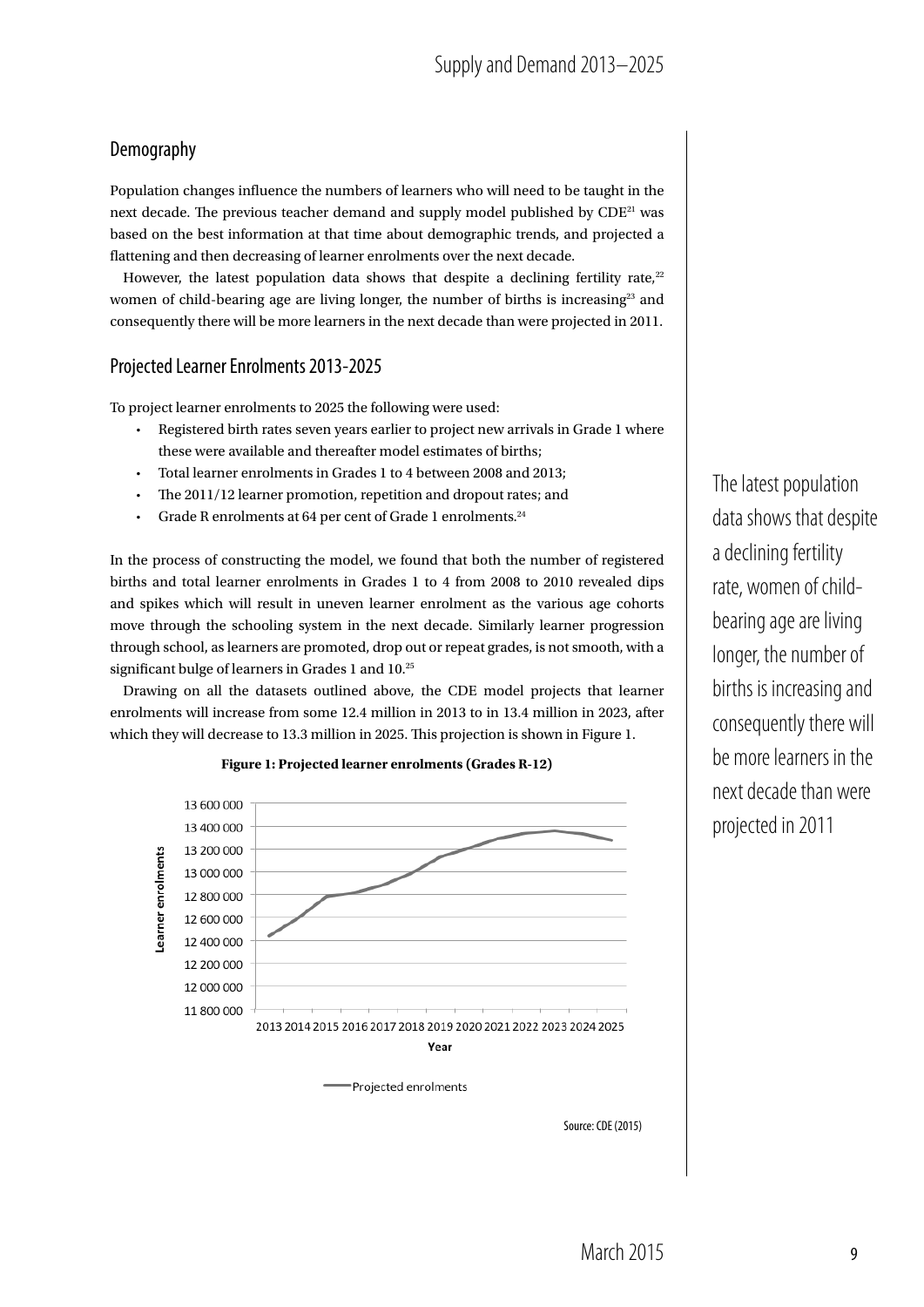## Future Demand for Teachers

The future demand for teachers will depend on the total number of learners in the system, and how many learners on average a teacher would teach in a class. This is calculated in terms of the learner to educator ratio (LER) in a schooling system. The model used an average LER of 31.2 for primary and 26.3 for secondary schools from 2009 to 2012 for the projection.

From the projected total learner enrolments and these LERs, the demand for teachers in the system will rise from around 426,000 in 2013 to a maximum of 456,000 in 2023. After that it will start to decline slowly to 2025. The projected increase of 7 per cent over the 12-year-period needed to produce the extra 30,000 teachers should be quite achievable in terms of the recent significant increase in new graduates as discussed in the next section.

The future need for teachers, however, is not evenly spread across the schooling system, as Figure 2 shows.



**Figure 2: Projected teacher requirements (2013-2025)**

If the 13 years of schooling are split into lower primary (Grades R to 3), higher primary (Grades 4 to 7) and secondary (Grades 8 to 12), by 2025 fewer teachers will be needed in the lower primary sector of schooling (some 3 per cent less) and more will be needed in the upper primary (13 per cent more) and secondary school sectors (10 per cent more).<sup>26</sup>

It is important to note that the lack of adequate data on Grade R enrolments means that it is not possible to accurately project how many additional teachers might be needed as Grade R enrolments move through the schooling system and increase.<sup>27</sup> However, some scenarios were modelled. Suffice to say that if in the next decade Grade R enrolments in public and independent schools increase to 80 per cent of Grade 1 enrolments, then some 4,500 more teachers will be needed in 2025, approximately 8,122 additional teachers if enrolments increase to 90 per cent, and around 12,000 more teachers if the enrolments increase to 100 per cent.<sup>28</sup>

The demand for teachers in the system will rise from around 426,000 in 2013 to a maximum of 456,000 in 2023. After that it will start to decline slowly to 2025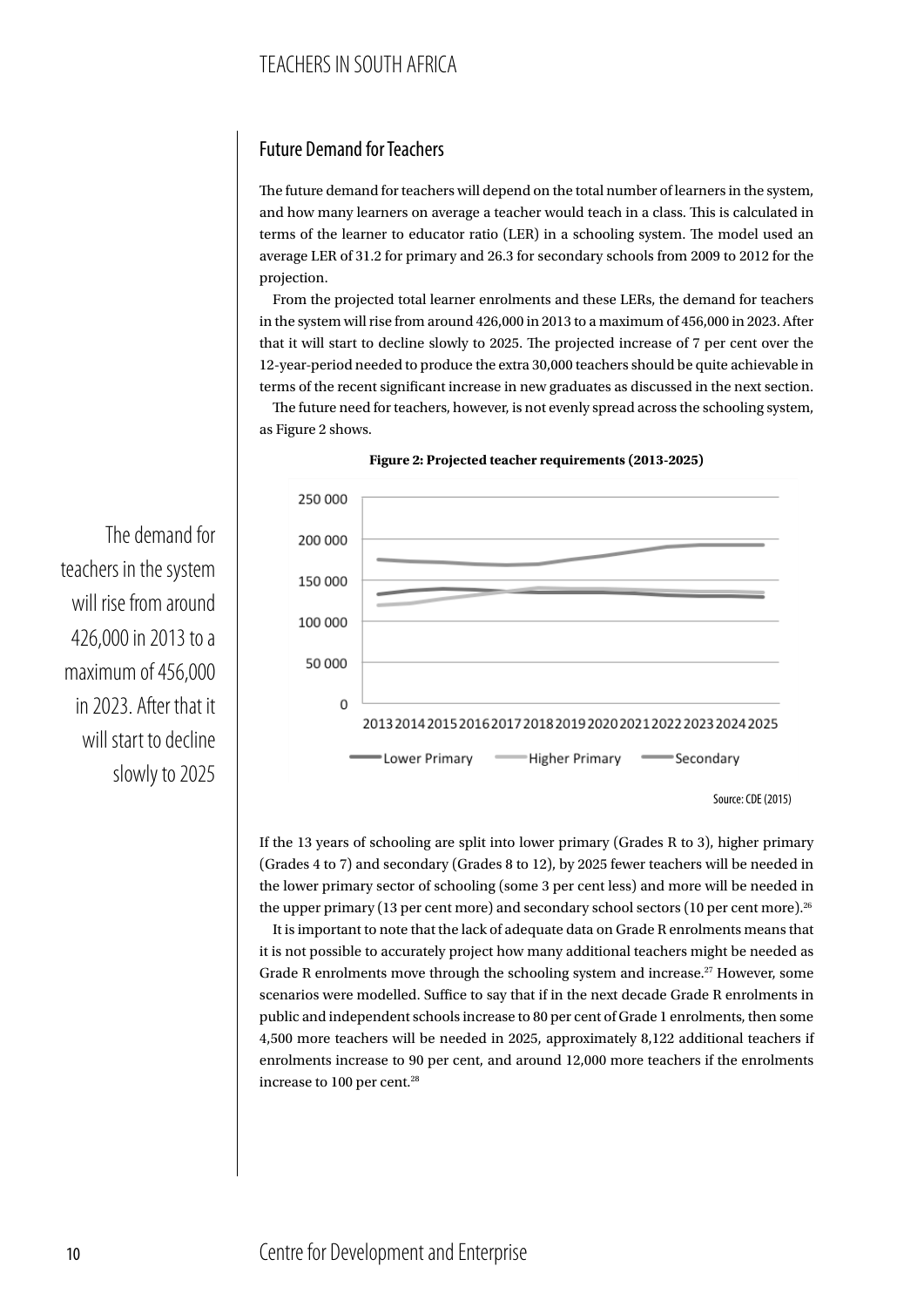## TEACHER SUPPLY

Against the projected demand for teachers we look now at the supply of teachers which is made up of the number of new teachers graduating from ITE programmes and the number of teachers in the current teaching force.

#### Initial Teacher Education

In South Africa, ITE is provided by HEIs and is concerned with the academic and professional development of student teachers in order to prepare them for work in schools and as a basis for CPTD.

There are two basic models of ITE programmes: the consecutive model and the concurrent model. In the consecutive model, a teacher first obtains an undergraduate Bachelor's degree, and then studies for a further year to obtain a teaching qualification, a PGCE. In the concurrent model, a student simultaneously studies both the academic and professional requirements for the four-year B Ed degree.

As both of these are four-year qualifications, the current official requirement for a qualified teacher in South Africa is known as M+4, a matric (school-leaving) certificate plus four years of ITE. Until fairly recently, however, M+3 (matric plus three years of ITE) was the official requirement, and so most teachers in the country are qualified with M+3. Therefore a qualified teacher in South Africa is one who has acquired a formal accredited teaching qualification comprising at least three years of training.

#### **'Qualified' and 'quality '**

A qualified teacher is not the same as a good teacher. While a qualified teacher in South Africa is one who has at least three years of post-school ITE, not all qualified teachers are competent professionals able to provide quality teaching and learning. In fact, government's own investigation into the quality of ITE programmes and recent research make it clear that the quality of most of these programmes leaves a lot to be desired. The result is that most of the current teaching force has been inadequately educated and trained, whether during apartheid or in the recent past.

#### *Public provision of ITE*

The provision of newly qualified teachers to the system is dominated by public facilities, with only a small number of teachers graduating from private institutions.

Since 2009 three universities, the University of South Africa (UNISA), North-West University (NWU) and the University of KwaZulu-Natal (UKZN) have been the largest providers of ITE. In 2012, UNISA accounted for more than half of all ITE enrolments (52 per cent), followed by NWU (6 per cent), and UKZN (4 per cent). In 2012, these three universities together produced nearly half of all newly qualified teachers: 30 per cent by UNISA, followed by UKZN with 9 per cent and NWU with 8 per cent.

#### Enrolments

In line with the ISPFTED the national departments of education have expended considerable effort and resources to increase the provision of ITE programmes at HEIs. As a result the enrolments increased from 35 937 in 2009 to 94 237 in 2012, a 160 per cent increase.

The provision of newly qualified teachers to the system is dominated by public facilities, with only a small number of teachers graduating from private institutions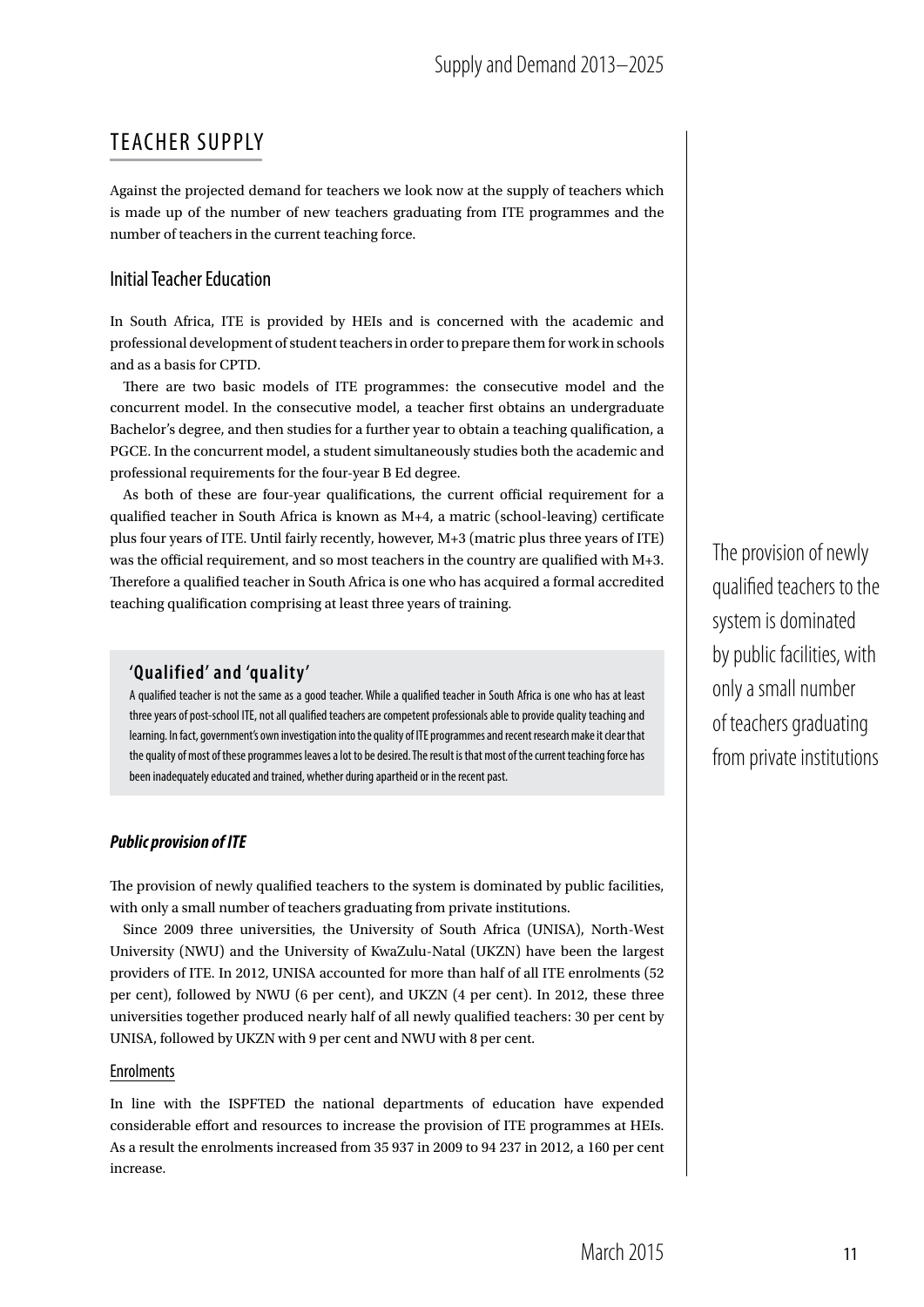## TEACHERS IN SOUTH AFRICA

Any expansion of ITE provision requires additional resources. However, the main funding mechanism for public HEIs is not optimal for ITE. Currently education is in Classification of Educational Subject Matter (CESM) Level 1 (the lowest level) of government's calculation of the teaching input and output components of the block grant each university receives, from which it decides how many ITE places to allocate. The B Ed and PGCE are also in the lowest category by level of higher education qualification and thus attract less funding. This has created a disincentive for the universities to allocate more money to ITE. By contrast government has used earmarked grants in recent years, to target specific improvements and the expansion of priority ITE programmes.

There is no doubt that FL bursaries have been a major contributing factor to the growth and the demand for them is outstripping the supply.<sup>29</sup> In January 2015, 78,593 applications for FL bursaries were received: 14,921 were re-applicants who had obtained FL bursaries for previous years of study, and 63,672 were new applicants.<sup>30</sup>

#### Graduates

With the growth in the number of enrolments the number of graduates has also increased from 6,978 in 2009, nearly doubling to 13,708 in 2012. However, the number of graduates is very low compared to the number of enrolments, as Figure 3 shows.





#### Graduation rates

To analyse the throughput of teacher education programmes properly, a cohort study is needed. This will allow us to track the progress of one or more entering cohorts from the time of entry until all entrants have either graduated or dropped out. Such a cohort study has not been undertaken in South Africa so we do not have actual throughput rates.

The graduation rate refers to the number of students who graduate from a programme in a particular year, expressed as a percentage of the total number of students enrolled in that programme in the same year. The graduation rate is not an entirely satisfactory indicator, since the graduations in one year are actually a function of enrolments in earlier years, not the same year. The graduation rate is also sensitive to changes in the pattern of enrolment: for example, if the number of enrolees increases significantly in a particular year, the graduation rate will suddenly drop. It is also affected by whether or not the

There is no doubt that Funza Lushaka bursaries have been a major contributing factor to the growth and the demand for them is outstripping the supply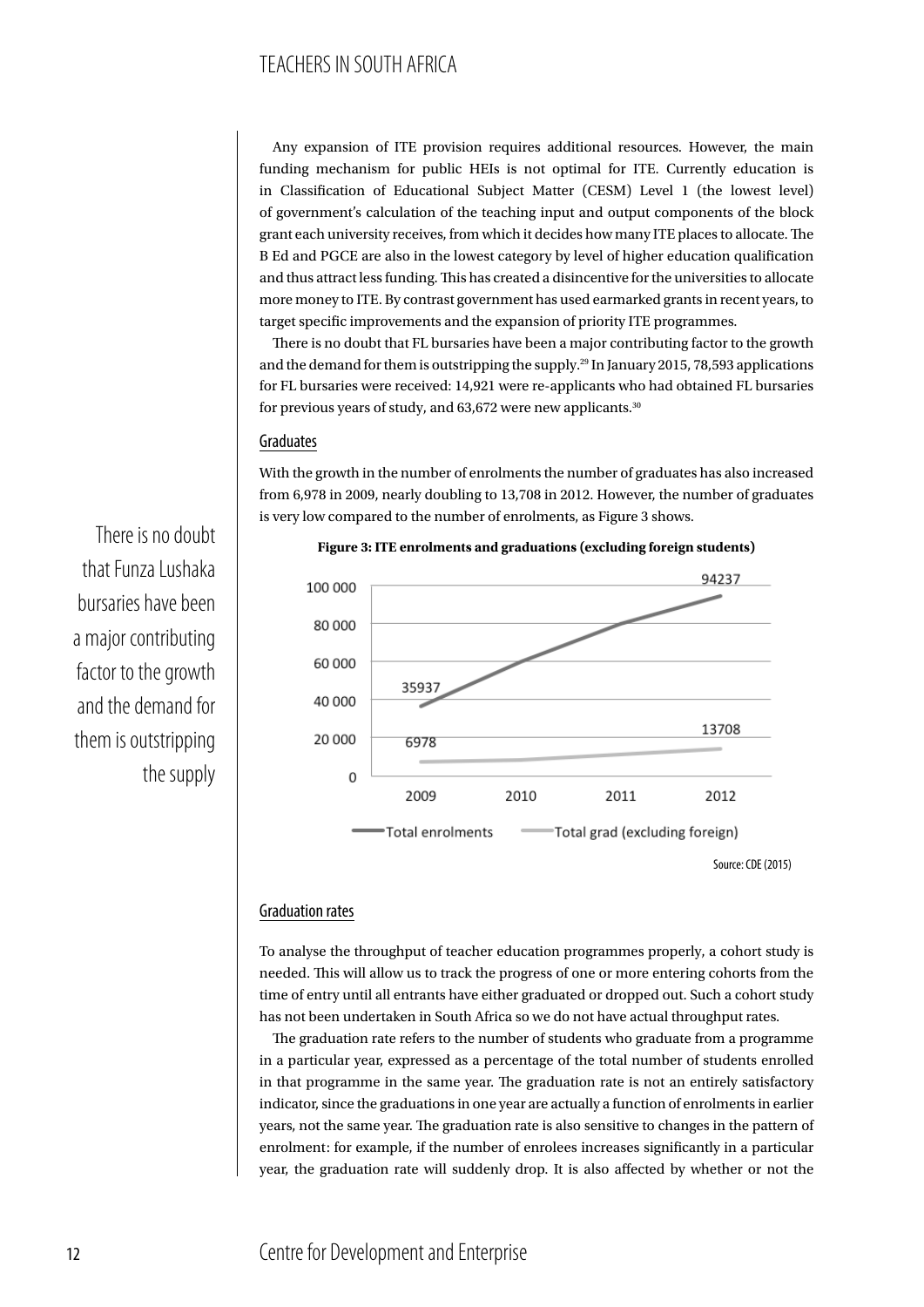programme is offered through contact or distance education, and full-time or part-time study.

When ITE enrolment and graduation data between 2010 and 2012 was analysed, the graduation rate for the one-year PGCE programmes was found to be about half of what it could be. In the case of the four-year B Ed, the graduation rate was less than half of what it could be.31 For the B Ed distance education programmes offered by UNISA, where most students study on a part-time basis, the rate was even worse, dropping to around 10 per cent of what it could be.

The indicator is good enough to make the central point: that progress through both contact and distance ITE programmes is poor and the outputs are low, and particularly so in the case of distance programmes where many students study part-time. Hence distance education programmes are very inefficient and more costly.

Table 1 below compares the graduation rates for the B Ed at UNISA, which provides distance education, to the other campus-based institutions that provide contact education.

|      | <b>UNISA</b> (distance education) |           |                    | Other universities (contact education) |           |                    |  |
|------|-----------------------------------|-----------|--------------------|----------------------------------------|-----------|--------------------|--|
| Year | <b>Enrolments</b>                 | Graduates | Graduation<br>rate | <b>Enrolments</b>                      | Graduates | Graduation<br>rate |  |
| 2010 | 18,582                            | 488       | 2.6%               | 33,481                                 | 4,429     | 13.2%              |  |
| 2011 | 30,086                            | 611       | 2.0%               | 38,104                                 | 5.567     | 14.6%              |  |
| 2012 | 40,124                            | 1.007     | 2.5%               | 41,781                                 | 6.996     | 16.7%              |  |

**Table 1: B Ed graduation rates (2010-2012)**

Source: CDE (2015)

The long turnaround time between enrolment and graduation also complicates government's ability to plan for the required number of new teacher graduates (NTGs).

#### Projected number of teacher graduates

To increase the number of NTGs the DHET produced an enrolment plan for the period 2014 to 2019 which was used as the basis for projecting graduation rates. The projection presented in Table 2 assumes the DHET plan to 2019. However, because the projected learner enrolments indicate that the demand for secondary school teachers will be greater than for primary school teachers in the next decade, the projection allows for a 6 per cent per annum increase in B Ed graduates from 2020 to 2025, and an 8 per cent per annum increase in PGCE graduates.

Progress through both contact and distance ITE programmes is poor and the outputs are low, and particularly so in the case of distance programmes where many students study part-time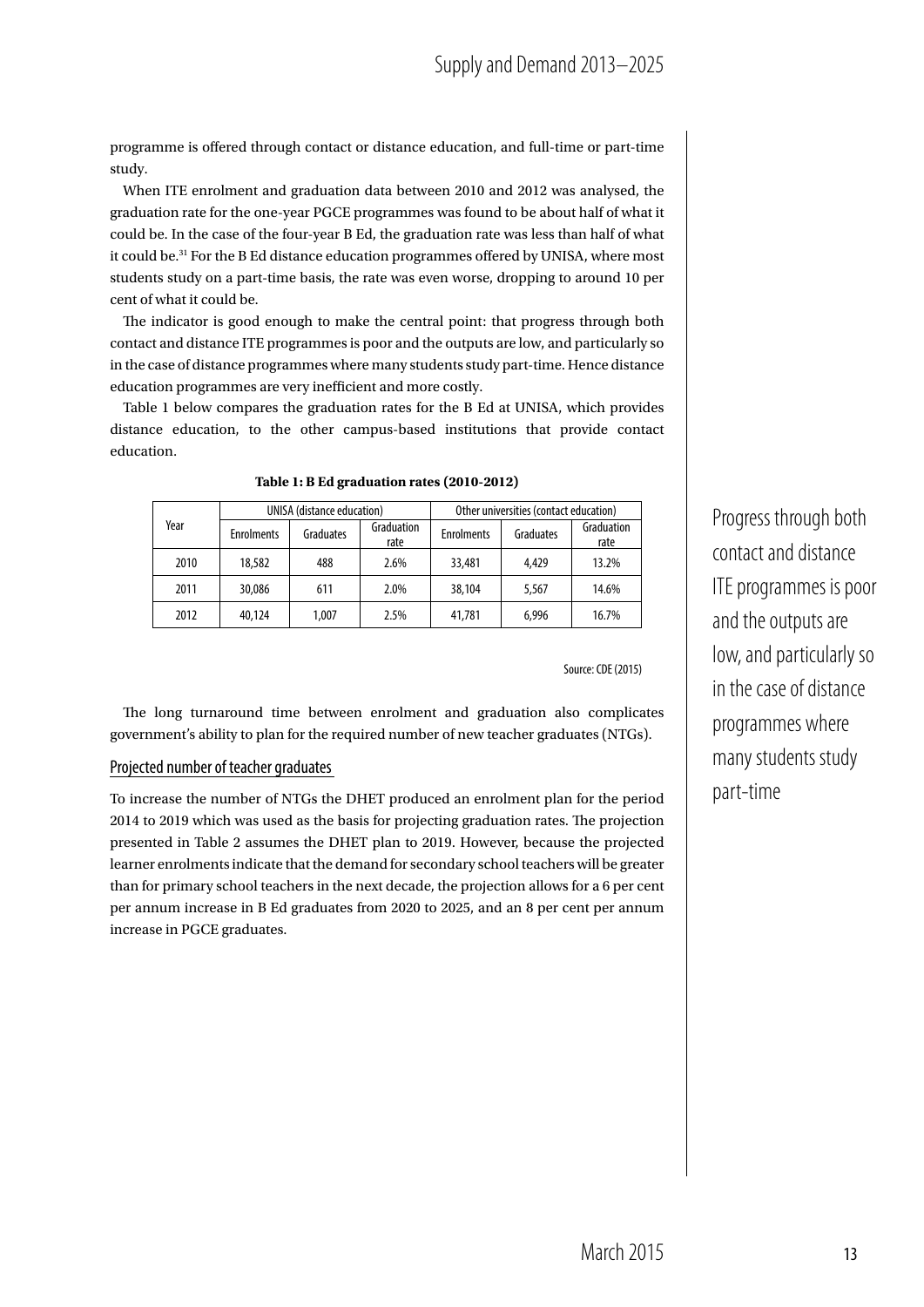## TEACHERS IN SOUTH AFRICA

|      |                   | B Ed             |       | <b>PGCE</b>       |                  |       | <b>Total</b> |  |
|------|-------------------|------------------|-------|-------------------|------------------|-------|--------------|--|
|      | <b>Enrolments</b> | <b>Graduates</b> | Rate  | <b>Enrolments</b> | <b>Graduates</b> | Rate  | graduates    |  |
| 2012 | 81,905            | 8,003            | 9.8%  | 12,332            | 5,705            | 46.3% | 13,708       |  |
| 2013 | 92,759            | 8,732            | 9.4%  | 12,332            | 5,871            | 47.6% | 14,604       |  |
| 2014 | 85,047            | 11,053           | 13.0% | 14,050            | 6,492            | 49.4% | 17,545       |  |
| 2015 | 91,050            | 11,374           | 12.5% | 15,236            | 6,941            | 45.4% | 18,315       |  |
| 2016 | 98,427            | 11,932           | 12.1% | 16,608            | 7,471            | 45.0% | 19,403       |  |
| 2017 | 105,010           | 12,531           | 11.9% | 18,433            | 8,214            | 44.6% | 20,745       |  |
| 2018 | 109,609           | 13,204           | 12.0% | 19,989            | 8,827            | 44.2% | 22,031       |  |
| 2019 | 113,890           | 13,909           | 12.2% | 21,881            | 9,602            | 43.9% | 23,511       |  |
| 2020 | 122,867           | 14,744           | 12.0% | 23,568            | 10,370           | 44.0% | 25,114       |  |
| 2021 | 130,233           | 15,628           | 12.0% | 25,455            | 11,200           | 44.0% | 26,828       |  |
| 2022 | 138,050           | 16,566           | 12.0% | 27,491            | 12,096           | 44.0% | 28,662       |  |
| 2023 | 146,333           | 17,560           | 12.0% | 29,687            | 13,063           | 44.0% | 30,623       |  |
| 2024 | 155,108           | 18,613           | 12.0% | 32,064            | 14,108           | 44.0% | 32,722       |  |
| 2025 | 166,417           | 19,730           | 12.0% | 34,630            | 15,237           | 44.0% | 34,967       |  |

#### **Table 2: DHET enrolment plan extended to 2025**

Source: CDE (2015)

Table 2 shows that the total number of teachers expected to graduate from public HEIs will increase significantly from some 13,700 in 2012, to nearly 35,000 in 2025, almost a three-fold increase.

#### *Private provision of ITE*

The fact that the 2011 CDE model showed that public HEIs were producing far too few teachers for the country's future needs, prompted CDE to examine the private provision of ITE as a complementary source of teacher graduates, and how the private sector might contribute to increasing the supply of good teachers.

CDE's research revealed that the private provision of ITE in South Africa is very limited.32 Although there are approximately 115 private HEIs in South Africa, few of them offer ITE programmes.

There are a number of reasons for this, not least of all, financial. ITE does not bring in as much income as CPTD training does, so private HEIs have prioritised the provision of CPTD over ITE. This mirrors the situation in public universities where historically the government subsidy formulae for ITE have been unattractive. In addition, the lack of access to FL bursaries for students in private ITE institutions affects their affordability, so their fee levels have to be kept very competitive with public universities, without the advantage of a government subsidy. Setup costs are high and can extend over several years while the lengthy and very laborious process of obtaining full accreditation as a private ITE provider and accreditation of each programme through multiple statutory bodies unfolds.

Embury Institute for Teacher Education

During its research CDE identified the Embury Institute for Teacher Education in KwaZulu-Natal (KZN), the largest private provider of ITE in the country, as worthy of

The lack of access to Funza Lushaka bursaries for students in private ITE institutions affects their affordability, so their fee levels have to be kept very competitive with public universities, without the advantage of a government subsidy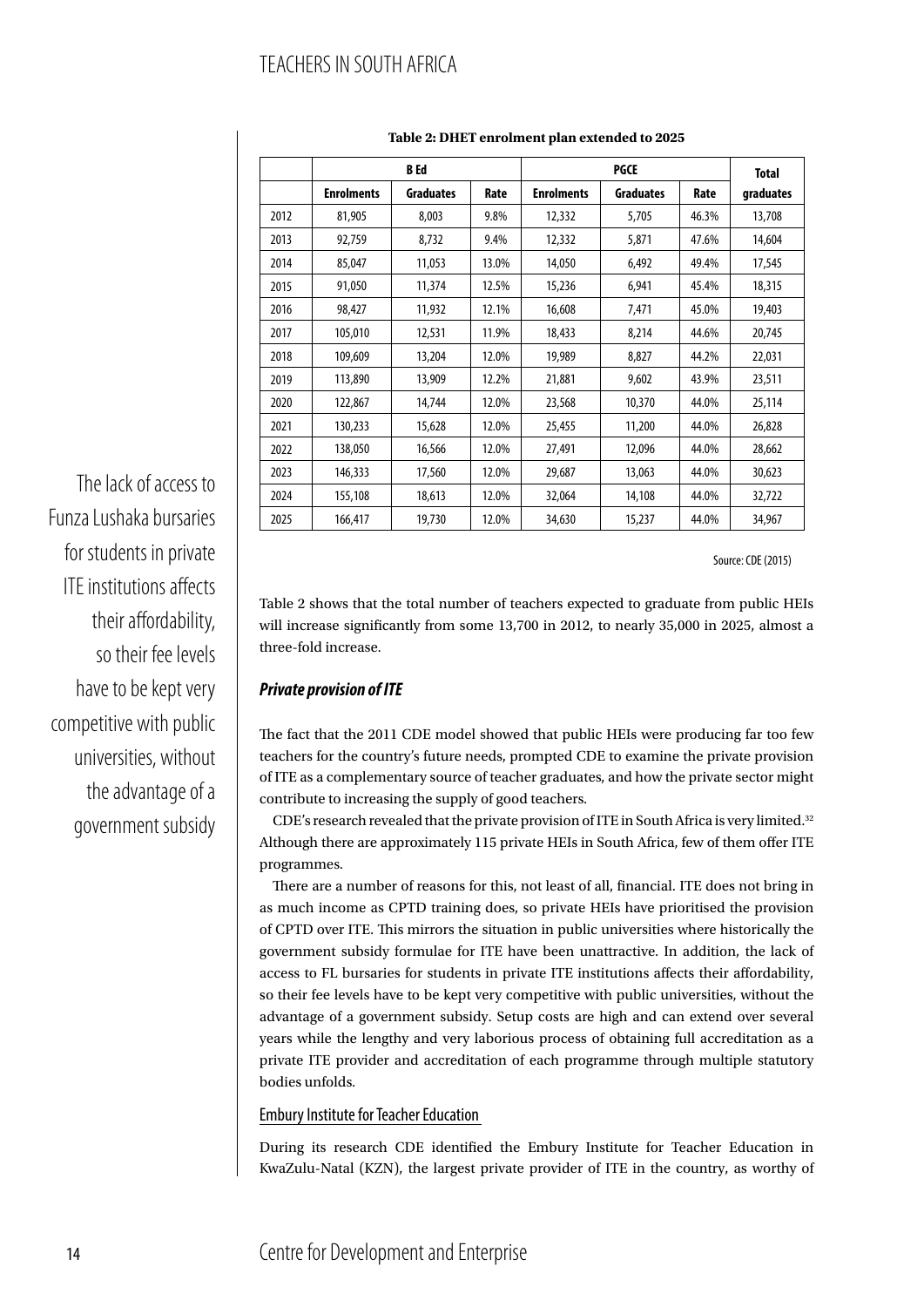further investigation in a case study. This Institute has been in existence for more than 10 years and has been steadily expanding. In 2013 it was bought by Curro, the fast-growing independent school chain.

Embury has some important features that have contributed to its success and could inform other private providers of ITE.

#### **Embury Institute for Teacher Education**

- Embury has full registration as an HEI and its certificate, diploma and B Ed (FP) degree programmes are accredited.
- It has a dedicated focus on ITE only and concentrates on a niche market by providing Early Childhood Development (ECD) and FP teacher education, two important areas of ITE to meet future teacher demand.
- It offers three of its own accredited qualifications and tuition for two UNISA degrees, as well as a range of short CPTD courses.
- By 2014 it had expanded to some 2,000 students, of which 590 were enrolled for Embury's B Ed programme, and another 60 in UNISA's B Ed.
- The success rates of students in its own programmes compare favourably with, or exceed, the various indicators of throughput at public universities. In 2013, for example, the success rate of the 100 students in their first year of the B Ed programme was 90 per cent, and of the 200 students in their fourth year, 70 per cent.
- The lecturers are highly motivated, professional and experienced and the classes are smaller than those of public universities, allowing for more interaction with students.
- It allocates considerably more time and attention to practical teaching than public HEIs. Their student teachers alternate between a week in schools and a week at Embury for their academic studies. Final year students spend an extended period of six to eight weeks in a school. During their degree they obtain experience in different types of schools – poorly resourced, well-resourced, and special needs schools.
- Over the years Embury has developed several important partnerships: with UNISA to provide accredited tuition for its B Ed and B Ed (Hons) degrees; with the KZN education department and a number of NGOs to train un- and underqualified pre-school teachers; with the DBE to develop new courses and materials for classroom teachers to teach physical education, and the education of the deaf; and with public and independent schools for the placement of students on teaching practice.<sup>33</sup>
- Interviews with heads and teachers in public and independent schools indicated that generally its students and graduates are highly regarded.

By all accounts, Embury has developed a good, replicable model for private delivery of high-quality ITE for ECD and FP teachers, which offers some useful insights for the expansion of private provision.

However, it is not without challenges. It has institutional challenges such as the high costs of physical infrastructure and the maintenance of high-quality IT equipment and services, the danger of overextending its capacity as it expands, and the challenge of finding suitable high-quality teacher educators with the right blend of academic qualifications and strong classroom experience. In addition, it has to cope with a number of external challenges, such as an unpredictable operating environment for teacher education institutions resulting from ongoing policy changes by the education departments, and the affordability of its fees in comparison with public HEIs where students are eligible for FL bursaries.

Nonetheless, Embury shows that a private provider that offers high quality ITE programmes, is entrepreneurial and forms important partnerships with government and Embury has developed a good, replicable model for private delivery of high-quality ITE for ECD and FP teachers, which offers some useful insights for the expansion of private provision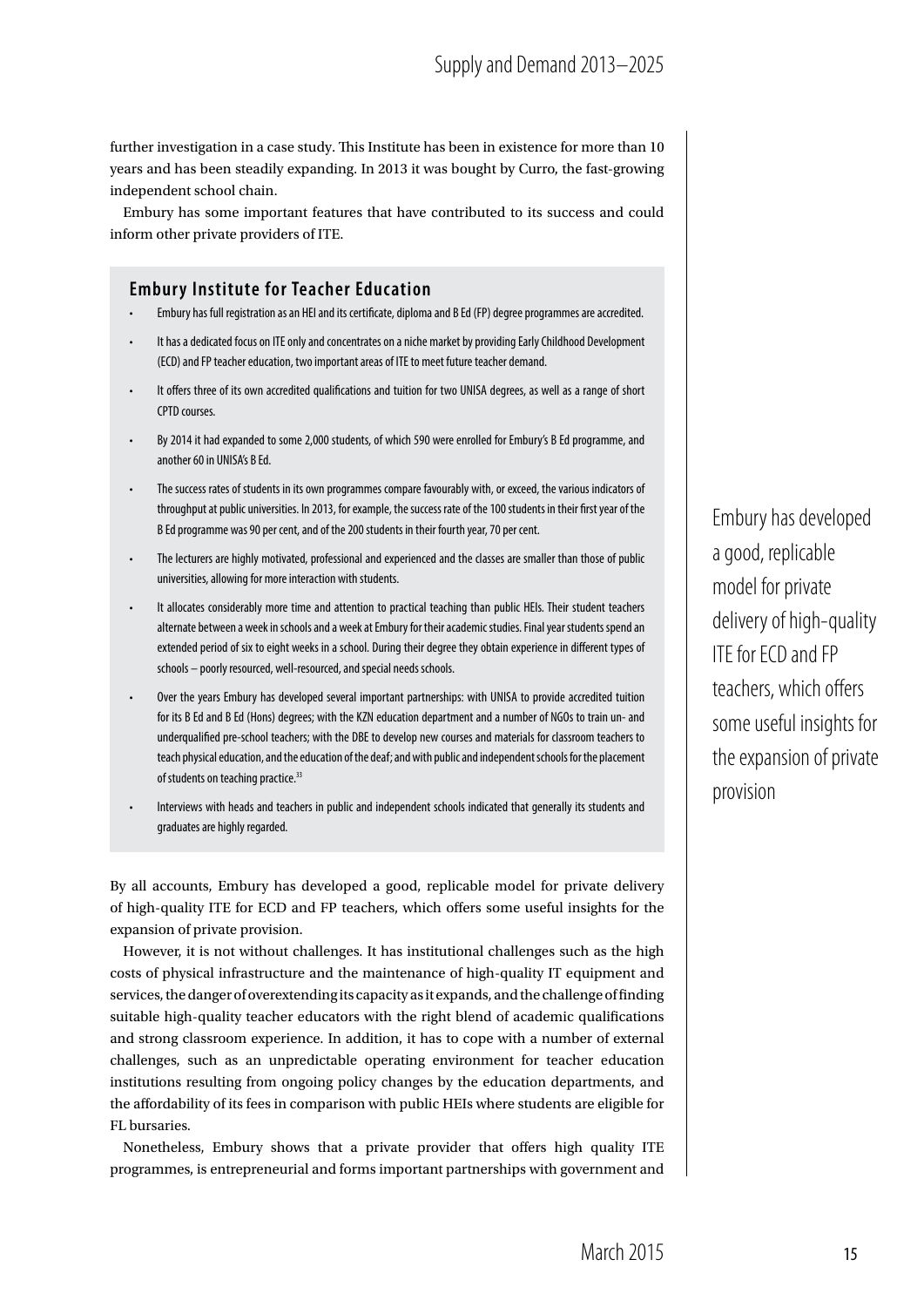## TEACHERS IN SOUTH AFRICA

donors, can be successful in niche areas, especially where the public universities are weak, such as ECD, FP and teacher education for learners with special education needs (LSEN).

#### Private innovation

Although in 2013, when CDE conducted its research on private provision, there were only limited market-based solutions to the need for more high-quality ITE, in the non-profit private sector there have been some noteworthy developments. Two non-governmental organisations (NGO's) have developed alternative pathways to becoming a qualified teacher. One, established by the Independent Schools Association of Southern Africa (ISASA), is the ISASA Mathematics and English Programme, which involves a student teacher internship in independent schools and distance ITE for the duration of the B Ed or PGCE, with mentoring and strong academic and psycho-social support. The other, *Teach South Africa*, selects quality graduates and places them in poorly resourced public schools for two years after a short initial intensive course of teacher training, followed by ITE through distance education.

Government provides bursaries for some of the students in the ISASA internship programme on condition that the majority teach in public schools, and it pays the salaries of the *Teach South Africa* graduates in the public schools where they are placed. The DBE sees these programmes as potentially scalable models for the country and values what can be learnt from their strengths to improve public ITE provision. These include the access they provide to new pools of potential teachers whose needs are not being met by the traditional pathways, rigorous selection processes to ensure high-quality trainees, strong student support, mentoring in the schools, and students' intimate knowledge of the school curriculum and extensive classroom teaching experience.

Even if their scale cannot match the size of the enrolments in public ITE programmes, the DBE regards the internship graduates as constituting a corps of high-quality teachers who can be strategically used in the public school system as future heads of department (HoDs), teachers at resource centres or subject advisors.

These alternative ITE models illustrate the entrepreneurial and innovative nature of the private sector, which has the flexibility to introduce new approaches and experiment more easily and rapidly than large public institutions.

#### The Teaching Force

The size and nature of the teaching force in schools is the other key component of teacher supply in South Africa. The number of available teachers depends on the number of new teachers who enter the system ('joiners'), those who leave after some time ('leavers'), those who return to teaching at a later stage ('returners') and those who stay permanently until they retire ('stayers').

On the basis of the DBE's Education Statistics data for  $2012^{34}$  the model indicates that in 2013 there would be approximately 426,000 teachers in the schooling system. However, it is also important to take into account the profile of the teachers in the system in terms of qualifications, age, experience, whether they are in permanent or temporary posts, and how many are South African or foreign nationals, because all of these have implications for teacher supply and demand.

From the ASS, CDE used data on 400,75635 teachers, who were South African citizens between the ages of 22 and 65, to produce the following profile of the South African teaching force in 2013:

In the non-profit private sector there have been some noteworthy developments. Two non-governmental organisations have developed alternative pathways to becoming a qualified teacher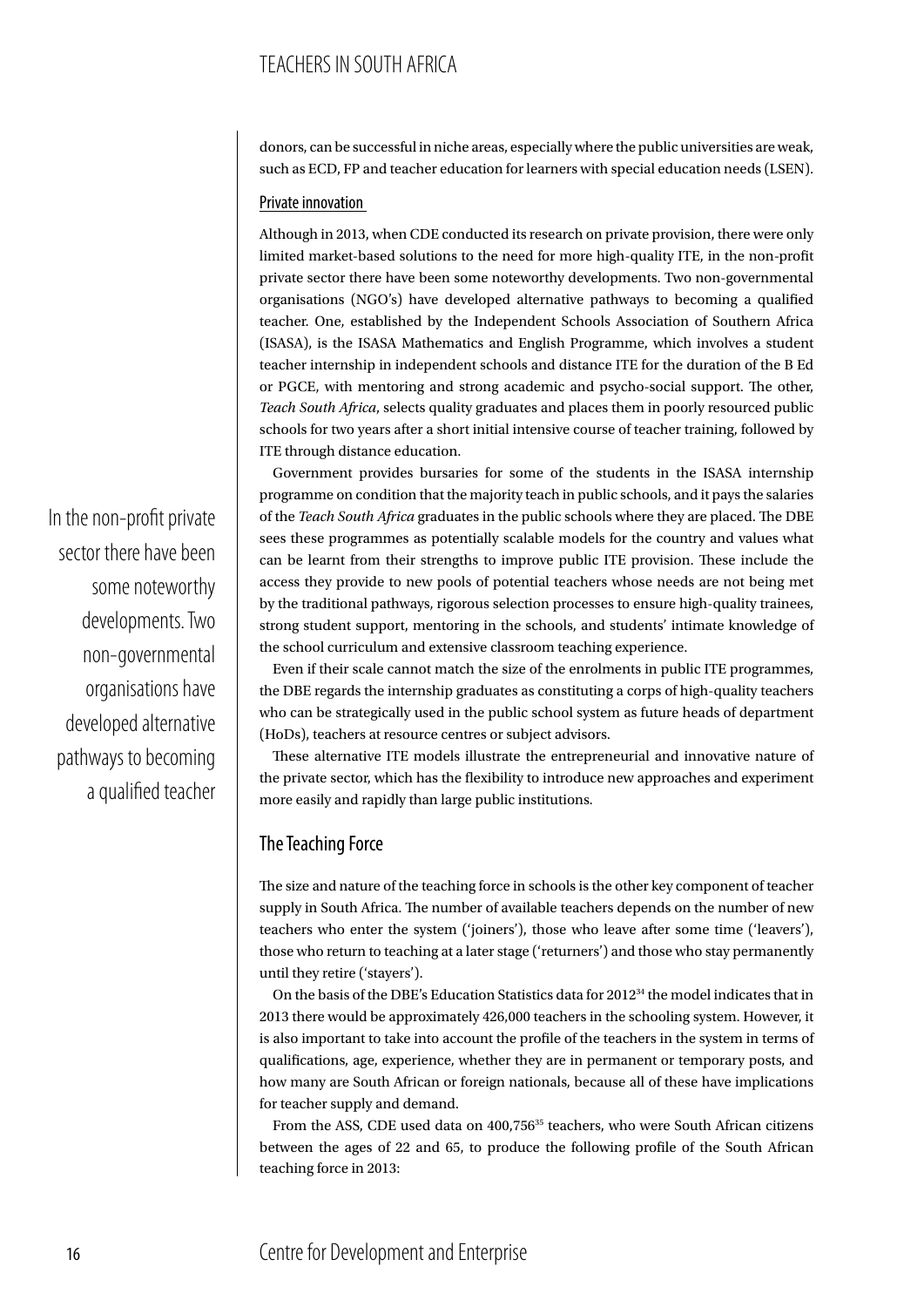- Some 81 per cent of the teachers were fully qualified to teach.
- Of the qualified teachers, about 15 per cent (59,000) were qualified with a matric plus a four-year teacher education qualification (M+4); and 66 per cent (265,000) had a three-year teacher education qualification  $(M+3)$ .<sup>36</sup>
- Some 19 per cent (76,000) of teachers were unqualified:37 9 per cent (36,600) had the equivalent of M+3 but no professional teaching qualification, and 10 per cent (39,800) had M+2 or lower.
- Nearly 3 per cent (10,600) of teachers were foreign nationals, with two-thirds (6,700) of those from Zimbabwe.
- About 11 per cent (45,800) of the teaching force consisted of temporary appointees.
- 70 per cent of educators (282,223) were female.
- 22 per cent (86,700) of teachers were employed in KZN, 18 per cent (72,000) in Gauteng, and 17 per cent (67,300) in the Eastern Cape.
- About 31 per cent of all unqualified teachers (less than matric and three-year teaching qualification) were employed in KZN.
- The average teacher in service in 2013 had 17 years of experience, but the average experience reported by educators who had stayed in service until age 65 was 34 years.
- The age distribution was very uneven, with 45 per cent (169,000) of teachers in the age range of 40 to 49 years.

The most significant features of this profile are discussed below.

#### *Age profile of teachers*

In 2013 the age profile of teachers in the system was not a typical bell curve but bimodal, not unlike two humps of a camel. The number of teachers between 45 and 49 (97,700) was four times higher than the number between 30 and 34 (21,300) as shown in Figure 4 below. The number of employed teachers declined between 1999 and 2004 from 365,447 to 362,042. Stagnation in the number of teachers employed between 1999 and 2004 would have led to a decline in the number of young teachers entering the system. In addition, there was a substantial decline in ITE enrolments in contact colleges between 1994 and 2000, from 71,000 to 10,000. This decrease in enrolments would have resulted in a far smaller number of NTGs some four to five years later.<sup>38</sup>

25 000 20 000 **Number of teachers** 15,000 10 000 5 0 0 0  $\theta$ 32 34 36 38 40 44 46 48 50 52 54 56 58 60 62 22 30 42 Age Source: CDE (2015)

**Figure 4: Teachers by age (2013)**

In 2013, the number of teachers between 45 and 49 (97,700) was four times higher than the number between 30 and 34 (21,300)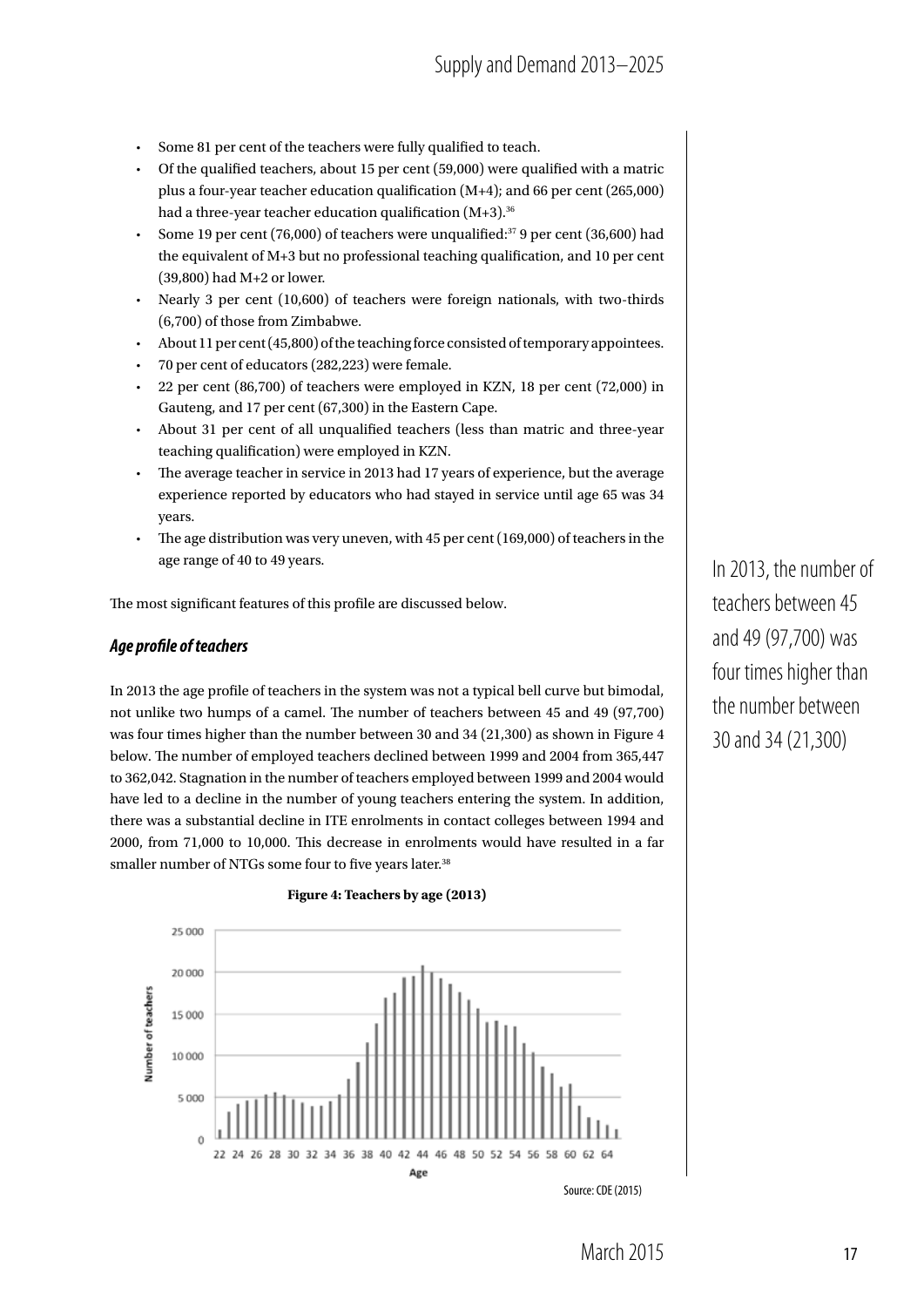## TEACHERS IN SOUTH AFRICA

The earliest age at which NTGs can enter the system after a four-year qualification is 22 years, but surprisingly, very few enter below the age of 24 years. The average age that most NTGs enter the system is 28 years and so, on average, there is a delay of some six years before the new graduates actually enter the system. The reason for this delay is not known but certainly worthy of investigation.

The age profile of the teaching force in 2025 was derived from projections of age-specific joiner, returner and leaver rates. This shows that by 2025 the significant dip in the current population of teachers of about 30 to 34 years will move through the system so that the smallest number of teachers will be 40 to 44 years old and the greatest number will be 50 to 59 years, with many opting for retirement after 55 when they can access their pensions. Figure 5 illustrates the 2025 age profile.



**Figure 5: Teachers by age (2025)**

The uneven spread of ages in the system has major implications for school leadership in the future. In 2025 the smallest age group will be at the age at which teachers typically have sufficient experience to be eligible for senior management positions, such as principal, deputy-principal and HoD. The very small pool from which they can be drawn means that less experienced teachers may have to be promoted to those positions. This suggests that leadership training with a strong emphasis on instructional leadership should be timeously provided for teachers before they reach the age of 40. The stop-start hiring of teachers that has happened in the past must not be repeated if the challenges of the present bimodal age distribution are to be avoided.

#### *Teacher qualifications*

In 2013 by far the largest group of qualified teachers, 66 per cent, had an M+3 qualification – only 15 per cent had an M+4, the current official requirement for NTGs – and the remaining 19 per cent were unqualified. There are limits on how fast this situation can improve: the only way it can is by employing NTG with an M+4 or upgrading serving teachers' qualifications. Consequently it will take a long time before the majority of teachers have an M+4 qualification.

When the qualifications profile of the teaching force is considered with the age profile, an atypical picture emerges. In a developing system younger teachers on average would be better qualified than older ones, but this is not the case in the 2013 teacher distribution up to age 50, or after age 30 in the 2025 projection.

In 2013 by far the largest group of qualified teachers, 66 per cent, had an M+3 qualification – only 15 per cent had an M+4, the current official requirement for NTGs – and the remaining 19 per cent were unqualified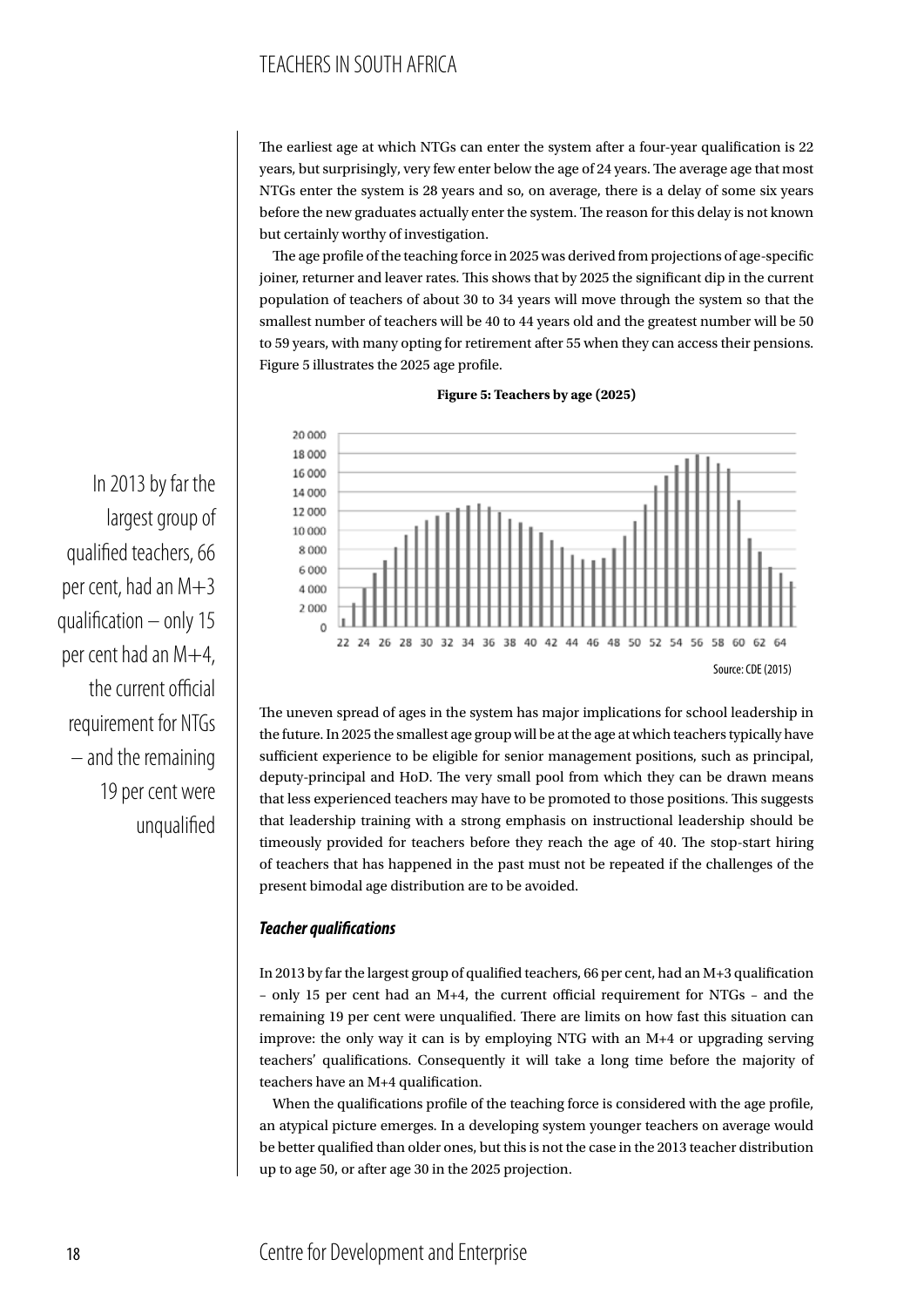More important than the qualifications of new joiners, are the qualifications added by teachers in employment. Between 2012 and 2013, the nearly 31 per cent of teachers who upgraded from unqualified to qualified while in employment exceeded the 22 per cent of newly qualified teachers who entered employment for the first time in 2013. This suggests that the majority of teachers build up their qualifications on the job, often over many years. Interestingly, the greatest number of qualified teachers entering the system comes from those who return to teaching (48 per cent), not the NTGs. This makes keeping teachers in the system, or encouraging teachers who leave the system to return, of critical importance.

#### *Teacher attrition*

The size of the teaching force at any time will be affected by the rate at which teachers leave the system. This is known as the attrition rate. However, in South Africa the high degree of churning in teaching force, with teachers joining, leaving and returning all the time, means that this is not a simple calculation.

To build the model, therefore, a gross attrition rate and a net attrition rate were calculated: the gross attrition rate is the number of leavers divided by the employed teachers, while the net attrition rate subtracts returning joiners from leavers.

However, the conclusions drawn from the secondary analysis of PERSAL data and the analysis of ASS data are substantially different in terms of gross and net attrition rates as shown in Table 3.

**Table 3: Gross and net attrition rates of teachers**

|                              | Gross | Net   |
|------------------------------|-------|-------|
| PFRSAI                       | 5.37% | 2.73% |
| <b>Annual Schools Survey</b> | 8.31% | 3.37% |

Source: CDE (2015)

In addition the two data sets indicate different net attrition rates in terms of qualified and unqualified teachers.39

The analysis of both datasets suggests that the PERSAL attrition rates are biased downwards while the ASS rates are upwardly biased.<sup>40</sup> As a result, the estimates from both datasets were used to produce lower and higher projections of teacher supply and demand with different profiles of teacher qualifications.<sup>41</sup>

The main differences between the projections are outlined below:

#### PERSAL estimates

- The required number of B Ed and PGCE graduates is projected to rise from 7,500 in 2012 to some 12,000 in 2019 and will decline slowly after that. This implies that current teacher education capacity will suffice until 2017 and needs to be expanded by only 10 per cent thereafter.
- Until 2018 there may be a very small decline in the proportion of teachers who are qualified but the proportion should start to rise from 2019, provided that the share of unqualified teachers among joiners drops from 2013 to 2025.

Interestingly, the greatest number of qualified teachers entering the system comes from those who return to teaching (48 per cent), not the new teacher graduates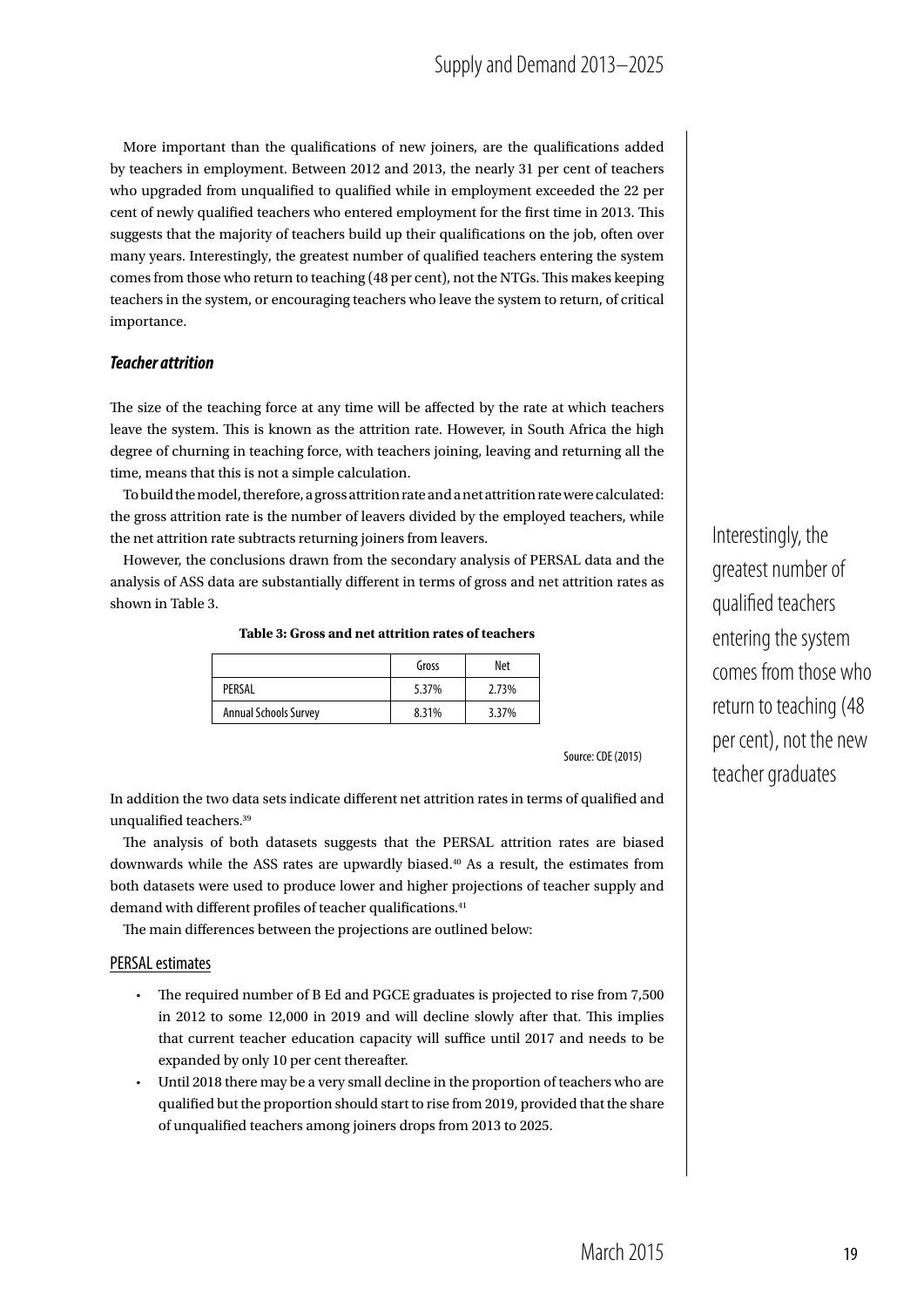#### ASS estimates

- The ASS projection suggests that the number of enrolments will need to increase to produce the NTGs required: the B Ed intake in accordance with the DHET plan to 2019 and by 6 per cent each year from 2020; and the PGCE intake in accordance with the DHET plan to 2019 and by 8 per cent each year thereafter to produce approximately 35,000 NTG by 2025.
- This will result in the projected proportion of qualified teachers in the entire teaching force remaining at around 81 per cent, the same in 2025 as it was in 2013.

As is clear from the above, the gap between the PERSAL and ASS conclusions is uncomfortably wide.42 The PERSAL data suggest that it may be time to think of measures designed to curb the over-production of teachers down the line because in 2012 there were already 13,708 NTGs. By contrast the ASS data suggest an increase in intake will be necessary in the next ten years to produce 35,000 NTGs in 2025.

Notwithstanding these differences, the overall conclusion is positive: the required increases in first-time enrolments in ITE programmes are attainable in the next decade and South Africa is highly unlikely to have an overall shortage of teachers.

#### *Teacher turnover*

Another factor affecting the proportion of qualified and unqualified teachers in the teaching force is the very high rate of teacher turnover.

Of those teachers who leave the system, some return but many more do not. The loss of teachers is particularly significant for qualified teachers. Whereas 81 per cent of teachers were qualified in 2013, by 2025, based on the DHET's Enrolment Plan, the projected number of qualified teachers is only 7 per cent higher in 2025, even if gross attrition rates drop relative to 2013.43 In fact the model's projections show the stock of unqualified teachers fluctuating between 2013 and 2025, peaking in 2023, and higher in 2025 than at present.

Why is this the case? Returning teachers, on average, are less well qualified than those who leave at the same ages. For example, 93 per cent of 40-year-old educators who left between 2012 and 2013 were qualified, whereas only 56 per cent of educators who returned at age 40 were qualified. For all age groups this picture is true – more qualified teachers leave than return to teaching.

This means that qualified teachers are more likely than unqualified teachers to leave the system permanently. In effect the teaching force is like a leaky bucket. Almost as fast as new qualified teachers enter the system, experienced qualified teachers are leaving it in net terms. Between 2012 and 2013, approximately 27,000 qualified teachers were added to the pool of qualified teachers through NTGs (24 per cent), returning qualified teachers (43 per cent) and teacher upgrades (33 per cent), and about 29,000 qualified teachers left. It is worth noting that the NTGs add the smallest proportion of qualified teachers to the pool.

A key finding of this research is that pumping more newly qualified educators into the system will not in itself improve the average level of qualification among employed teachers. Every effort needs be made to retain qualified teachers as well.<sup>44</sup>

The leaky bucket also has cost implications: resources – time, skills and money – are wasted if qualified teachers never enter teaching or depart permanently after a period of employment.

93 per cent of 40-yearold educators who left between 2012 and 2013 were qualified, whereas only 56 per cent of educators who returned at age 40 were qualified. For all age groups this picture is true – more qualified teachers leave than return to teaching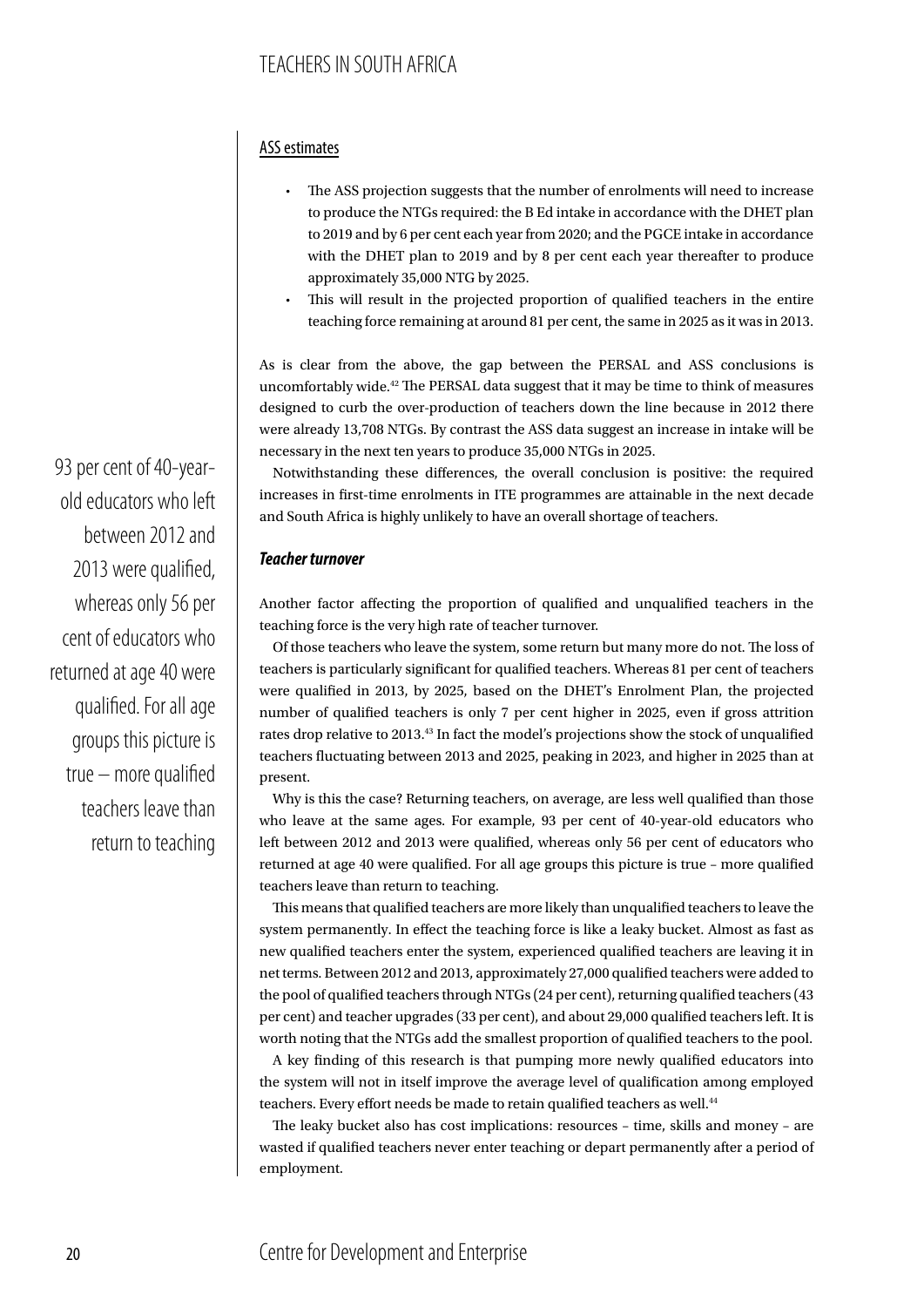## MATCHING TEACHER SUPPLY AND DEMAND

The model used the calculations of the demand for teachers and the available supply that are outlined earlier in this report as the basis for projecting the match between supply and demand over the next 10 years. The result of that modelling is shown in Figure 6.



**Figure 6: Teacher supply and demand (2013-2025)**

Source: CDE (2015)

The two lines on the graph are closely aligned. This means that the demand for teachers in the system over the next 10 years will closely match the supply, and the current average LER of 29.2 learners to 1 teacher will remain almost constant across the system over the next 10 years. This is good news for the system!

## MATCHING TEACHER SUPPLY AND DEMAND FOR SCHOOL PHASES AND SUBJECTS

Although the projected number of teachers required and supplied will closely match during the next decade, a far more important consideration is whether sufficient numbers are being trained for the needs of the different school phases and subjects. The devil, as they say, is in the detail.

The internal 2009 DHET report, *Trends in Teacher Education*, includes graduates by learning area for the Intermediate and Senior phases and graduates by subject in the Further Education and Training (FET) Phase. As no such information appears in the later *Trends in Teacher Education*, the 2009 trends data was used by CDE to analyse the match between the teacher supply and demand for school subjects, and school phases. This revealed that there will be shortages in the case of both phase and subject requirements.

The demand for teachers in the system over the next 10 years will closely match the supply, and the current average LER of 29.2 learners to 1 teacher will remain almost constant across the system over the next 10 years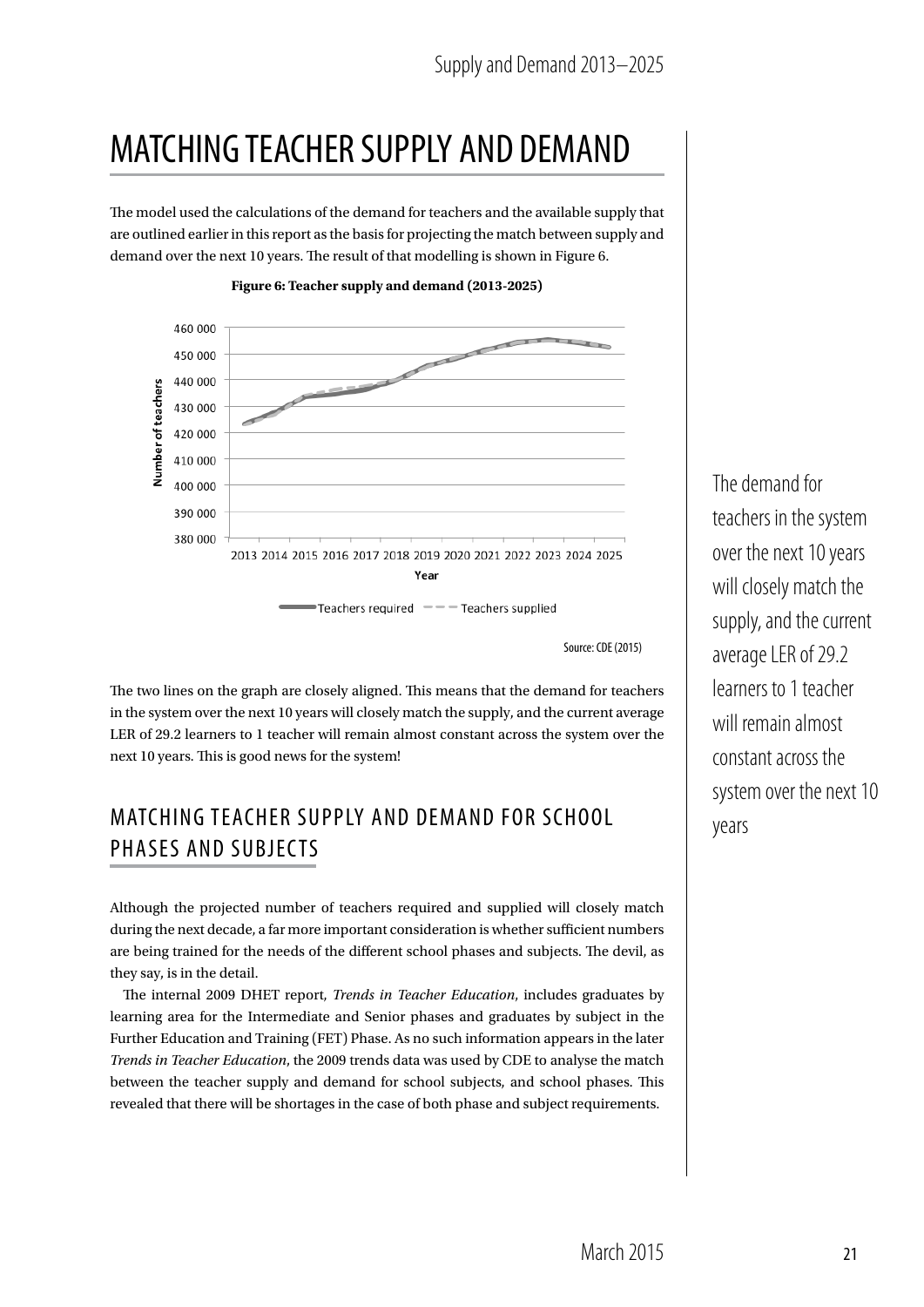#### Phase Requirements

For the period 2013 to 2017 too many secondary school teachers and far too few higher primary school teachers are being produced.45 During this time, more than 60 per cent of teachers will graduate as secondary school teachers, while the system needs only some 15 per cent. By contrast some 36 per cent of teachers will graduate as primary school teachers, even though the system requires around 85 per cent of NTGs for the primary school phases. After 2017, the pattern of demand for new graduates shifts, and between 2018 to 2025 the required distribution across the higher primary and secondary school systems is likely to match the phase qualifications of NTGs.

There is, however, a significant misalignment in the case of the FP, the first four years of schooling. As a result of the dedicated focus of the national departments of education on strengthening FP teacher education, since 2008 there has been considerable growth in NTGs qualified to teach in that phase. However, in a 2014 journal article,<sup>46</sup> DHET officials report on research they conducted which found that the proportion of FP graduates from 2008 to 2012, relative to teachers qualifying to teach in other school phases, is declining and the number of FP graduates is too low for the needs of that phase. The average percentage share of FP teacher graduates over the five years (2008 to 2012) was about 18 per cent of all graduates, yet in 2012 FP enrolments constituted some 400,000 learners, 33 per cent of all enrolments in ordinary schools.

The 2012 *Trends in Teacher Supply* shows that across the universities which offer a range of different teacher education programmes that include FP, fewer than 4,200 graduates who can teach in that phase were produced. In fact, the DHET researchers' model projects that even by 2020, the demand for FP teachers will largely outstrip supply.

However, an important development with regard to private provision of ITE is pointed out by the researchers: the output of new FP teachers has been augmented since 2011 by a small number of private providers entering the ITE domain. The DHET officials' expectation that the contribution of the private providers will increase substantially in future years is supported by the number of private providers, whose MRTEQ-aligned programmes, many focused on the FP, have recently been approved by the DHET.<sup>47</sup>

#### Subject Needs

Similarly there is a cause for concern when it comes to the supply of subject teachers. On the assumption that the proportion of subject teachers has remained fairly constant over the past few years, there is an oversupply of teachers in some subjects and a shortage in others. The worst shortages are in languages and mathematics, particularly in the IP Grades 4-7. While precise numbers of mathematics and language teachers were not available for this report, the ratio of demand to supply is around 2 to 1 for both mathematics and languages for these grades.

In the FET Phase, the greatest shortage of teachers is in languages, with the demand almost double the supply. An oversupply of mathematics teachers, but a significant shortage of mathematical literacy teachers, is projected, which will only worsen as the trend towards more learners choosing mathematical literacy as a subject continues.<sup>48</sup> Figure 7 illustrates the graduate requirement relative to the subject teacher demand.

There is an oversupply of teachers in some subjects and a shortage in others. The worst shortages are in languages and mathematics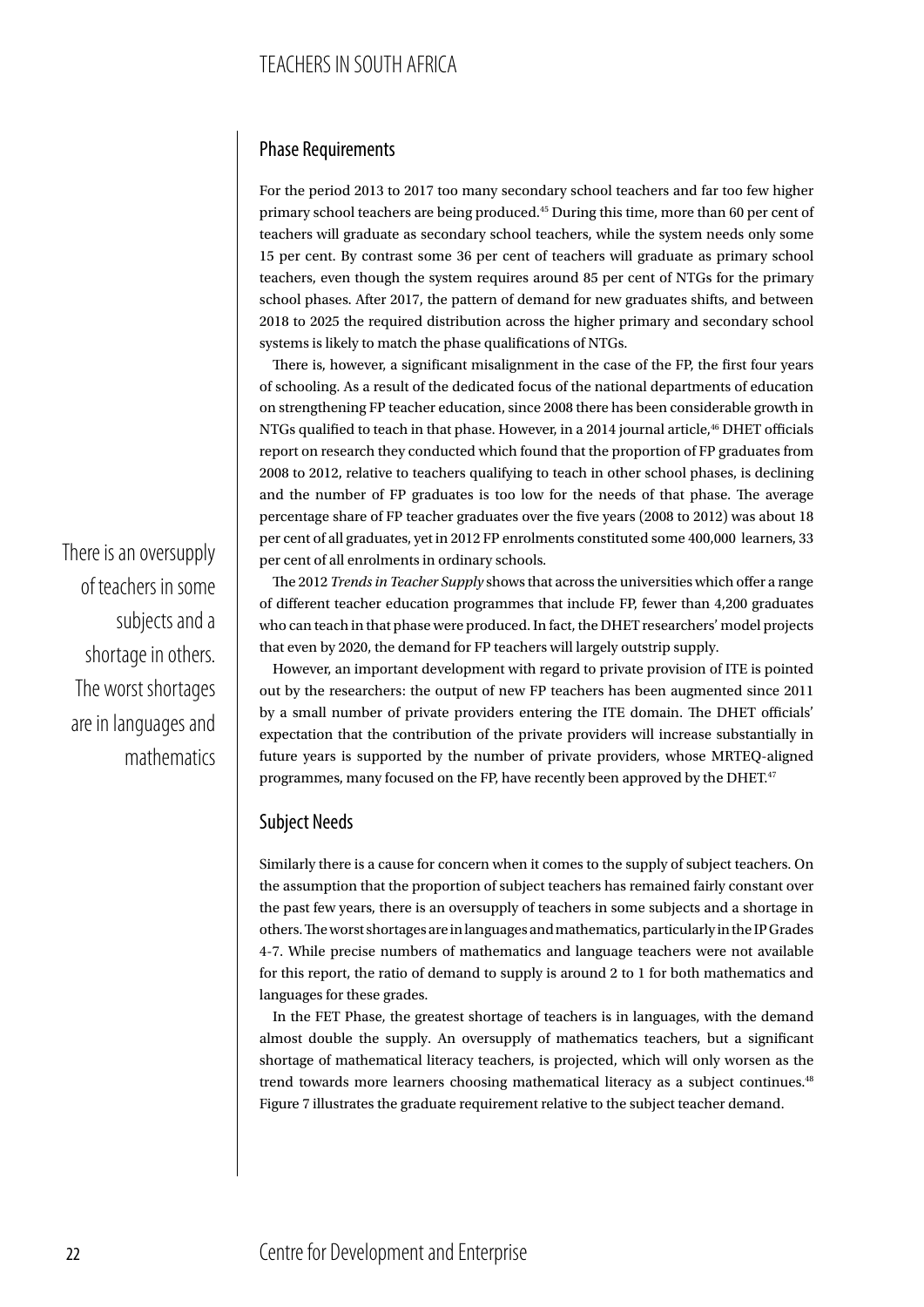

#### **Figure 7: Distribution of learning areas: Intermediate, Senior and FET Phase graduates**



The shortage of language teachers in the three school phases depicted above highlights the immediate need to increase enrolments of teaching students who want to specialise in languages.

However, even more disturbing is the dire shortage of NTGs in the FP whose mother tongue is an indigenous African language. In 2007, the DBE estimated the home language proportion of learners in the system as follows: 10 per cent Afrikaans, 7 per cent English, and the remaining 83 per cent an African language. By contrast, of the 1,275 NTGs expected to graduate in 2009 with an FP qualification, only 13 per cent had an African language as their mother tongue (with the overwhelming majority isiZulu speakers) and most were Afrikaans (44 per cent) and English speakers (43 per cent).

In 2012 there were not enough FP mother tongue teachers for any language group of learners, with isiXhosa the most under-represented language in terms of sheer numbers, as Figure 8 demonstrates.





There is a dire shortage of NTGs whose mother tongue is an indigenous African language

Source: Green, Adendorff and Mathebula (2014)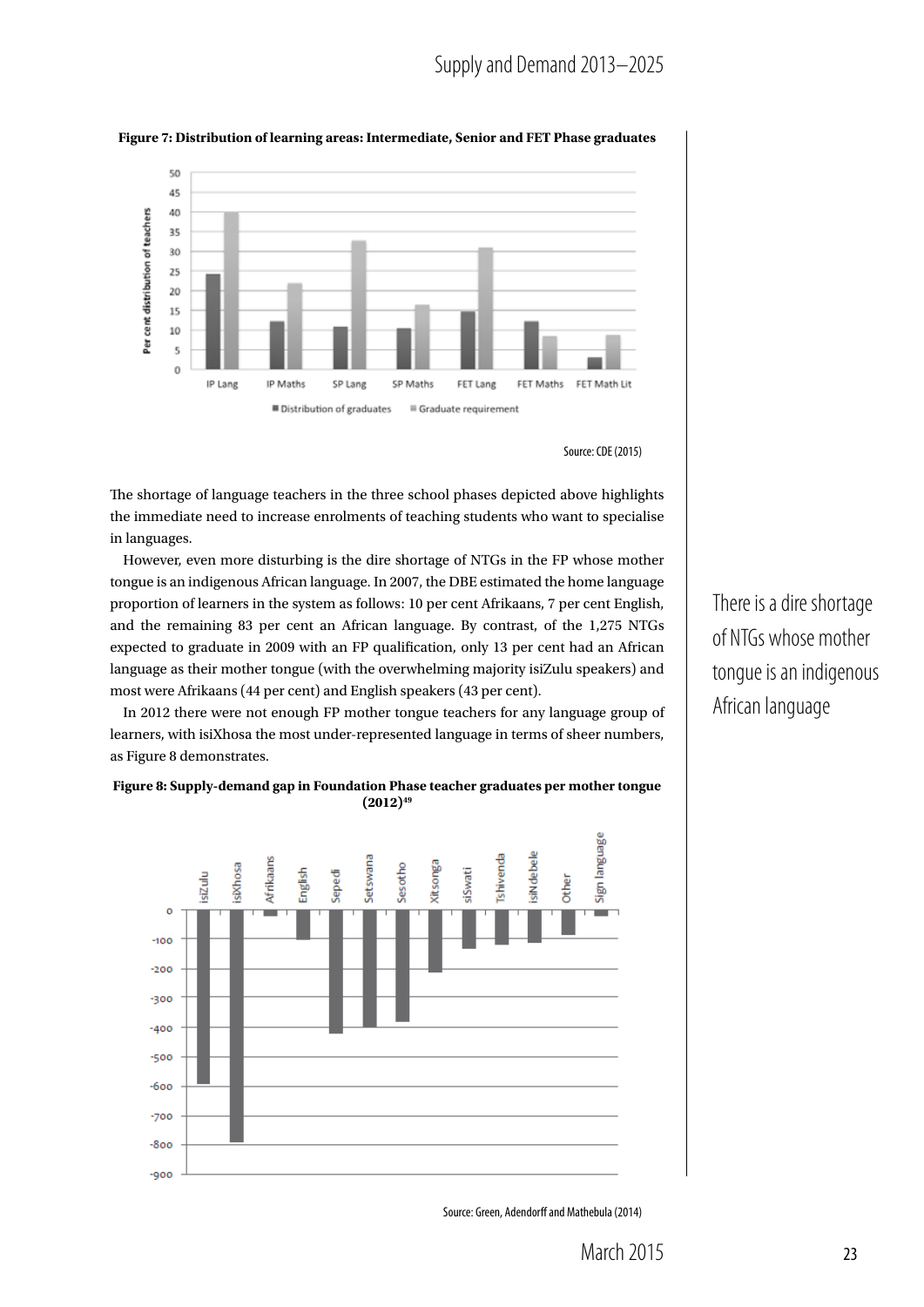The lack of sufficient qualified African teachers for the FP has severe implications for the effective development of numeracy and literacy by the mass of learners whose mother tongue is an indigenous African language.

Without a doubt one of the biggest challenges for the future will be the adequate production of new FP teachers able to use indigenous African languages as languages of instruction, and in particular those able to teach these languages as school subjects. This will become even more pressing if the proposed policy, *Incremental Introduction of African Languages*, 50 which would make the inclusion of at least one African Language compulsory for all learners in the system, is implemented.

## SUMMARY OF MAIN FINDINGS

CDE's research and the modelling have covered extensive ground. We briefly summarise the key findings in the section that follows.

#### Positive Effect of the ISPFTED and Government Initiatives

The development of the ISPFTED was a significant development in tackling the quantity and quality of ITE provision. It provided a clear government strategy and plan that was accepted by all stakeholders and covered the full scope of teacher development.

Certain weaknesses in the Plan can be identified: the lack of measurable deliverables and specific annual targets; a model of expansion based on the existing models of ITE at public HEIs which excluded new and innovative approaches; neglect of professional development for teacher educators; a lack of attention to the role the private sector could play in the future; and most important of all, an inadequate emphasis on quality of ITE programmes as the most urgent national priority.

However, as a result of government's considerable efforts, achievement of the quantitative goals is well on track and important initial steps have been undertaken to understand and address the quality problems.

#### Adequate Supply of Teachers for the Next Decade

Despite a rise in learner enrolments to 2023 and the consequent increase in teacher demand, the DHET's enrolment plan until 2019 is well on track and the model's projections based on ASS show that South Africa will have sufficient teachers for the next decade to maintain the current LER of 29.2 learners to one teacher for the whole system.

## Mismatch between Teacher Supply and Phase Requirements

The current mismatch between the qualifications and specialisations of NTGs and the demand for teachers able to teach in all phases is serious. Between 2013 and 2017 the system requires fewer secondary school NTGs and considerably more primary school teachers. In the case of the FP the shortage is particularly severe.

The lack of sufficient qualified African teachers for the Foundation Phase has severe implications for the effective development of numeracy and literacy by the mass of learners whose mother tongue is an indigenous African language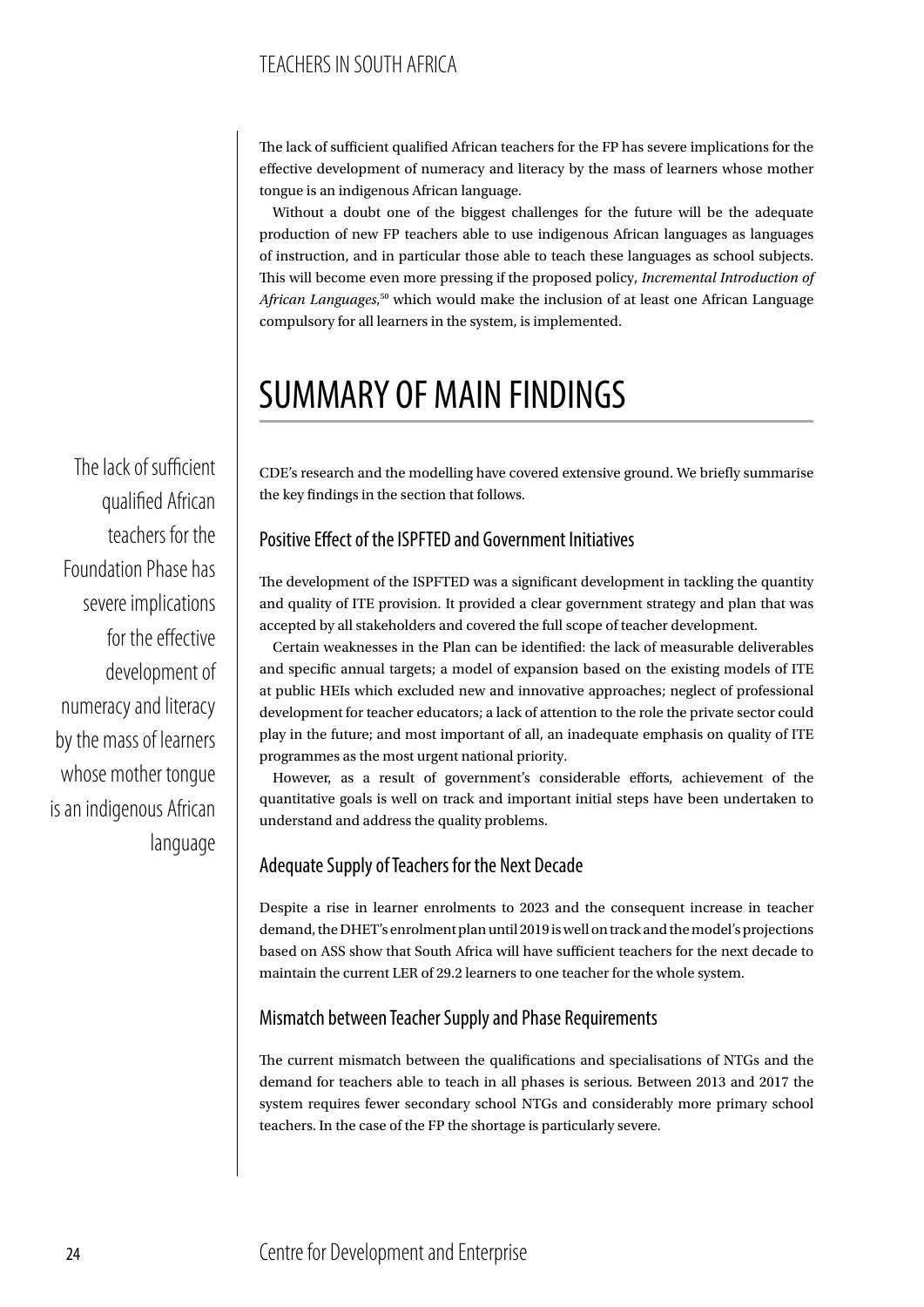However, after 2017, the pattern of demand for new graduates shifts such that from 2018 to 2025, the required distribution across the higher primary and secondary school systems is likely to match the phase qualifications of NTGs.

### Shortage of Teachers for Key Subjects

There is a mismatch between the qualifications and specialisations of NTGs and the system's demand for teachers able to teach effectively in all subjects, particularly languages in all phases, mathematics in the Intermediate and Senior phases, and mathematical literacy in the FET Phase.

The marked shortage of FP teachers able to use indigenous African languages as languages of instruction is deeply worrying.

#### Inefficient ITE System

While there has been a dramatic increase in the number of students enrolling in and graduating from ITE programmes, the ITE system is inefficient and both money and learning time are wasted.

In the absence of throughput rates to calculate properly how long it takes for the average cohort of teaching students to complete their qualifications, graduation rates are used as the next best indicator. These show that the percentage of graduates in a given year relative to the enrolments in ITE programmes in the same year is low, especially in the B Ed, and very much worse in the case of the distance ITE offered at UNISA. The fact that UNISA is the largest provider of NTGs only exacerbates the problem.

The inefficiency of the ITE system increases the costs of producing NTGs and the long turnaround time between enrolment and graduation complicates planning for the required number of NTGs. Moreover, as only degreed students can undertake a PGCE, these graduates are likely to be of better quality.

#### Limited Private Provision of ITE

While market-based solutions to the ITE challenges have been very limited in the past, the case of Embury shows that a private provider can be successful and grow very rapidly in niche areas, especially where the public universities are weak (such as teacher education for ECD, FP and LSEN). There are also indications that private provision is set to grow. The February 2015 list of MRTEQ-aligned ITE programmes approved by the DHET reveals that many of these are offered by private institutions and that FP programmes are a strong focus.

#### Private Innovation

Two NGOs within the private sector have developed innovative ITE models: the internship model of ISASA's Mathematics and English Programme, and the postgraduate model of *Teach South Africa*.

While there has been a dramatic increase in the number of students enrolling in and graduating from ITE programmes, the ITE system is inefficient and both money and learning time are wasted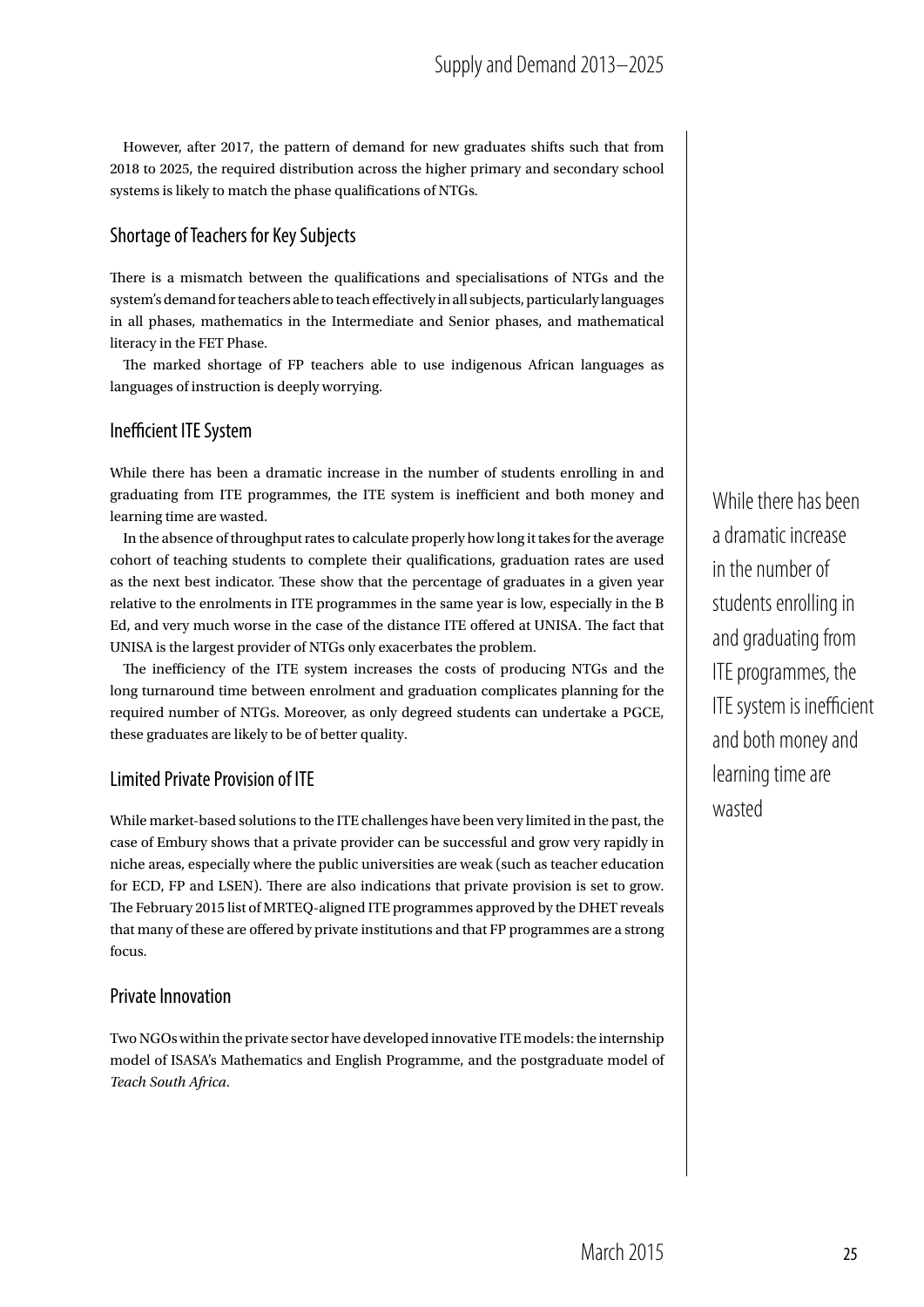## Problematic Age Profile of Teacher Corps

The bimodal age distribution of the teaching force will create a significant problem by 2025. By then, the current bulge of teachers who are 40 to 49 years old will be 50 to 59 years old, with many in the process of retiring, and the smallest number of teachers will be aged 40 to 49 years, typically the age group from which senior managers and principals are drawn. This means that teachers with less experience will have to be promoted to fill leadership and management posts with potentially negative consequences for effective management, and especially instructional leadership, which is vital for quality teaching and learning.

### High Turnover of Teachers

One of the most important findings of the modelling is the extent to which teachers move in and out of the system. NTGs typically do not enter the teaching force until they are about 28 years old. Many qualified teachers leave and fewer return, and many unqualified teachers stay and upgrade their qualifications or are new hires. Not only is there a high degree of churning in the teaching force, but it is in fact a leaky bucket with more qualified teachers leaving than returning.

As a result of the drain of qualified teachers from the system, the ASS-based projection indicates that the percentage of unqualified teachers, currently 19 per cent, is unlikely to reduce by 2025. If unqualified teachers are hired only when qualified teachers are unavailable, an improvement in the qualifications profile would be possible.

## Primacy of Quality

As government's own quality assurance processes and recent research have revealed, there can be no doubt that in general the quality of ITE programmes has been poor and most NTGs have not been adequately educated or trained in the past. Unless teachers have the essential subject and pedagogical content knowledge required to provide quality teaching and learning, the very low level of learner achievement will not improve.

Government has begun to address the quality challenge in ITE with the MRTEQ policy, which has resulted in the redesign of most ITE programmes in line with the new requirements by allocating additional funding to public HEIs to strengthen their programmes, and funding research into the quality of programmes and in particular how the weakness of the teaching practice component can be improved.

Research has also indicated that the selection of teaching students is problematic both in terms of their academic quality and their motivation.

In order to understand and address the extent of misutilisation of teachers in schools, the PEDs now have to enter new data into the PERSAL database about what subjects teachers are qualified to teach as opposed to what they are actually teaching in the schools. However, the progress of the PEDs is slow and the accuracy of the data questionable.

## Significant Data Challenges

As is abundantly clear from CDE's research and modelling, education researchers encounter enormous data problems. Typically education databases are unreliable because the data is not entered correctly or complete or it is out of date. None of the

Not only is there a high degree of churning in the teaching force, but it is in fact a leaky bucket with more qualified teachers leaving than returning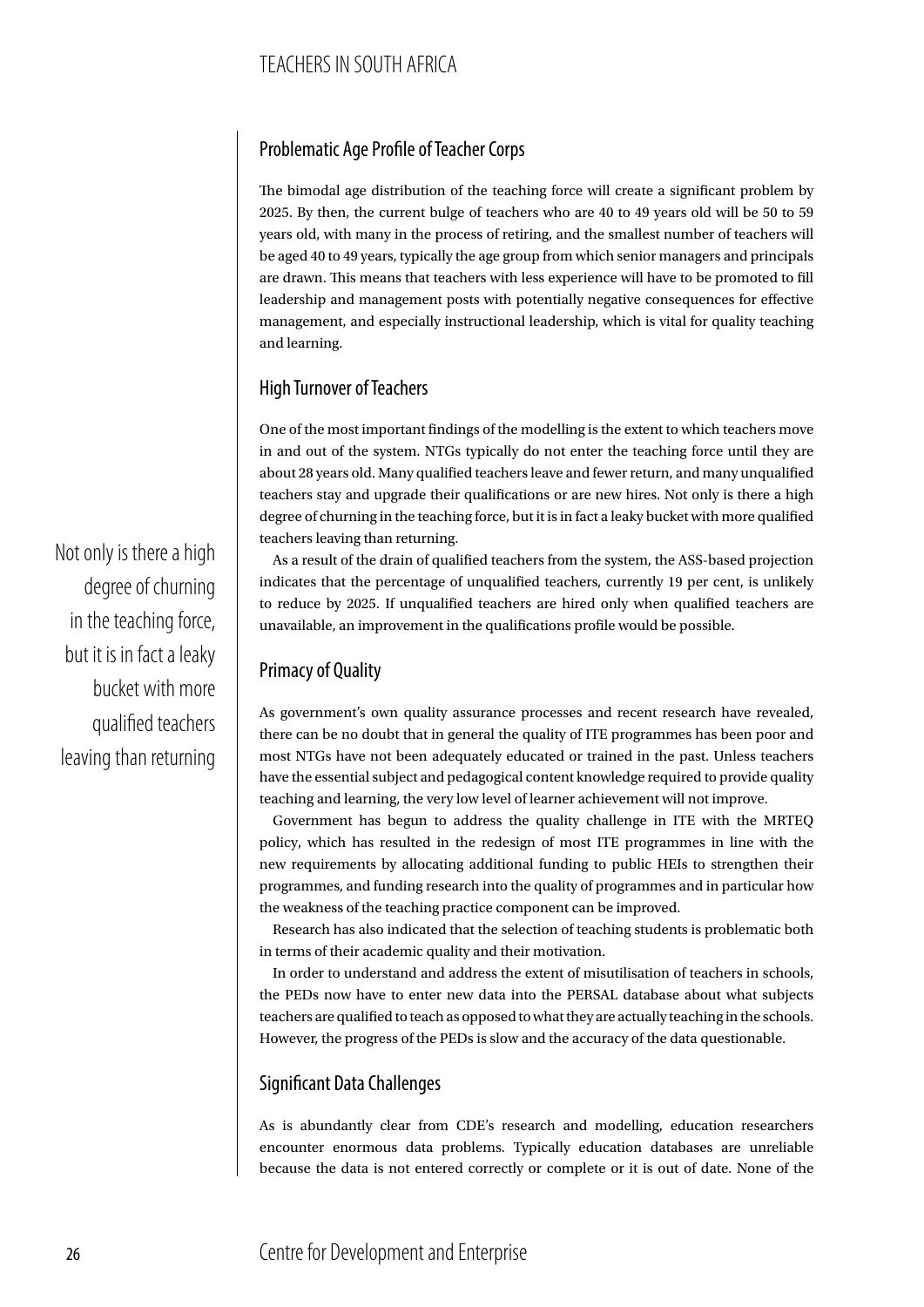datasets used for the CDE research agree on key issues like Grade R enrolments, or even the number of teachers. In addition, in some years government reports include certain important data and then in other years this is omitted.

As the *CDE Technical Report* shows, in 2012 KZN returned no ASS data on educators to the DBE. As KZN is the province which has the most learners and employs the greatest number of teachers, this presented a significant challenge for the modelling. Consequently, CDE has had to spend considerable resources to try to unravel the inconsistencies and reconstruct missing information.

Access to databases is one of the most critical issues. At the time of the CDE research, access to the primary PERSAL database was not made available to the researcher on grounds of the confidentiality of teacher information. Access to this would have made all the difference to the reliability of the CDE model's projections, because it would have enabled a direct comparison with the ASS dataset.

The data constraints posed significant challenges for CDE's modelling and despite every effort made resulted in substantial differences between conclusions of the ASS-based and PERSAL-based projections. These differences mean that the modelling does not allow government to accurately determine the adequacy of ITE enrolments and graduates to meet future teacher demand and plan accordingly.

Poor data is a fact of life for education policy-makers and planners, and limits the early identification of problems, appropriate strategy development, effective planning and timely action to address them.

Despite the lack of accurate and comprehensive data, CDE's research and the model have identified the main patterns and trends in the teaching force and teacher supply and demand, as well as their implications for the future. These should be factored into government's strategy, planning, policy and interventions, and the initiatives of the private sector.

## CDE RECOMMENDATIONS

From the findings and implications of its research and modelling CDE has developed the following recommendations to inform the strategies, policies and initiatives of decisionmakers in the public and private sectors, and to stimulate public debate.

#### Collection of More and Better Information

What South Africa urgently needs is reliable data systems that are compatible across all levels of the education sector – national, provincial and district. Existing databases must be improved so that they contain accurate, comprehensive and up-to-date information. This will depend on diligent collection and recording of annual data by all government departments at every level, and careful monitoring and checking of the process. Government is fully aware of this imperative and has made 'Effective systems for planning, information management, assessment and district monitoring' one of the six priorities of *Operation Phakisa*.

For the future, monitoring of demographic developments is crucial to update the demand for teachers because year-to-year fluctuations in births can be substantial. Poor data is a fact of life for education policy-makers and planners, and limits the early identification of problems, appropriate strategy development, effective planning and timely action to address them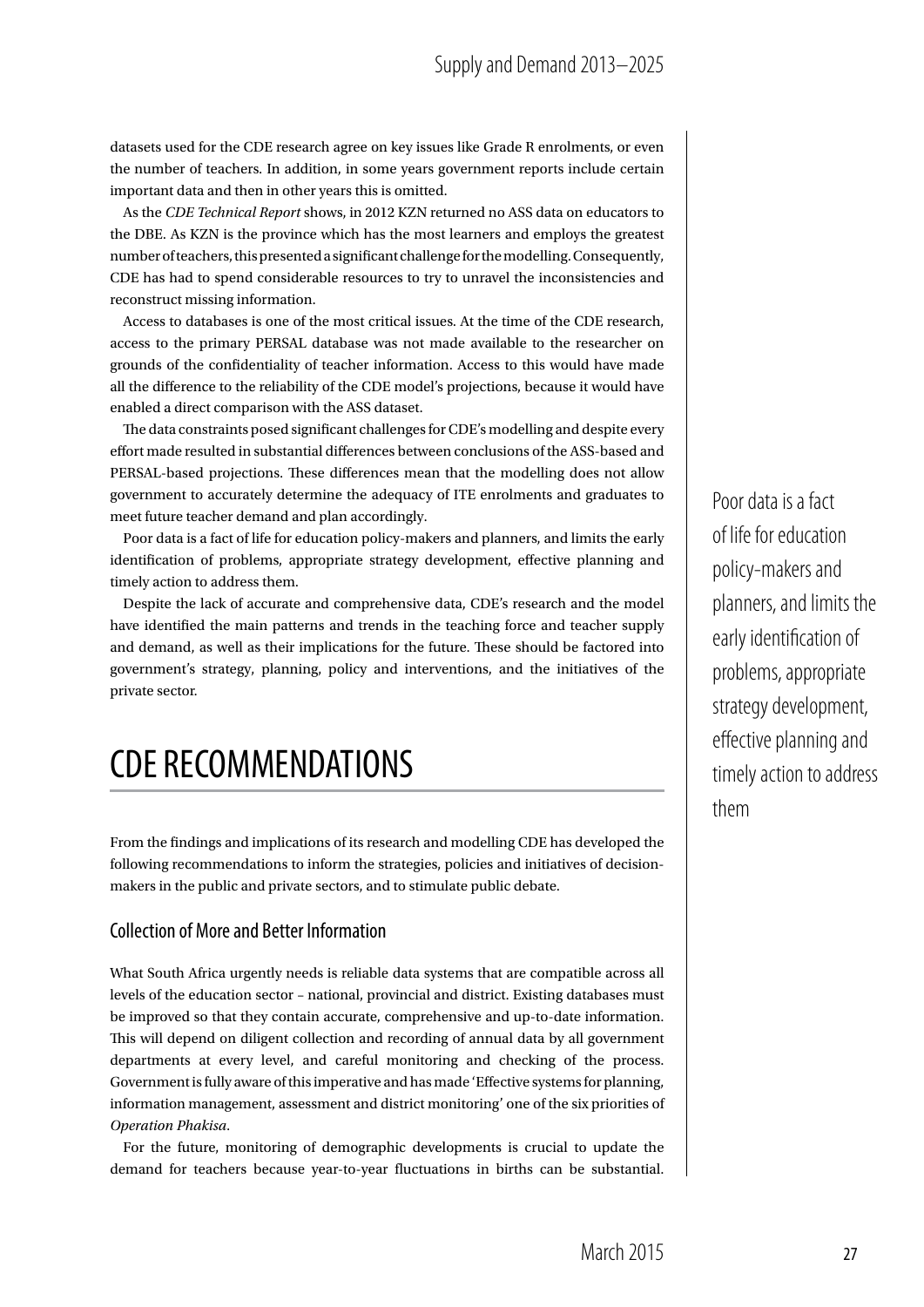## TEACHERS IN SOUTH AFRICA

Planners need to keep their eyes closely on birth registration statistics to determine the size of Grade R and Grade 1 enrolments in five or six years' time.

Access to the primary PERSAL database should be made available to reputable policy research organisations like the CDE. The confidentiality problem can be overcome through a variety of means, with a confidentiality agreement as the simplest. In the case of CDE's model presented in this report, it is not too late to refine it. Access to PERSAL data for the same month as the ASS is undertaken, for two successive years, would make it possible to combine the best features of both in order to construct a single and more reliable set of estimates.

In addition to more and better data, targeted quantitative and qualitative research is needed for a proper diagnosis of the problems impeding the effective recruiting, training and retaining of qualified, competent and committed teachers, and how best to address them.

There are key issues that CDE was not able to research in this project that need investigation:

- The throughput rates of ITE programmes. A proper cohort study is needed to track cohorts of student teachers through the years of their studies to accurately quantify the throughput rate, and understand how blockages could be removed and the efficiency of ITE programmes be improved. This would enable students to graduate more quickly and thus reduce the cost of their training.
- Why teachers enter the system late, leave and do not return. Qualitative research would throw light on why there is a delayed entry of NTGs and why older qualified teachers leave temporarily or permanently.
- How teachers are utilised in schools. Many teachers are not teaching the subjects or phases in which they specialised. Misutilisation of teachers undermines quality education, and if we know the extent to which this is happening, we will have a better understanding of the match between teacher supply and demand, especially in the subjects and phases most needed. Poor national data in this regard compound the problem of vacant posts and excess teachers.
- The medium- and long-term cost implications of increasing numbers of teachers with M+4 qualifications. Raising the qualification bar to M+4 for all NTGs has funding implications. It increases the cost of qualifying as a teacher, both in terms of student fees and the amount of FL bursaries, and as more of M+4 teachers enter the teaching force, so will the PEDs' already unsustainable salary budgets have to grow.51
- The value of introducing knowledge and practice standards for teachers and teacher educators to improve the quality of teachers. International research is needed to investigate the experience of other countries in introducing professional practice standards, the processes involved in developing them and their core elements to inform the development of similar professional standards in South Africa.
- Whether a wider range of formally recognised pathways to a B Ed or PGCE teaching qualification could improve the quality, flexibility and accessibility of public ITE programmes. Research is needed into international and local experience of different models, their strengths and weaknesses, and the extent to which they could be taken to scale.

Existing databases must be improved so that they contain accurate, comprehensive and up-to-date information. This will depend on diligent collection and recording of annual data by all government departments at every level, and careful monitoring and checking of the process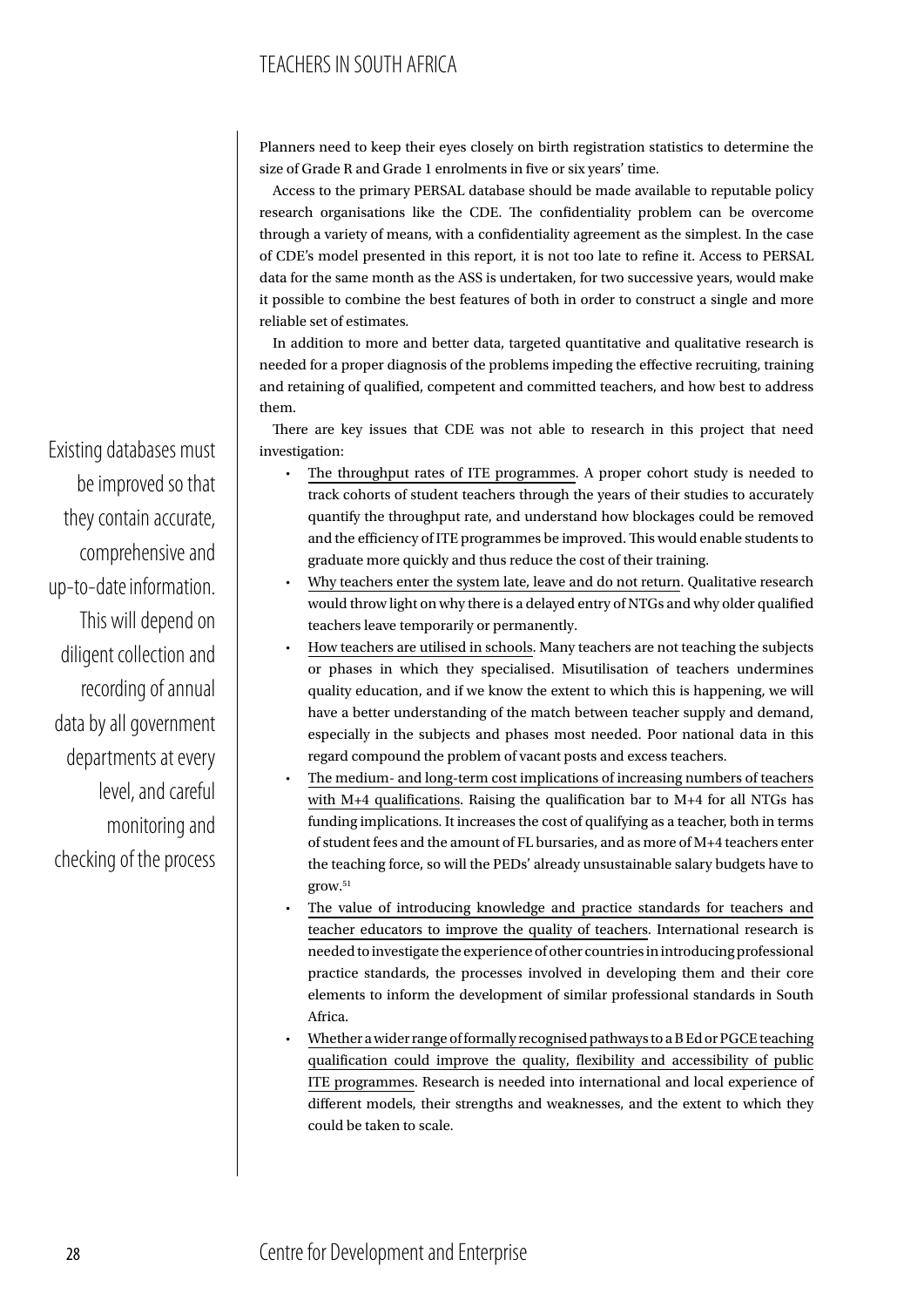#### Teacher Supply Aligned to School Phase and Subject Needs

The focus in the DHET enrolment plan for the next decade should be on supplying teachers for the phases and subjects where the need is greatest: more language teachers are essential in every phase, and especially more African language-speakers for the FP; more mathematics teachers in most phases; and in the FET Phase, there is a projected more mathematical literacy teachers. Specific enrolment and graduation targets for phases and subjects should be established, and through the FL bursaries, the maximum financial support given to students wanting to qualify in the areas of greatest need.

Because it takes more years for a B Ed student to graduate compared to a PGCE student, for the next four or five years the output of NTGs from the B Ed is set. Thus in planning for the future, adjustments to the number of PGCE enrolments will be a better strategy to match the supply and demand of teachers in subjects and phases where the need will be greatest. Moreover, as only students with a degree can undertake a PGCE, these graduates are likely to be of better quality.

Given the dire shortage of FP teachers able to teach through the medium of African languages or teach them as subjects, direct interventions are needed to grow the number of these new FP teacher graduates. Specific interventions should include intentionally recruiting and providing FL bursary funding to more African home language students to become FP teachers, and ensuring that the language practices at universities move beyond recruitment to putting programmes in place that develop students' capacity to use African languages as languages of instruction and teach them as subjects.

Until the numbers of NTGs with these competencies increase, however, government is unlikely to be able to implement the proposed *Incremental Introduction of African*  Languages policy on scale.<sup>52</sup> The low graduation rates and small numbers of graduates qualifying to teach in these languages in the next five to six years suggest that in the next decade this is not achievable.

Similarly if government plans any changes to the subject requirements of the National Senior Certificate (NSC), it needs to consider the knock-on effects on teacher supply. Curriculum change always carries implications for teacher supply and demand.

#### Improved Funding of ITE Programmes

The low funding category and status of ITE qualifications does not provide any incentive for universities to adequately fund ITE programmes or expand them. Unless providing quality ITE is seen as a national priority and the qualifications are accorded higher status for university funding, it is difficult to see how this situation will improve.

The teaching practice component of ITE has been identified as one of the weakest areas of ITE. If it is to be extended and strengthened it should receive special attention to ensure it is not underfunded as it has been in the past.

Government should continue to use earmarked grants for achieving specific objectives in order to shape and improve ITE provision, because apart from engaging with universities, government cannot determine how they spend the money within their block grant allocation.

The low funding category and status of ITE qualifications does not provide any incentive for universities to adequately fund ITE programmes or expand them.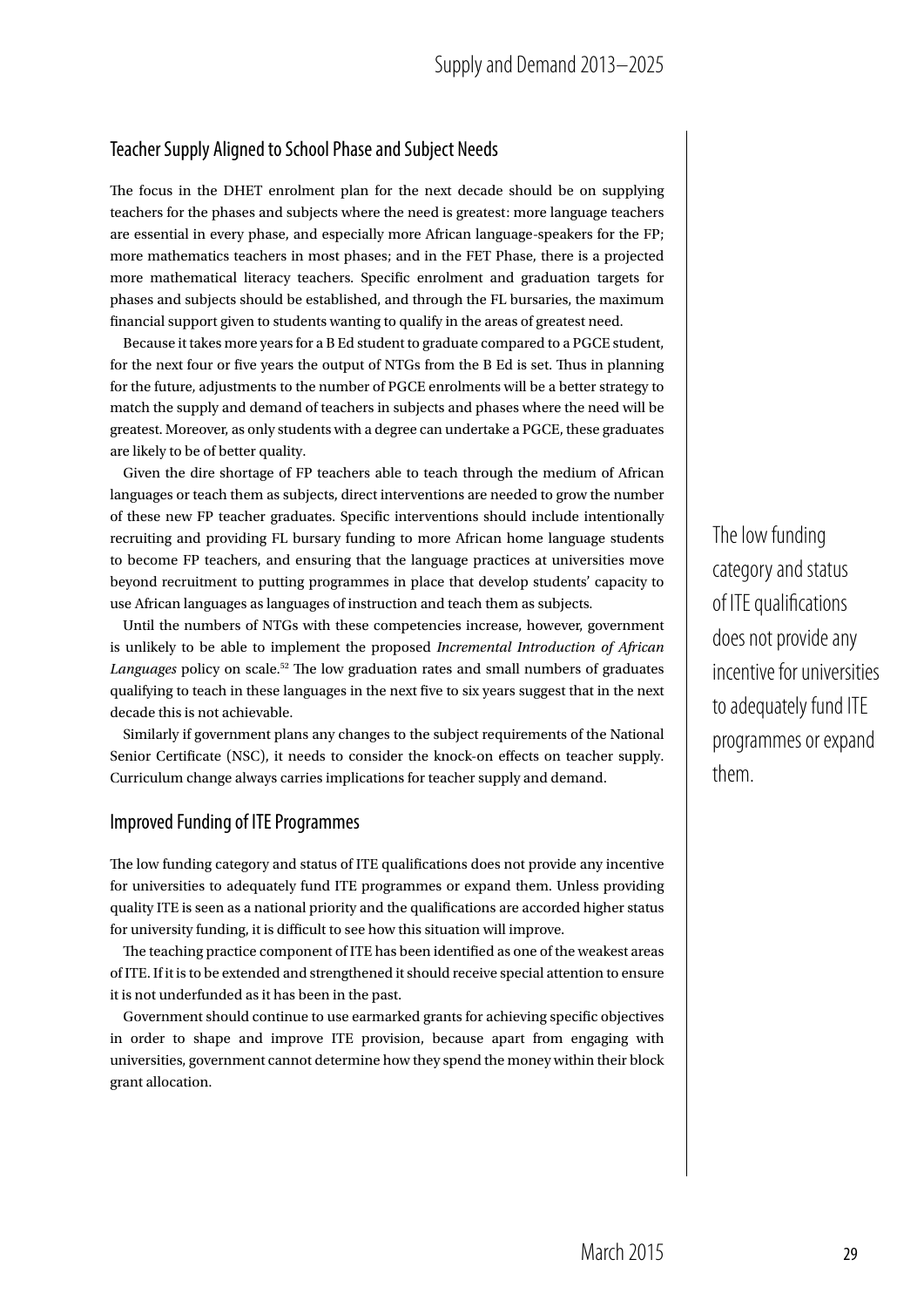### Increasing the Employment of Qualified Teachers

Based on the findings of research into why NTGs delay their entry into the teaching force and older qualified teachers leave and return, or leave permanently, government must develop strategies to encourage NTGs to join earlier, incentivise experienced competent qualified teachers to remain in teaching, and take steps to prevent the hiring of unqualified teachers when qualified ones are available, especially in KZN.

#### Leadership and Management Training

 As a result of the bimodal age profile of the teaching corps by 2025, and even before that, senior management posts will have to be filled from the smallest group of teachers aged 40 to 49. Thus leadership and management training, with a strong emphasis on instructional leadership, needs to be provided to teachers who are potential managers before they reach 40 years of age.

### Ensuring High-Quality ITE

The expansion of ITE programmes at HEIs and higher enrolments will not lead to improved learner achievement in schools unless the critical challenges of quality are urgently resolved.

This must be the most urgent priority, otherwise the expansion of provision will only reproduce more poor quality teachers with inadequate subject and pedagogical content knowledge and limited teaching experience, which leaves them ill-prepared for the challenges of classroom teaching.

In particular, improving the quality of distance ITE provision is critical because more HEIs will be offering it in the future. UNISA's graduation rates indicate that studying parttime through distance education is a long and difficult process for students and they need more support. NWU53 has developed a blended learning model which does provide more student support and could be adopted by more HEIs.

The quality of the teaching students receive from teacher educators is key to improving the standards of ITE. To meet the future demand for new high quality teachers, both the number and quality of teacher educators needs to increase.

Current teacher educators should be assessed on their ability to convey their subject content and pedagogical content knowledge in ways that enable student teachers to develop their knowledge and skills. This will require the collection of quantitative and qualitative data on all education faculty staff – their qualifications, age, experience, subject knowledge and pedagogical skills, as well as their workloads, remuneration, status, and job mobility trends. From this information, appropriate CPTD programmes can be developed for teacher educators.

To give more substance to MRTEQ, the national education departments have identified professional standards for teachers and teacher educators as a priority. These provide more detail about the standards of proficiency in both subject knowledge and pedagogy that are required and are becoming the norm in other countries.

Student selection for teaching needs to be rethought. Given the high demand for places, 54 the points required for admission to ITE programmes can be increased, and selection processes and mechanisms should become more rigorous. The selection of high-quality applicants who are likely to succeed will improve the efficiency of programmes and

The expansion of ITE programmes at HEIs and higher enrolments will not lead to improved learner achievement in schools unless the critical challenges of quality are urgently resolved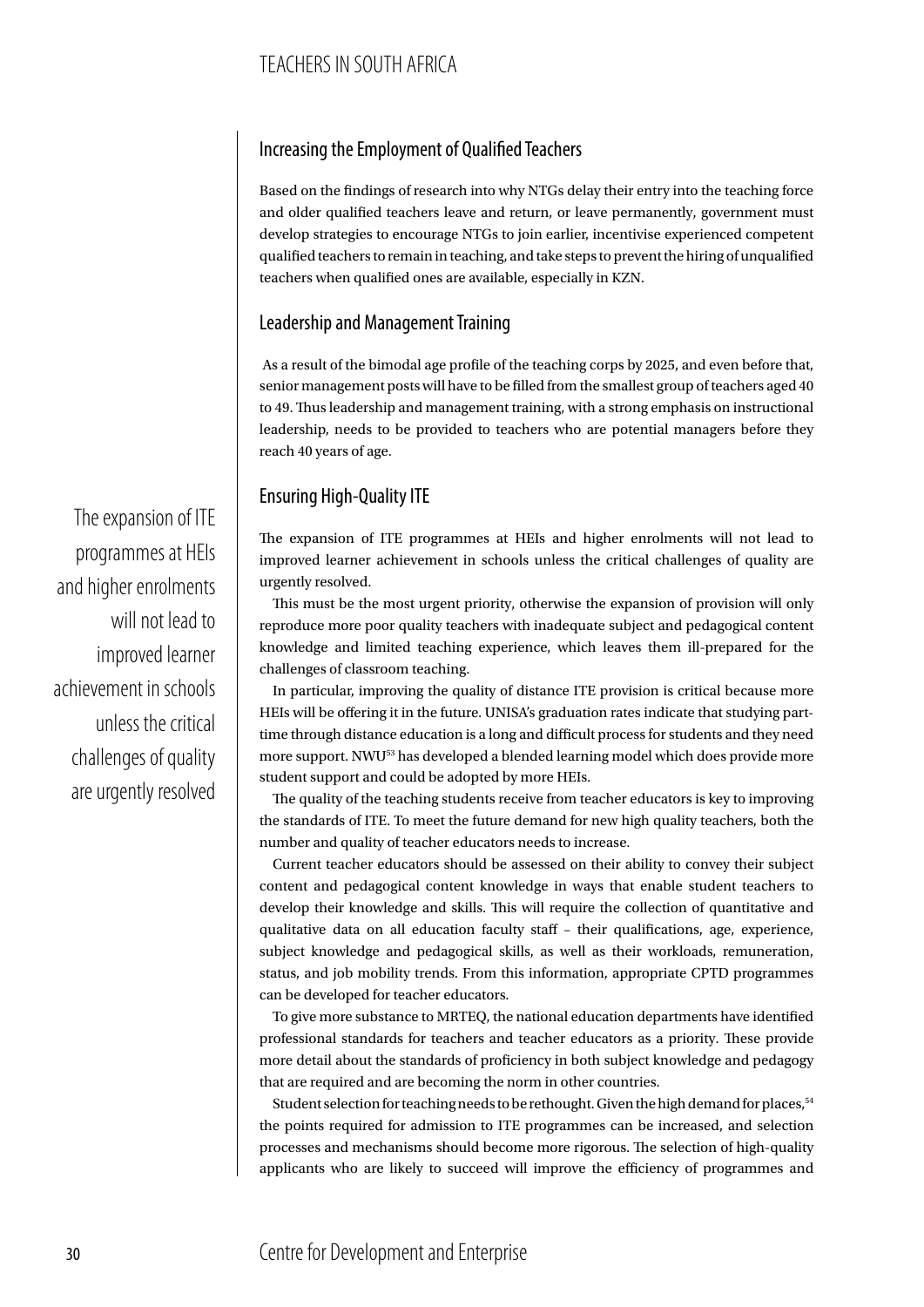reduce costs. Equally, applicants' motivation for choosing to study teaching should be probed if we want committed teachers in our schools.

#### Targeted Role for the Private Sector

CDE's research in 2013 for this report found that there were few market-based solutions to the need for more high-quality ITE. However, in the case of FP programmes especially, there are indications that private provision has begun to expand.

The projections of the CDE model indicate that for the next decade the public HEIs will be able to provide enough graduates overall for the system's needs, so the role of the private sector in future should be a strategic, targeted one.

#### *Market-based private initiatives*

The Embury model could be replicated by the private sector, especially to meet the demand in niche areas where the system's need is greatest: ECD, FP, languages, mathematics and mathematical literacy. Private providers also are able to develop new courses, materials and programme to respond to new, emerging demands for teacher education.

#### *Public-private partnerships*

One of greatest strengths of Embury is the excellent partnerships it has formed with the PED, DBE, foundations and schools. Among the other benefits accruing from these, they have enabled it to give its trainee teachers extended, meaningful practical work experience, and to develop new courses and materials with government funding.

Because private providers are able to respond quickly to areas of urgent need, government should incentivise private ITE institutions to initiate or expand programmes where the public HEIs will be hard pushed to produce enough NTGs in the near future and where new teacher education needs emerge. The provision of student bursaries would enable private providers to focus on recruiting students for these programmes. For their part, private providers should engage regularly with the national and provincial education departments around ITE priorities and needs.

#### *Expertise*

Government's *Operation Phakisa* will take place in the second half of the year. The objective is to bring all the key education stakeholders together to develop detailed implementation plans that tackle education priorities and effect 'big, fast results'. The private sector should contribute its expertise to the task teams that, amongst others, will focus on developing effective data and information systems, improving the quality and efficiency of ITE, and aligning teacher supply and demand.

#### *Alternative models and approaches to ITE*

Both for-profit companies and institutions and not-for-profit organisations should use the private sector's entrepreneurial nature and flexibility to be innovative. They can experiment with alternative pathways to becoming a qualified teacher, different structures for ITE provision and a range of modes of delivery.

For the next decade the public HEIs will be able to provide enough graduates overall for the system's needs, so the role of the private sector in future should be a strategic, targeted one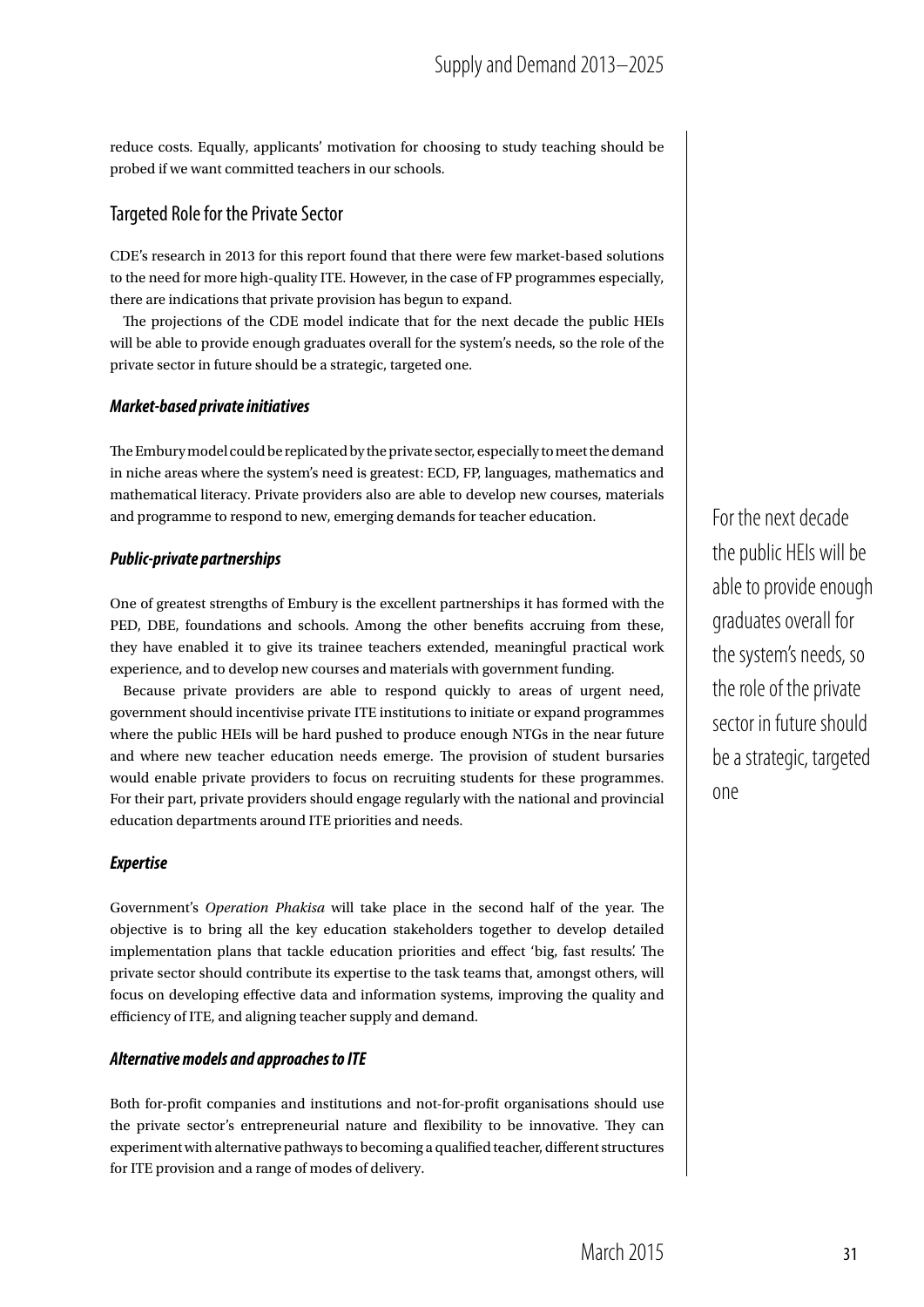## TEACHERS IN SOUTH AFRICA

#### *Corporate social investment*

Private donors could fund strategic initiatives to strengthen ITE in public HEIs in areas where maximum impact on quality, efficiency and teacher shortages can be achieved. Ad hoc projects will not do the job.

The expansion of ITE programmes means that substantially more competent teacher educators are required. Because they are central to the quality of ITE programmes, any initiative to strengthen their teaching will have a multiplier effect in terms of the added benefit to all the students they teach.

On the basis of the evaluation of teacher educators' knowledge and skills, donors could fund professional development programmes for teacher educators to upgrade their competencies in areas where they are weak. An initiative could begin with UNISA, NWU and UKZN, the three public HEIs that produce most NTGs.

Priority areas would be professional development courses in language, mathematics and mathematical literacy. For instance, in FP programmes, it is critical that teacher educators know how to teach students to educate reading effectively, given the very low levels of learners' reading proficiency as the 2014 Annual National Assessments (ANAs) have revealed.

Funders could also assist in recruiting and incentivising new high-quality teacher educators to staff the many expanded ITE programmes.

Another strategic area would be for donors to fund the research outlined above to produce the evidence needed to effectively diagnose and address critical problems in ITE as well as investigate new potentially promising initiatives to improve ITE.

Typically donors have invested heavily in CPTD for teachers in service rather than ITE. CPTD is important as nearly a fifth of the teaching force is unqualified and most lack the necessary subject and pedagogical content knowledge to teach the school curriculum effectively. Unfortunately in the past, most CPTD initiatives have achieved few, if any, positive effects on learner achievement. Evidence is emerging of promising models that have been implemented in South Africa and these should inform future CPTD efforts.<sup>55</sup>

However, CDE would argue that unless we get the quality and focus of ITE provision right so that all newly qualified teachers are able to teach effectively and have specialised in the subjects and phases of greatest need, the country will not have teachers for critical subjects and will be engaged continually in remedial in-service training. Strengthening ITE is one of the most urgent and strategic national interventions needed to improve South African schooling and requires the combined resources and expertise of the public and private sectors. However, this needs to be coupled with effective teacher performance management and capacity-building through targeted professional development for the teachers in service.

The expansion of ITE programmes means that substantially more competent teacher educators are required. Because they are central to the quality of ITE programmes, any initiative to strengthen their teaching will have a multiplier effect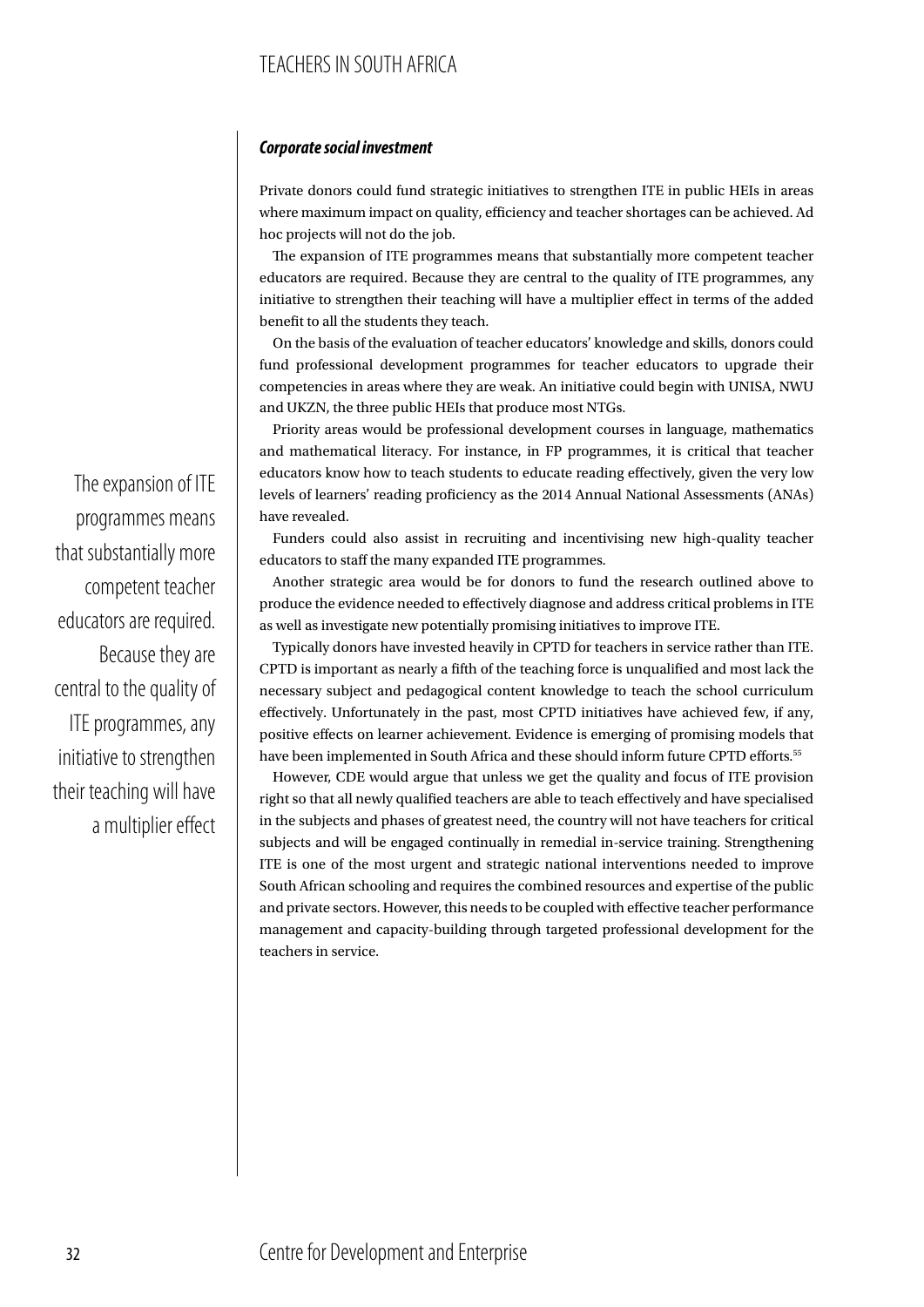## CONCLUDING REMARKS

Government must be commended for turning around a severe shortage of teacher graduates in 2009, such that it is meeting its targets of new graduates; and that if this continues, the production of sufficient teachers for the schooling system during the next ten years is achievable. The education departments have also taken important initial steps to improve the quality of ITE. However, as CDE's study has revealed, much still needs to be done to address the many challenges inherent in the composition of the teaching force, the quality of ITE provision, and the teacher shortages in key phases and subjects.

Teachers are at the centre of any education system and their quality directly affects learner achievement. Unless ITE programmes prepare teachers with all the competencies to provide quality teaching and learning, then all the resources poured into ITE will not achieve what must be the absolutely fundamental goal of our schooling system: improved learner achievement.

However, high quality ITE is not a sufficient condition for improving learner achievement. Even if existing and new teachers possess all the necessary knowledge and skills, their professionalism and commitment to fulfilling their teaching responsibilities in the best interests of the learners is of paramount importance.

This challenge is aptly summed up in a recent report of the National Treasury:

*Above all, it is the commitment of teachers that will ensure the success of the education system: to arrive at school on time, every school day; to be prepared for each day's lessons; and to be in their classes, teaching. If the system can ensure this, better basic education and effec*tive expenditure will be within reach. 56

Where this commitment is found wanting and teachers are not fulfilling their responsibilities, they need to be held accountable.

In conclusion, a final word about the CDE model is appropriate. It was developed in close co-operation with the national departments and other researchers. CDE brought together experts in and outside government for the first time to engage with drafts of the model and help refine it. There are only a few researchers in the country with the necessary expertise for such a complex task, and as new and better data becomes available, the group should continue to meet to refine the model further. To ensure that the small pool of these skills is increased for the future, more researchers, especially young African researchers with an interest in modelling, should be brought on board to learn from the group's expertise.

It is clear that CDE's study is not the last word on South Africa's teacher supply and demand challenges, but it is the first word on key aspects of the teacher supply and demand processes and the future implications of the profile of the current teaching force. Additional research, integrating PERSAL with ASS data, would improve the reliability of the model's projections and facilitate effective planning. However no future model could provide the various agents in the system with a precise plan of what to do. Rather, modelling should be the basis for a dialogue to create greater consensus about the best strategies for the future to produce the quality teachers South Africa needs.

Even if existing and new teachers possess all the necessary knowledge and skills, their professionalism and commitment to fulfilling their teaching responsibilities in the best interests of the learners is of paramount importance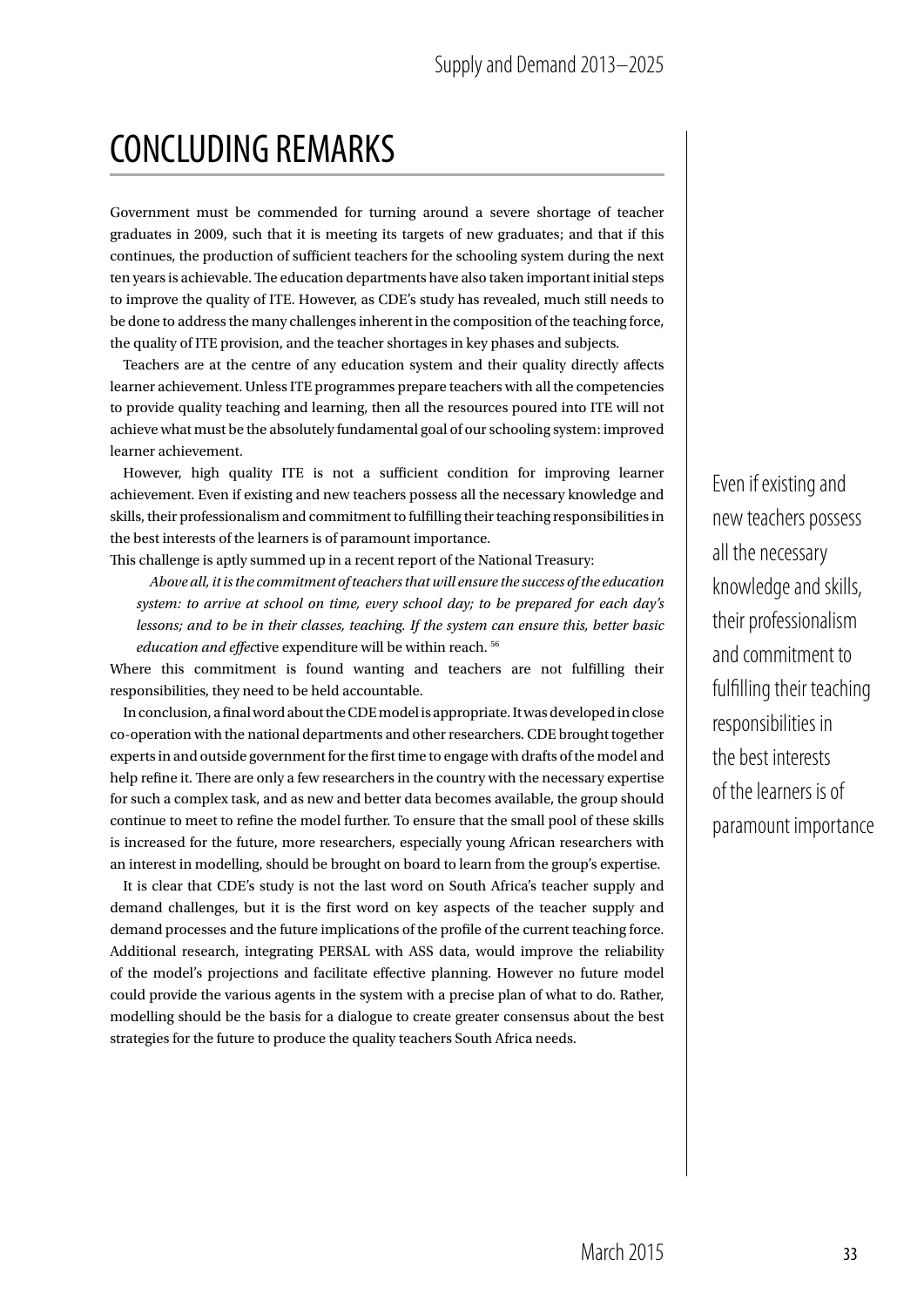## Endnotes

- 1. Centre for Development and Enterprise, *Value in the Classroom* (Johannesburg: CDE, 2011). This report modelled teacher supply and demand based on 2009 data.
- 2. R. Deacon, *Overview of Teacher Education Challenges and Prospects. Research Report for CDE* (Johannesburg: CDE, 2013).
- 3. P.S. Robinson, *Embury Institute for Teacher Education A Case Study. Research Report for CDE* (Johannesburg: CDE, 2012).
- 4. Centre for Development and Enterprise, *CDE Technical Report: Teacher supply and demand 2013-2025* (Johannesburg: CDE, 2015).
- 5. Centre for Development and Enterprise, *Mathematics Outcomes in South African Schools: What are the facts? What should be done?* (Johannesburg: CDE, 2013).
- 6. J. Hofmeyr, G. Hall, *The National Teacher Education Audit: Synthesis report* (Pretoria: Department of Education, 1995).
- 7. CHE, 'Report on the National Review of Academic and Professional Programmes in Education,' *HE Monitor* 11, 2010.
- 8. Department of Basic Education, Department of Higher Education and Training, *Integrated Strategic Planning Framework for Teacher Education and Development in South Africa*, 2011–2025 (Pretoria: DBE & DHET, 2011).
- 9. DBE, DHET, 1
- 10. For example, while DHET is responsible for initial teacher education, the management of the Funza Lushaka Bursary Scheme and the implementation of the ISPTED are located in the DBE. This structural divide makes concerted effective efforts to improve the teacher development system difficult to achieve.
- 11. DBE, DHET, 123
- 12. DBE, DHET
- 13. CHE
- 14. Department of Higher Education and Training, *The Minimum Requirements for Teacher Education Qualifications* (Pretoria: DHET, 2011).
- 15. CDE (2011)
- 16. DBE presentation: *Basic Education Sector Plans for Six Priorities in the Sector, presented at national education workshop in preparation for Operation Phakisa* (10 December 2014).
- 17. DBE presentation: *Educator Human Resource Management: A Broad Overview*, Operation Phakisa (10- 11 December 2014).
- 18. JET Education Services, *The Initial Teacher Education Research Project: An examination of aspects of initial teacher education curricula at five higher education institutions*, Progress Report (Johannesburg: JET, 2014).
- 19. CHE, 92
- 20. JET Education Services, 19
- 21. The analysis of PERSAL data was based on two internal departmental reports by Martin Gustafsson, adviser to the Minister of Basic Education. At the time of this study the PERSAL database was not made available to Dr Simkins on the grounds of confidentiality. The reports are "Teacher supply patterns in the payroll data" (unpublished, 2009) and "Inflow of new teachers into the public system" (unpublished, 2014).
- 22. CDE (2011)
- 23. Total fertility rate represents the number of children that would be born to a woman if she were to live to the end of her childbearing years and bear children in accordance with current age-specific fertility rates.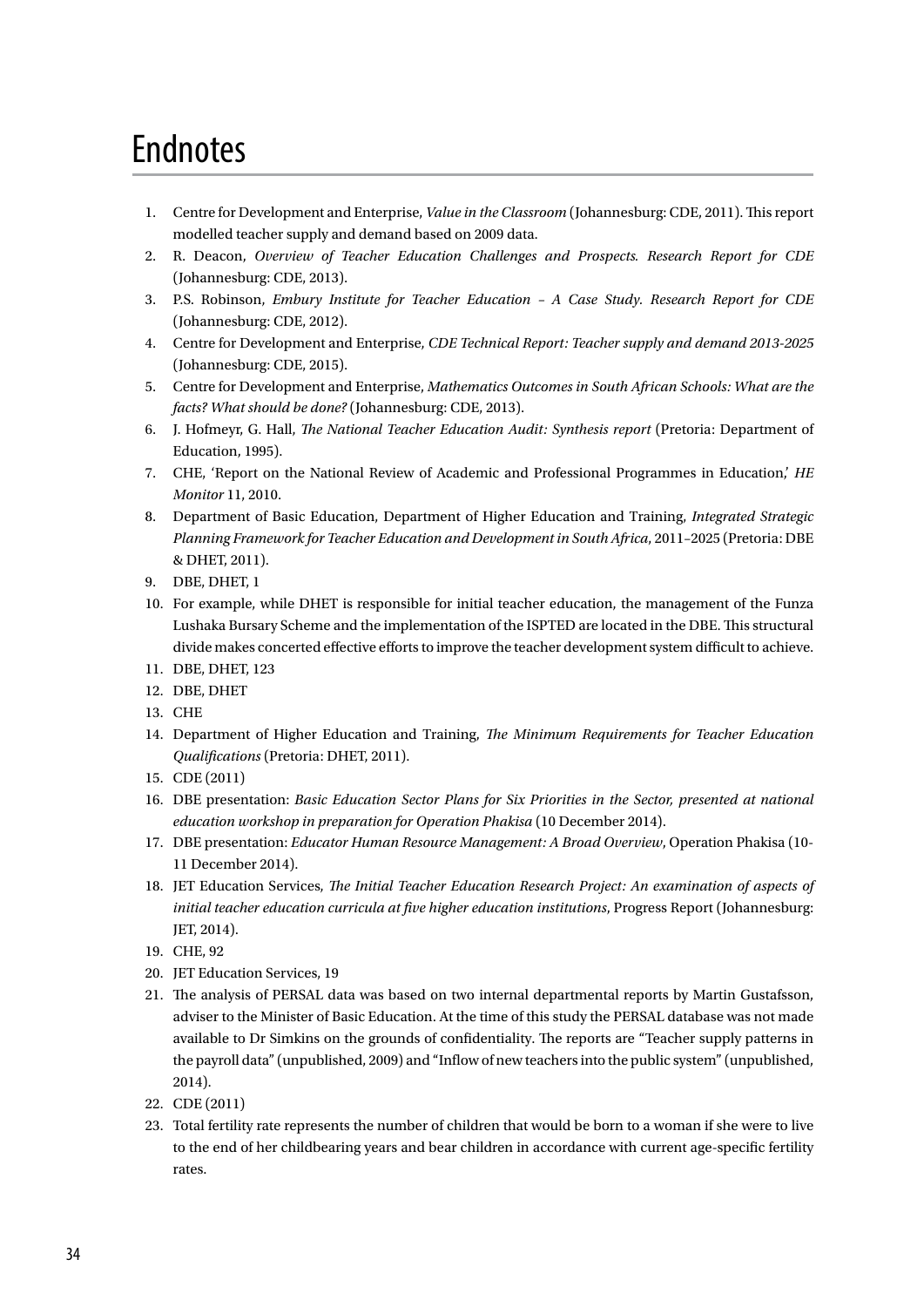- 24. The number of births continues to rise because the population of mothers is rising faster than fertility falls.
- 25. There is no reliable, comprehensive data on the number of learners in Grade R, the reception year for primary schooling. As the majority of learners now start school in Grade R, these enrolments were included in the model. After an examination of all the available datasets and recent research, it was decided to use the ratio of 64 per cent of Grade R to Grade 1 enrolments in public and independent ordinary schools drawn from DBE statistics. This decision is explained in the *CDE Technical Report*.
- 26. Department of Basic Education, *School Realities 2013* (Pretoria: Ministry of Education, 2014).
- 27. The 13 years of schooling are divided into four phases: the Foundation Phase (Grades R -3), the Intermediate Phase (Grades 4-6), the Senior Phase (Grades 7-9) and the Further Education and Training Phase (Grades 10-12). For the purposes of the model these were simplified into three categories: lower primary (FP), higher primary (IP, IP/SP and SP) and secondary (SP/FET and FET).
- 28. The CDE *Technical Report* discusses the problem of calculating the teachers required for Grade R in detail.
- 29. This is very unlikely because there will always be independent/community-based pre-schools with Grade R that parents prefer for their children.
- 30. The Funza Lushaka Bursary Scheme can at most provide bursaries for only 25 per cent of student teachers.
- 31. Figures obtained from the DBE in February 2015.
- 32. The fact that the PGCE students already have a degree is a key factor in the better graduation rate of PGCE programmes.
- 33. Although CDE did not undertake specific research on the extent of private provision of ITE internationally and neither did the researchers for the ISPFTED Technical Report, a scan of the literature suggests that in many countries, public ITE provision dominates.
- 34. For example in 2013 the various partnerships included the training of unqualified and under-qualified pre-school teachers in collaboration with Engen, Highbury Preparatory School (Thuthukisa Initiative) and the KZN Department of Education as described in the *Embury Institute for Teacher Education Prospectus*. Embury Institute for Teacher Education, *Embury Institute for Teacher Education Prospectus*  (Durban: Embury Institute for Teacher Education, 2013), 15.
- 35. Department of Basic Education, *Education Statistics in South Africa 2013* (Pretoria: DBE, 2014).
- 36. In the case of the ASS, which is based on data entered by schools, the modelling was confined to only those teachers who had South African citizenship and were between the ages of 22 and 65 because the use of South African ID numbers was central to the methodology. As a result the population of teachers used in the ASS modelling was 400,756 teachers.
- 37. In his analysis of PERSAL data, Gustafsson took a qualified educator to be one with REQV13 (Relative Education Qualification Value) and above and an unqualified educator with REQV12 and below. This resulted in qualified teachers comprising 87 per cent of the teaching force. However, teachers are individually assessed for assignment to REVQ levels, and this is not wholly dependent on their qualifications, and REVQ entries are not always complete. Consequently CDE used actual teacher qualifications, which indicated that in 81 per cent of teachers were qualified in 2013.
- 38. CDE has included professionally unqualified teachers in the unqualified category, because they do not have a teaching qualification. Government figures tend to categorise only those with M+2 and lower qualifications as unqualified. In that case the number would decrease to about 40,000 (10 per cent).
- 39. P. Vinjevold, *Initial and In-service Teacher Education: Skills training in relation to national needs and interests, quoting a Committee of College of Education Rectors of South Africa*, Report prepared for Joint Education Trust, January 2000 (Johannesburg: JET, 2001).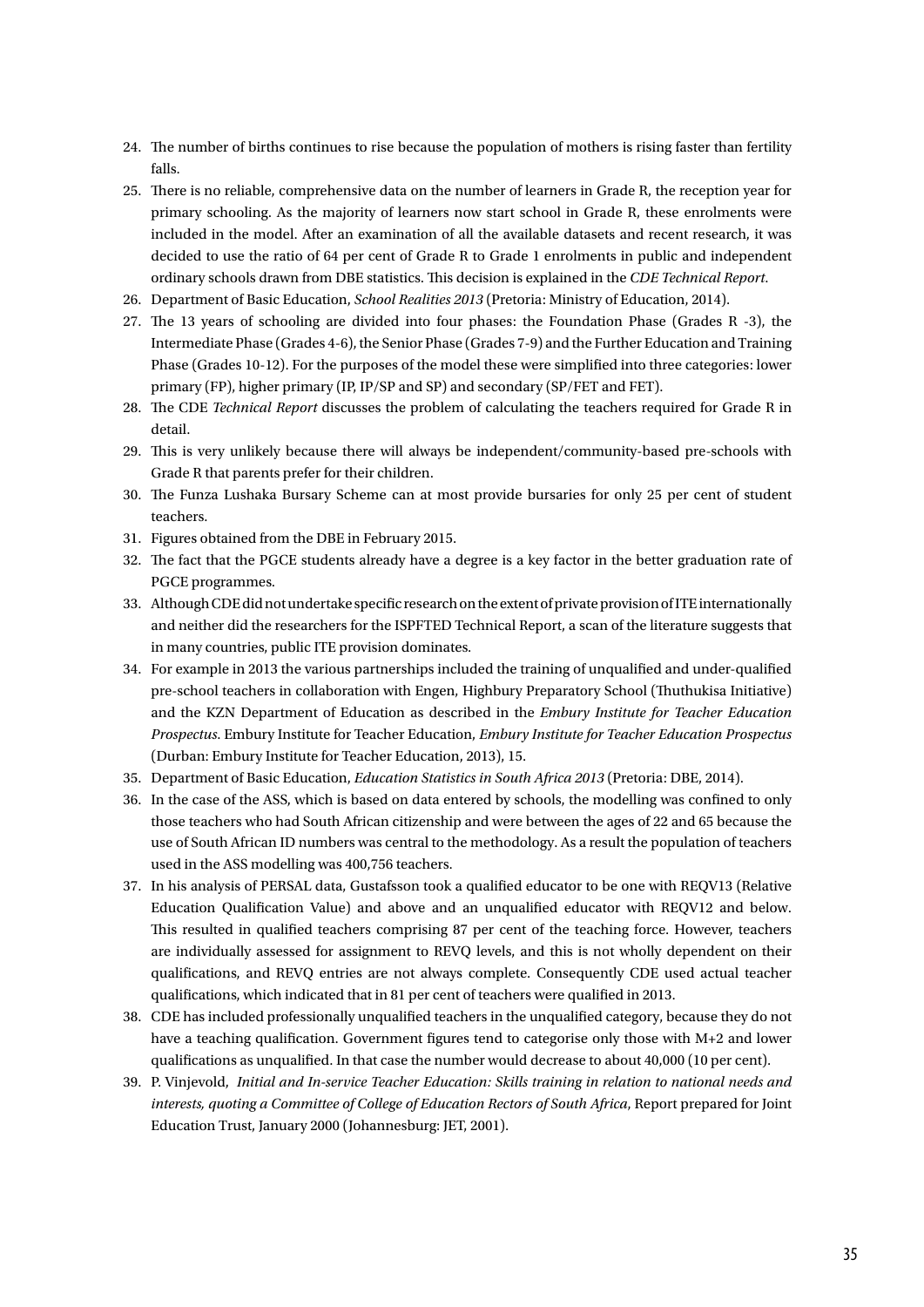- 40. In the case of the PERSAL data available, it had to be assumed that the attrition rates of qualified and unqualified educators were the same. By contrast, the ASS indicates considerably worse net attrition of qualified educators over unqualified educators. This is explained in detail in the *CDE Technical Report.*
- 41. The PERSAL net attrition rate seems too low, since it implies very long average periods of completed service (36 years as opposed to 30 on the ASS estimates). However, the ASS attrition rates are likely to be too high, because of the methodology adopted and inaccuracies in the data (some teachers may be counted as joiners or leavers, whereas they were in fact stayers).
- 42. These are fully discussed in the *CDE Technical Report* with an Appendix on each.
- 43. The lower attrition rates from the PERSAL data would be a major cause of the differences. Gustaffson's higher percentage of qualified teachers would also be a factor. Only a comparison of the full PERSAL database with the ASS could throw more light on the discrepancies.
- 44. This is based on the DHET's *Enrolment Plan 2013-2019*.
- 45. We do not know why qualified teachers leave permanently. This can happen because teachers leave when they have worked off their bursaries, they come under severe financial pressure at certain stages of their career, or the shortage of high-level kills in the labour market means that qualified teachers as university graduates can find other jobs.
- 46. For the purposes of this analysis, teachers qualifying for lower primary are those students who specialise in FP and FP/IP, those qualifying for higher primary are those students who major in IP, IP/SP and SP, and those qualifying for secondary are those students who specialise in SP/FET and FET.
- 47. W. Green, M. Adendorff, B. Mathebula, '"Minding the gap?" A national foundation phase teacher supply-demand analysis 2012-2020,' *South African Journal of Childhood Education* 4(2), 2014, 1-23.
- 48. Information supplied to CDE by the DHET in February 2015.
- 49. CDE (2013)
- 50. Green, Adendorff and Mathebula
- 51. The draft policy was introduced in 2013, and set to be implemented in 2015. At the time of writing this report, the policy had not yet been formally adopted in the system.
- 52. L. Chisholm, 'The Textbook Saga and Corruption in Education,' *Southern African Review of Education* 19(1), 2013, 7-22.
- 53. The intention of this policy, which is being piloted, is to make at least one African Language compulsory in the FP and to extend this up to the FET Phase over time.
- 54. See www.nwu.ac.za/c-gov/teaching-and-learning
- 55. Applications to study teacher education have been increasing way beyond the capacity of institutions to accommodate them, with media reports suggesting that just six institutions received almost 13,000 applications in early 2011. Times Live, *Star pupils opting to become teachers* (19 February 2011), available online at www.uj.ac.za/EN/Newsroom/News/Pages/Starpupilsoptingtobecometeachers. aspx, accessed 20 March 2011.
- 56. Eric Schollar Associates, *Epoch and Optima Trusts: Public Schools Maths Challenge Programme (An Impact Evaluation)* (Johannesburg: Tshikululu Social Investments, 2014).
- 57. P. Hobden, S. Hobden, *Going to Scale: What is required for intervention projects to go to scale?*  Johannesburg: Centre for Development and Enterprise, 2012).
- 58. National Treasury, *Provincial Budgets and Expenditure Review*: 2010/11 2016/17 (Pretoria: National Treasury, 2014), 49.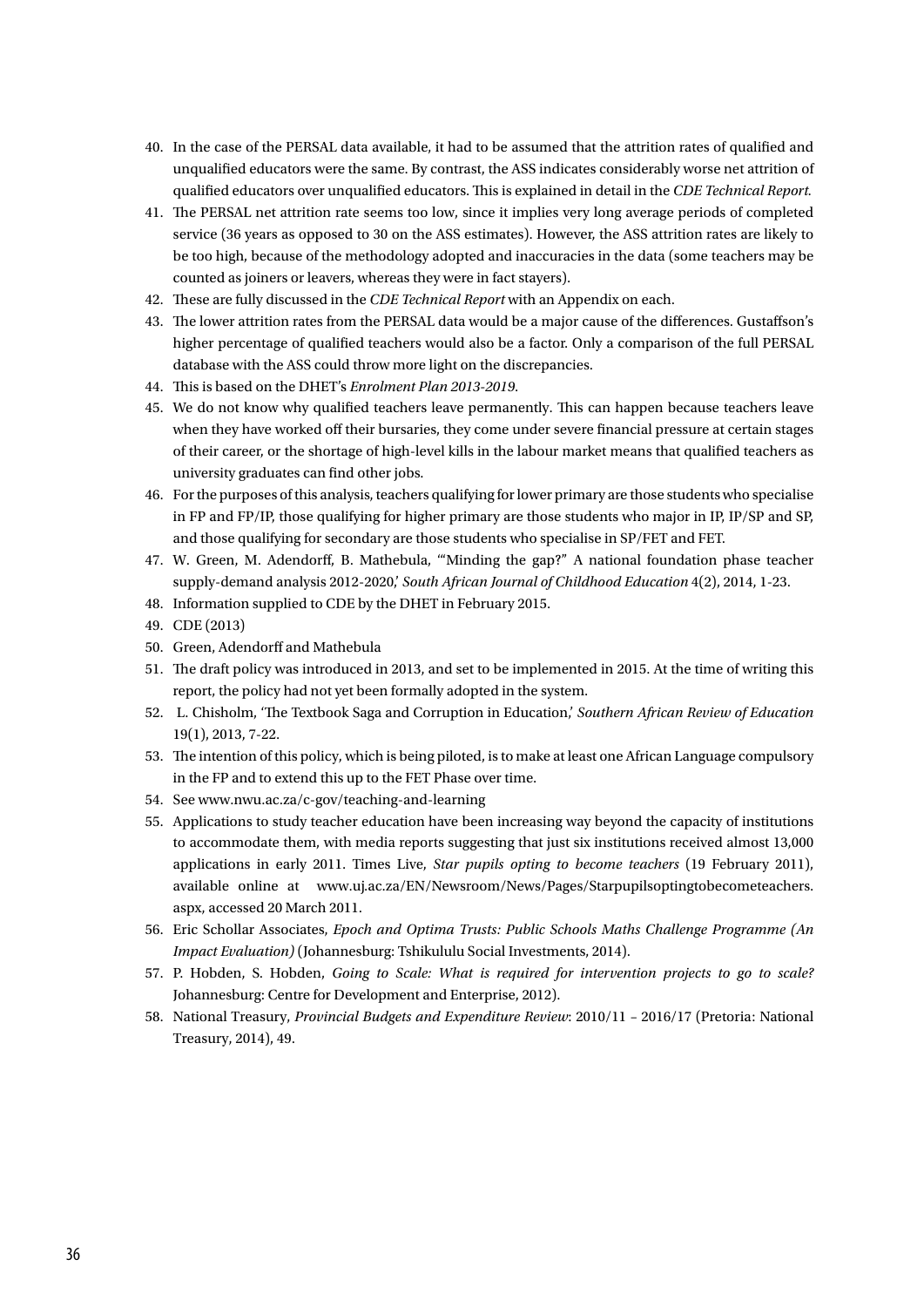## **Previous publications in this series**

**THE MISSING SECTOR: Contract Schools - International experience and South African prospects** (August 2013)

**ROUTES INTO FORMAL EMPLOYMENT: Public and Private Assistance to Young Job Seekers** (July 2012)

**VALUE IN THE CLASSROOM: The quantity and quality of South Africa's teachers** (September 2011)

**HIDDEN ASSETS: South Africa's low-fee private schools** (August 2010)

**IMMIGRANTS IN JOHANNESBURG: Estimating numbers and assessing impacts** (August 2008)

**SOUTH AFRICA'S 'DOOR KNOCKERS': Young people and unemployment in metropolitan South Africa** (July 2008)

**UNDER THE RADAR: Pentecostalism in South Africa and its potential social and economic role** (March 2008)

**THE SKILLS REVOLUTION: Are we making progress?** (October 2007)

**SKILLS, GROWTH AND MIGRATION POLICY: Overcoming the 'fatal constraint'** (February 2007)

**Can Black Economic Empowerment Drive New Growth?** (January 2007)

**PRIVATE SCHOOLING FOR THE POOR? International research raises new questions for South Africa** (November 2005)

**GROWTH AND DEVELOPMENT IN SOUTH AFRICA'S HEARTLAND: Silence, exit and voice in the Free State** (July 2005)

**LABOUR-INTENSIVE PUBLIC WORKS**: **Towards providing employment for all South Africans willing to work** (April 2003)